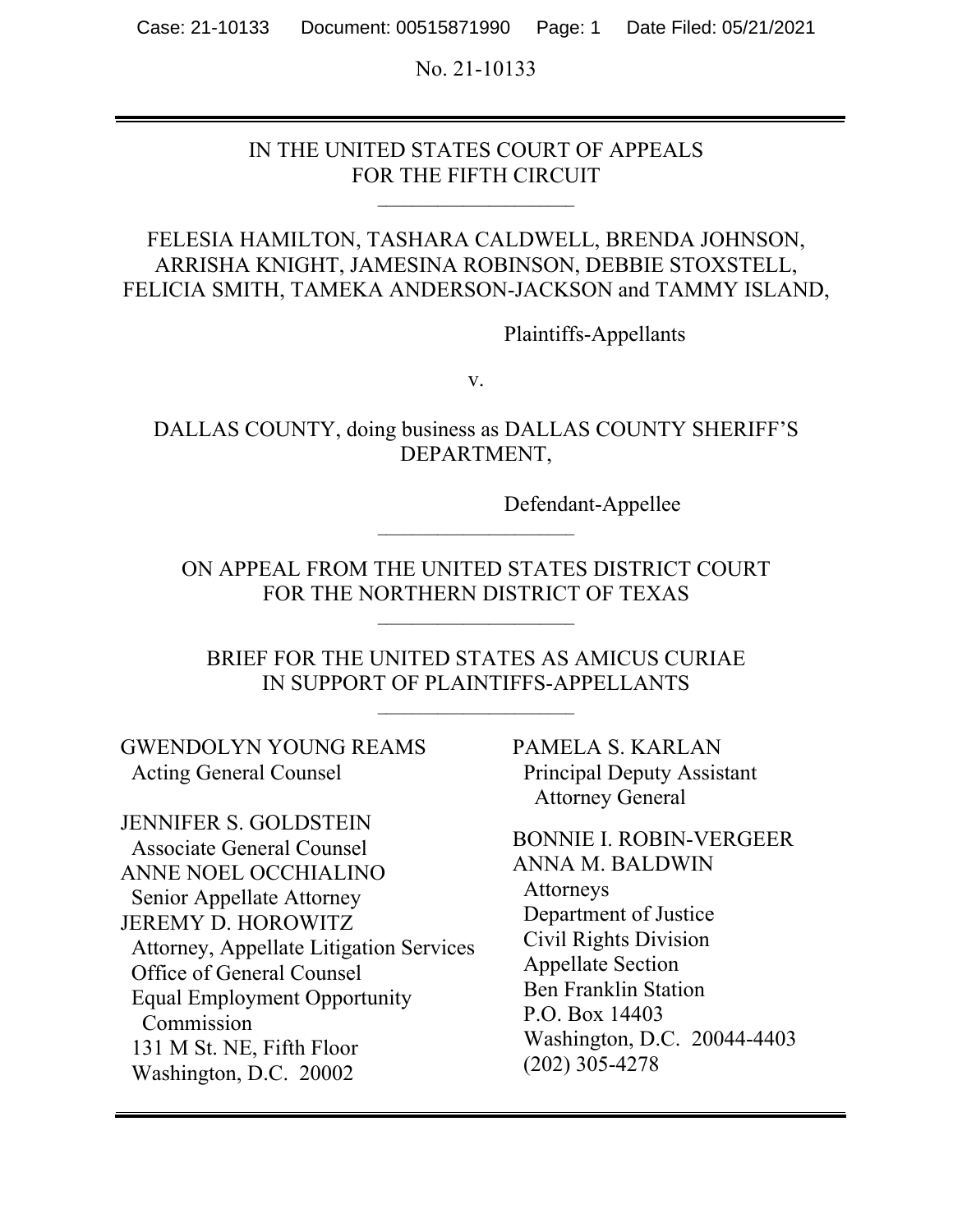# **TABLE OF CONTENTS**

## **PAGE**

## ARGUMENT

| SHIFT ASSIGNMENTS ARE ACTIONABLE UNDER SECTION<br>703(a)(1) OF TITLE VII, AND NO SHOWING OF AN<br>"ULTIMATE EMPLOYMENT DECISION" OR HARM |
|------------------------------------------------------------------------------------------------------------------------------------------|
|                                                                                                                                          |
| <b>CERTIFICATE OF COMPLIANCE</b>                                                                                                         |
| <b>CERTIFICATE OF SERVICE</b>                                                                                                            |
| <b>ATTACHMENT 1</b>                                                                                                                      |
| <b>ATTACHMENT 2</b>                                                                                                                      |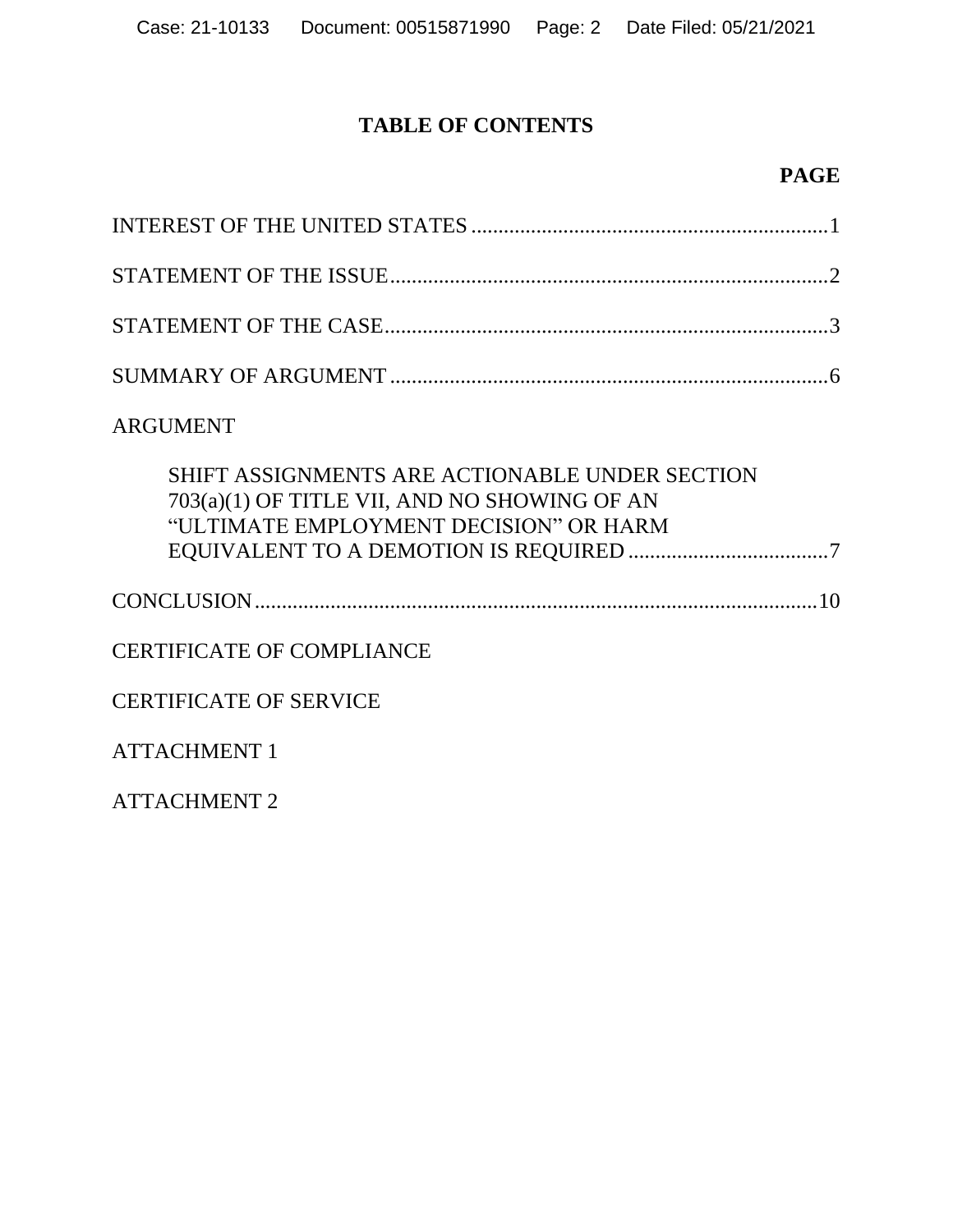# **TABLE OF AUTHORITIES**

| <b>CASES:</b><br><b>PAGE</b>                                   |  |
|----------------------------------------------------------------|--|
|                                                                |  |
| Benningfield v. City of Houston, 157 F.3d 369 (5th Cir. 1998), |  |
|                                                                |  |
| Chambers v. District of Columbia, 988 F.3d 497 (D.C. Cir.),    |  |
|                                                                |  |
|                                                                |  |
|                                                                |  |
|                                                                |  |
|                                                                |  |
|                                                                |  |

# **STATUTES:**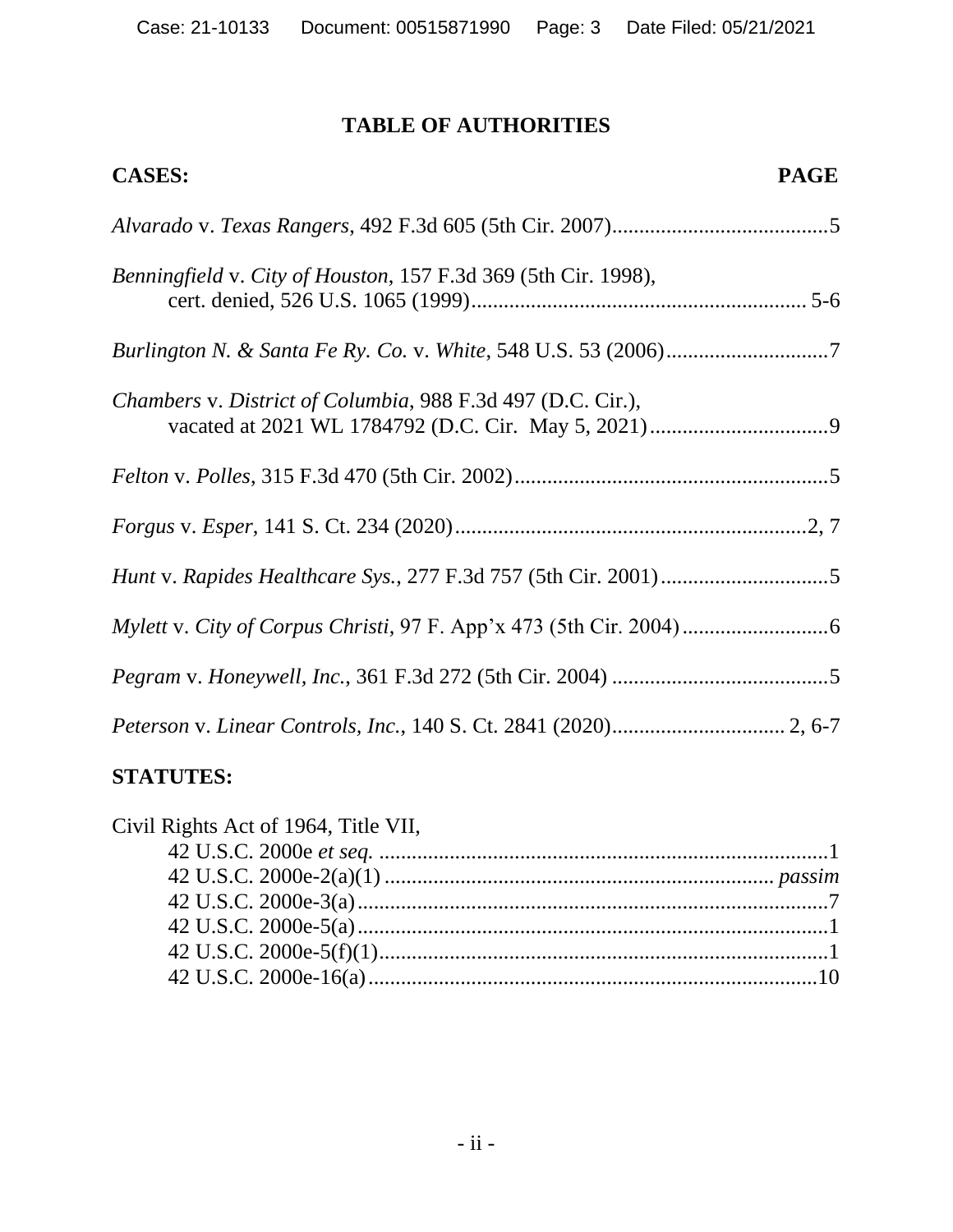| <b>RULES:</b>         | <b>PAGE</b> |
|-----------------------|-------------|
|                       |             |
|                       |             |
| <b>MISCELLANEOUS:</b> |             |
|                       |             |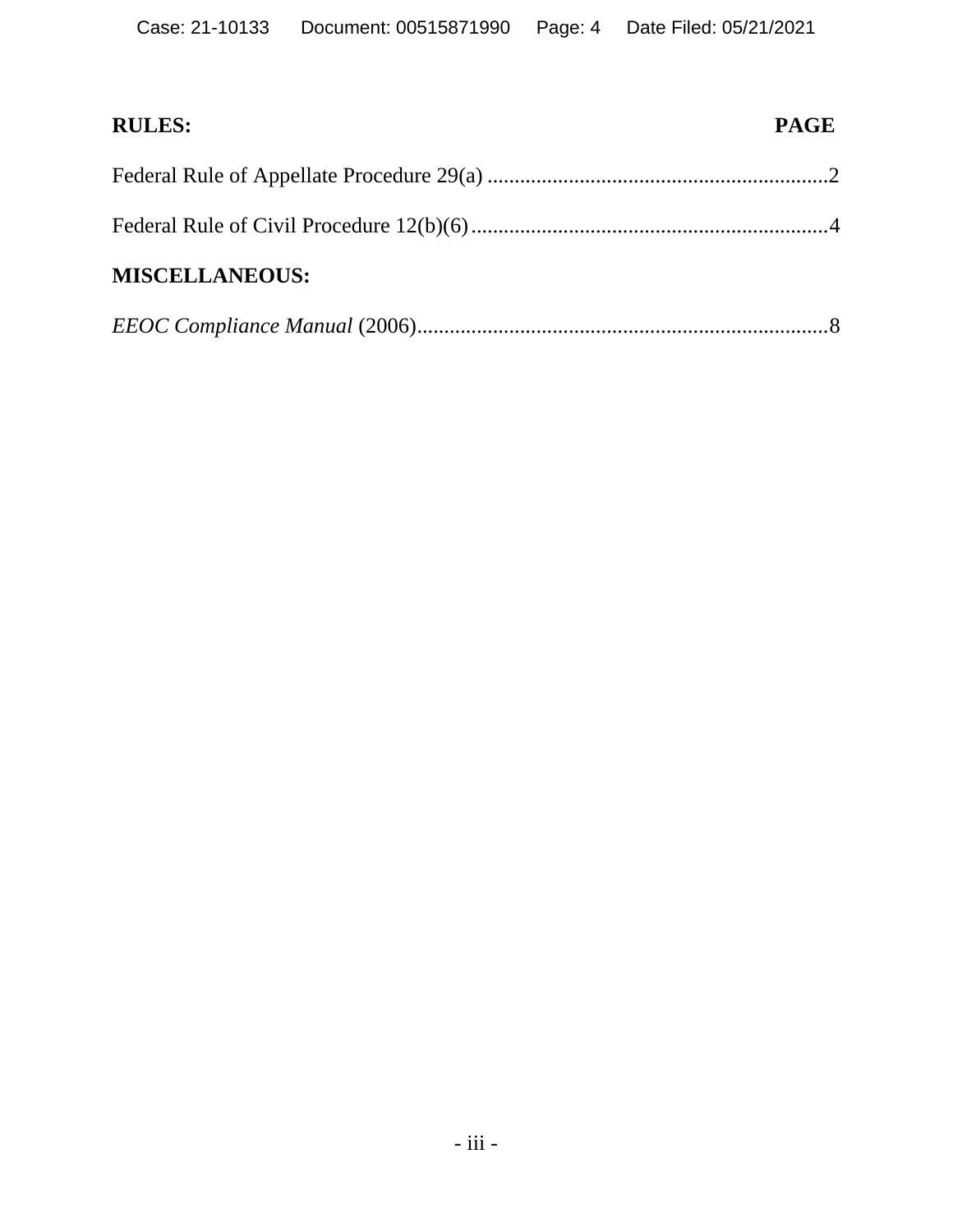## IN THE UNITED STATES COURT OF APPEALS FOR THE FIFTH CIRCUIT

 $\frac{1}{2}$ 

## No. 21-10133

## FELESIA HAMILTON, TASHARA CALDWELL, BRENDA JOHNSON, ARRISHA KNIGHT, JAMESINA ROBINSON, DEBBIE STOXSTELL, FELICIA SMITH, TAMEKA ANDERSON-JACKSON and TAMMY ISLAND,

Plaintiffs-Appellants

v.

DALLAS COUNTY, doing business as DALLAS COUNTY SHERIFF'S DEPARTMENT,

Defendant-Appellee

ON APPEAL FROM THE UNITED STATES DISTRICT COURT FOR THE NORTHERN DISTRICT OF TEXAS

BRIEF FOR THE UNITED STATES AS AMICUS CURIAE IN SUPPORT OF PLAINTIFFS-APPELLANTS

**INTEREST OF THE UNITED STATES** 

The United States has a substantial interest in the proper interpretation of

Title VII of the Civil Rights Act of 1964, 42 U.S.C. 2000e *et seq.* The Attorney

General and the Equal Employment Opportunity Commission (EEOC) share

enforcement responsibility under Title VII. See 42 U.S.C. 2000e-5(a) and (f)(1).

This case presents an important question regarding the scope of actionable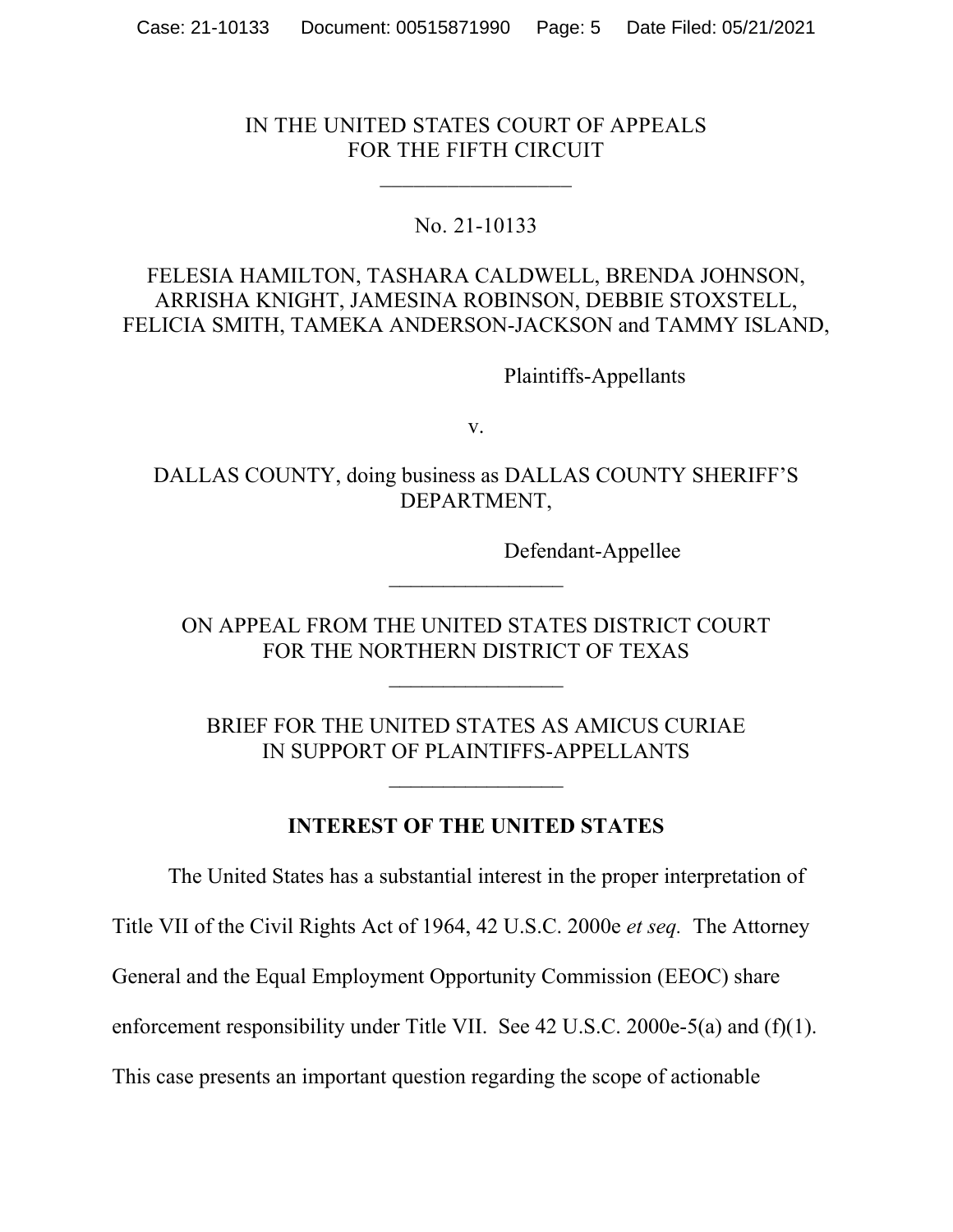$-2 -$ 

discrimination under Section 703(a)(1) of Title VII, an issue that the United States recently addressed in *Forgus* v. *Esper*, 141 S. Ct. 234 (2020) (cert. denied), and in *Peterson* v. *Linear Controls, Inc.*, 140 S. Ct. 2841 (2020) (petition voluntarily dismissed). The United States recently has filed amicus briefs in other circuits apprising courts of the views the United States expressed in *Forgus* and *Peterson*. See U.S. Br. as Amicus Curiae, *Lyons* v. *City of Alexandria*, No. 20-1656 (4th Cir.); U.S. Br. as Amicus Curiae, *Threat* v. *City of Cleveland*, No. 20-4165 (6th Cir.); U.S. Br. as Amicus Curiae, *Muldrow* v. *City of St. Louis*, No. 20-2975 (8th Cir.); U.S. Br. as Amicus Curiae, *Neri* v. *Board of Educ. for Albuquerque Pub. Schs.*, No. 20-2088 (10th Cir.); U.S. Br. as Amicus Curiae, *Chambers* v. *District of Columbia*, No. 19-7098 (D.C. Cir.).

The United States files this brief under Federal Rule of Appellate Procedure 29(a).

## **STATEMENT OF THE ISSUE**

Section 703(a)(1) of Title VII of the Civil Rights Act of 1964 provides, in relevant part, that:

[i]t shall be an unlawful employment practice for an employer  $* * *$ to fail or refuse to hire or to discharge any individual, or otherwise to discriminate against any individual with respect to his compensation, *terms, conditions, or privileges of employment*, because of such individual's race, color, religion, sex, or national origin[.]

42 U.S.C. 2000e-2(a)(1) (emphasis added).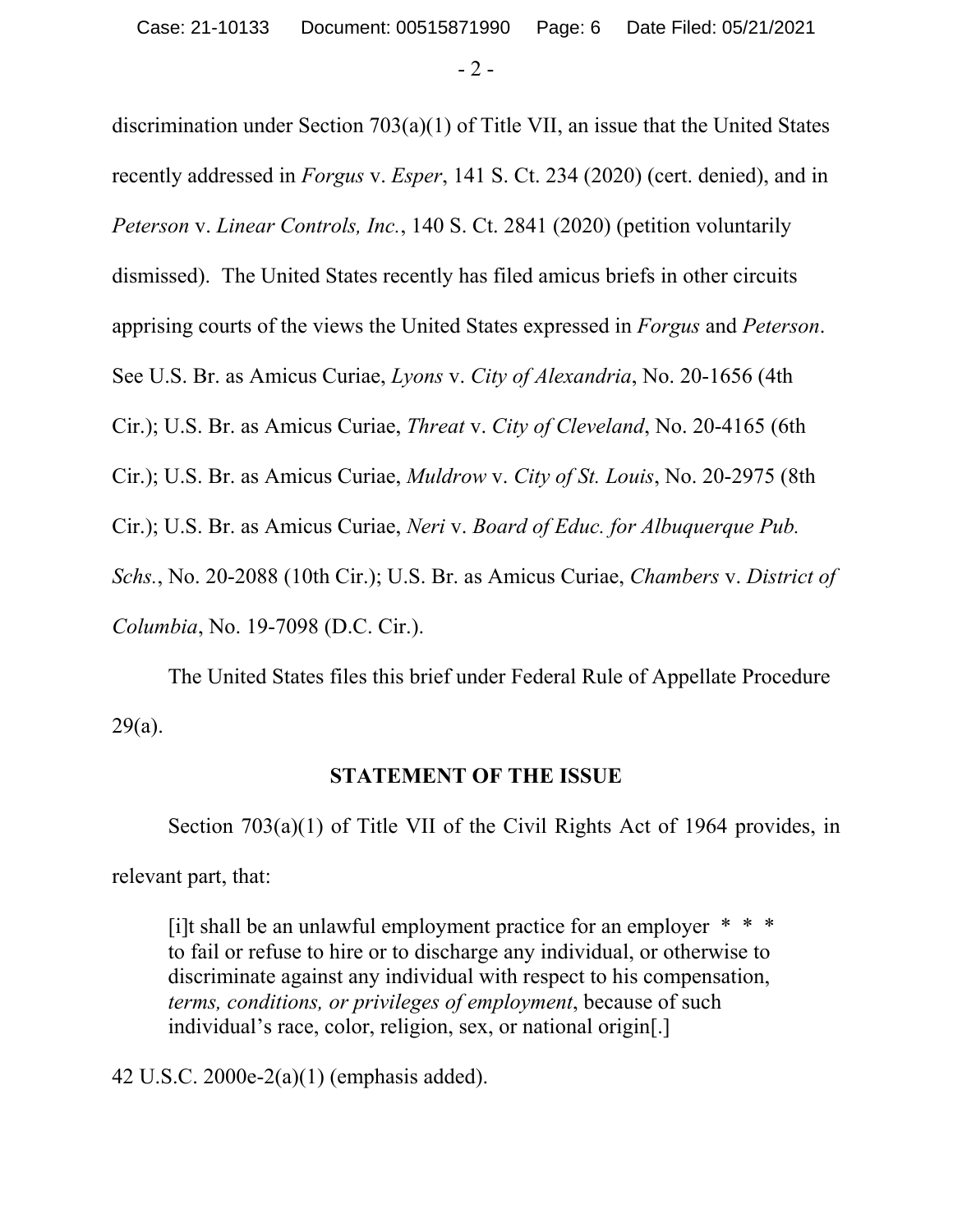- 3 -

This case presents the question of whether shift assignments, made on the basis of sex, may constitute actionable discrimination "with respect to  $* * *$ terms, conditions, or privileges of employment" under Section 703(a)(1). 42 U.S.C. 2000e-2(a)(1).<sup>1</sup>

#### **STATEMENT OF THE CASE**

 1. Plaintiffs-appellants are women who are employed by the Dallas County Sheriff's Department and who work as Detention Service Officers (DSOs) at the Dallas County jail. ROA.21-10133.11-13.<sup>2</sup> Plaintiffs' complaint alleges that prior to April 2019, shift assignments and days off for DSOs were determined by seniority. Plaintiffs allege, however, that after April 2019, they were subjected to a discriminatory shift assignment policy based on sex. ROA.21-10133.13-14.

As alleged in the complaint, all DSOs are given two days off per week. ROA.21-10133.14. But plaintiffs allege that only men who work as DSOs are allowed to take full weekends off. ROA.21-10133.14. Female employees are not given full weekends off and receive only weekdays or partial weekends off. ROA.21-10133.14. When plaintiffs asked a sergeant why this was so, he allegedly responded that shift scheduling was determined based on gender, and that "it

<sup>&</sup>lt;u>1</u>  $<sup>1</sup>$  The United States takes no position on the merits of plaintiffs' claims or</sup> on any other issues presented in this appeal.

 $2$  "ROA.  $\cdot$ " refers to the page numbers of documents in the record on appeal in this case.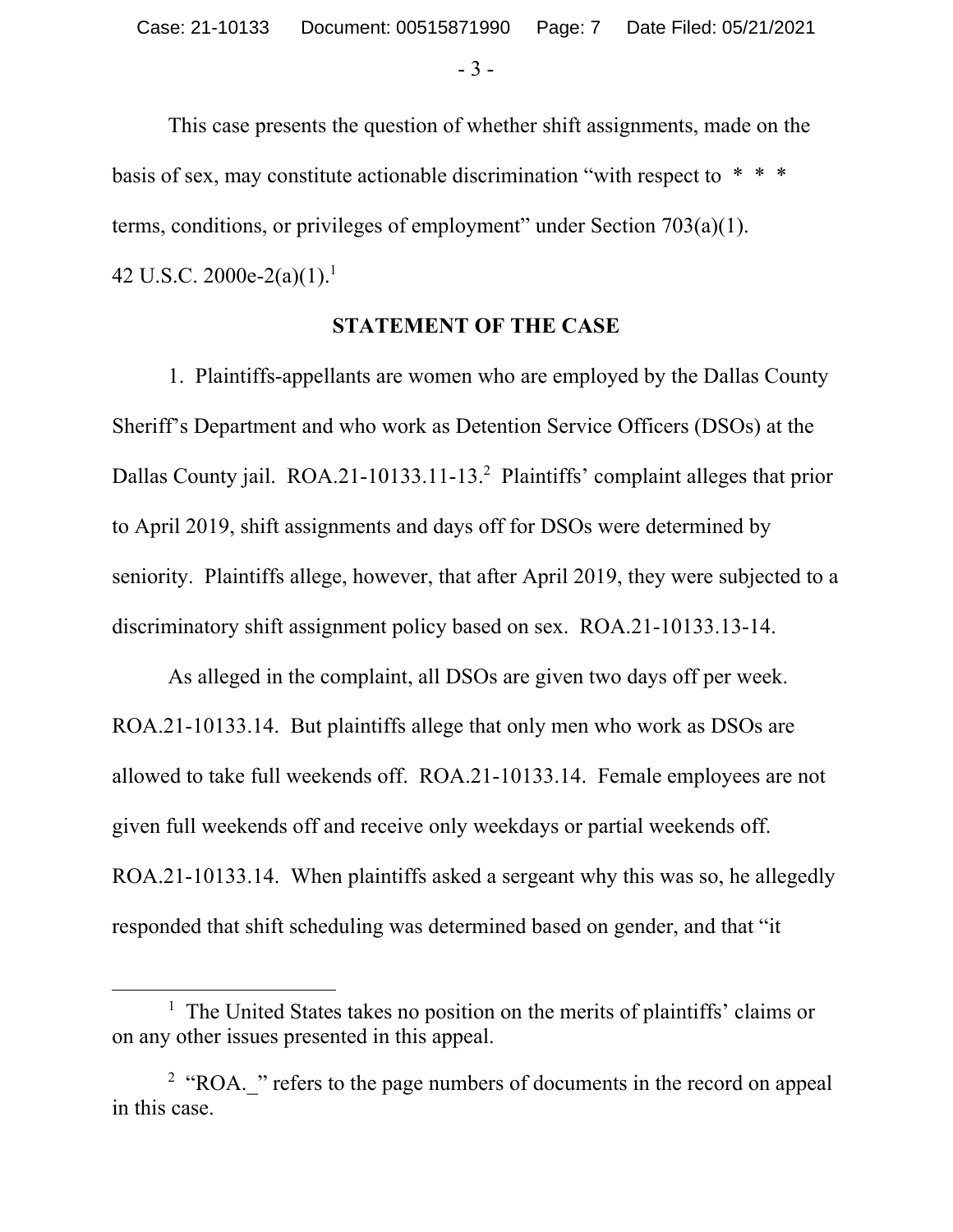- 4 -

would be unsafe for all the men to be off during the week and that it was safer for the men to be off on the weekends." ROA.21-10133.14. The complaint further alleges that male and female DSOs perform the same tasks and that the number of inmates is the same during the week as on weekends. ROA.21-10133.14. Plaintiffs reported the shift assignment policy to other supervisors and human resources, but they declined to change it. ROA.21-10133.14.

2. Plaintiffs filed a complaint against Dallas County alleging, as relevant here, that the County's sex-based shift assignment policy violates Title VII, and seeking damages and injuctive relief. ROA.21-10133.15-16. The County moved to dismiss the complaint for failure to state a claim under Federal Rule of Civil Procedure 12(b)(6), arguing that the complaint does not challenge an actionable adverse employment action under this Court's Title VII precedents. ROA.21- 10133.43-45.

3. The district court granted the County's motion to dismiss, explaining that, "[a]lthough Dallas County's alleged facially discriminatory work scheduling policy demonstrates unfair treatment, the binding precedent of this Circuit compel[led]" the court "to grant Dallas County's motion." ROA.21-10133.104. The court stated that under this Court's decisions, adverse employment actions under Title VII are limited to "ultimate employment decisions such as hiring, granting leave, discharging, promoting, and compensating," ROA.21-10133.104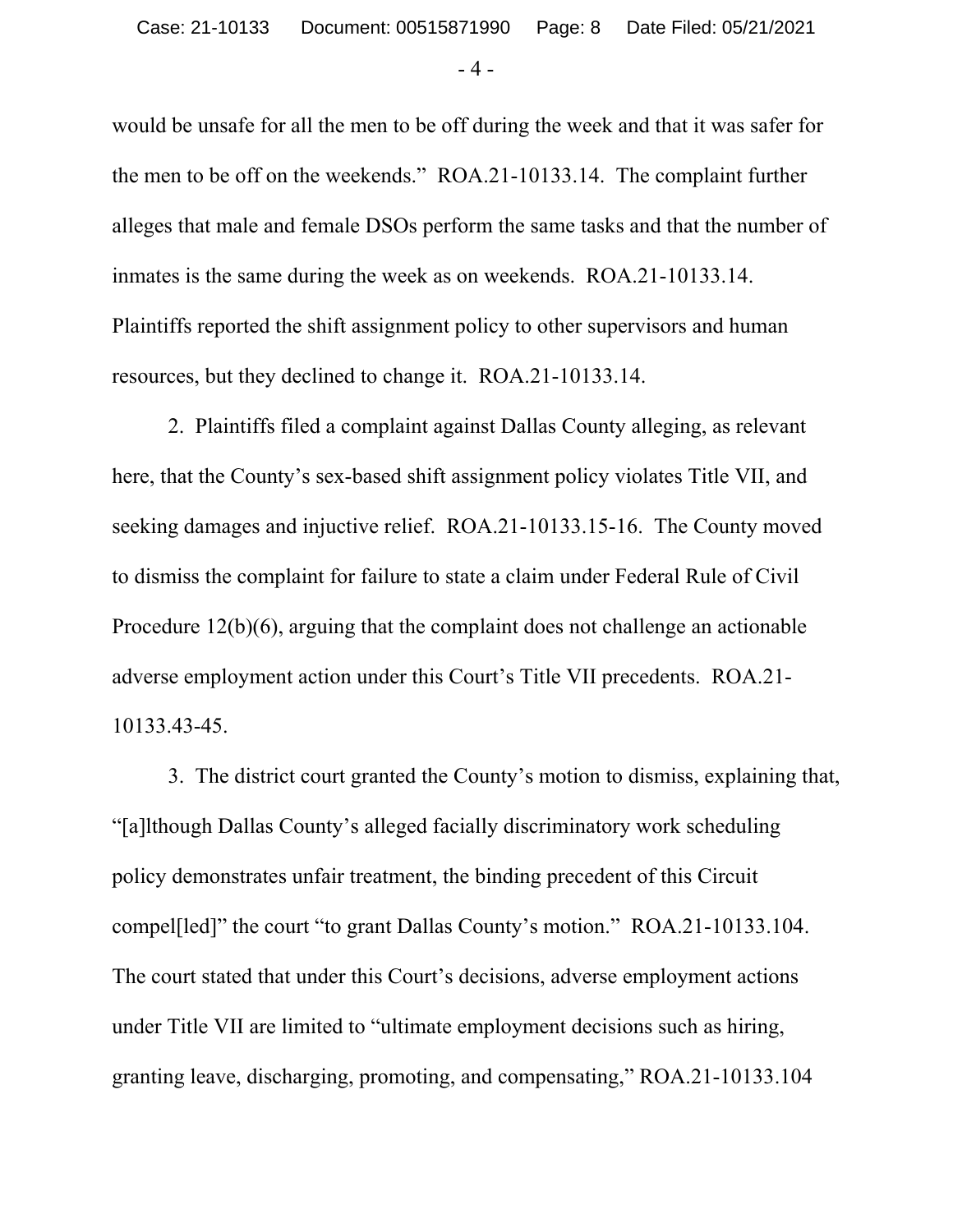- 5 -

(quoting *Felton* v. *Polles*, 315 F.3d 470, 486 (5th Cir. 2002)), and that "[c]hanges to an employee's work schedule, such as the denial of weekends off, are not an ultimate employment decision," ROA.21-10133.105 (citing *e.g.*, *Benningfield* v. *City of Houston*, 157 F.3d 369 (5th Cir. 1998)).

In dismissing the complaint, the district court rejected plaintiffs' argument that the County's sex-based shift assignment policy is actionable under circuit precedent. This Court has previously held that certain job transfers "may qualify as an 'adverse employment action' if the change makes the job 'objectively worse.'" *Pegram* v. *Honeywell, Inc.*, 361 F.3d 272, 283 (5th Cir. 2004) (quoting *Hunt* v. *Rapides Healthcare Sys.*, 277 F.3d 757, 770 (5th Cir. 2001)). See ROA.21-10133.104-105. The district court reasoned that this "objectively worse" standard is available only for those Title VII claims involving job transfers or reassignments that are "the equivalent of a demotion." ROA.21-10133.105 (citing *e.g.*, *Alvarado* v. *Texas Rangers*, 492 F.3d 605, 612 (5th Cir. 2007)).

The district court determined that the scheduling policy here, even if "objectively worse" for plaintiffs, does not constitute an "ultimate employment decision" because it does not affect "the compensation, job duties, or [the] prestige of the Plaintiffs' employment." ROA.21-10133.106. To support this conclusion, the court cited this Court's decision in *Benningfield*, a case holding that a transfer to the night shift is not an actionable adverse employment action in the context of a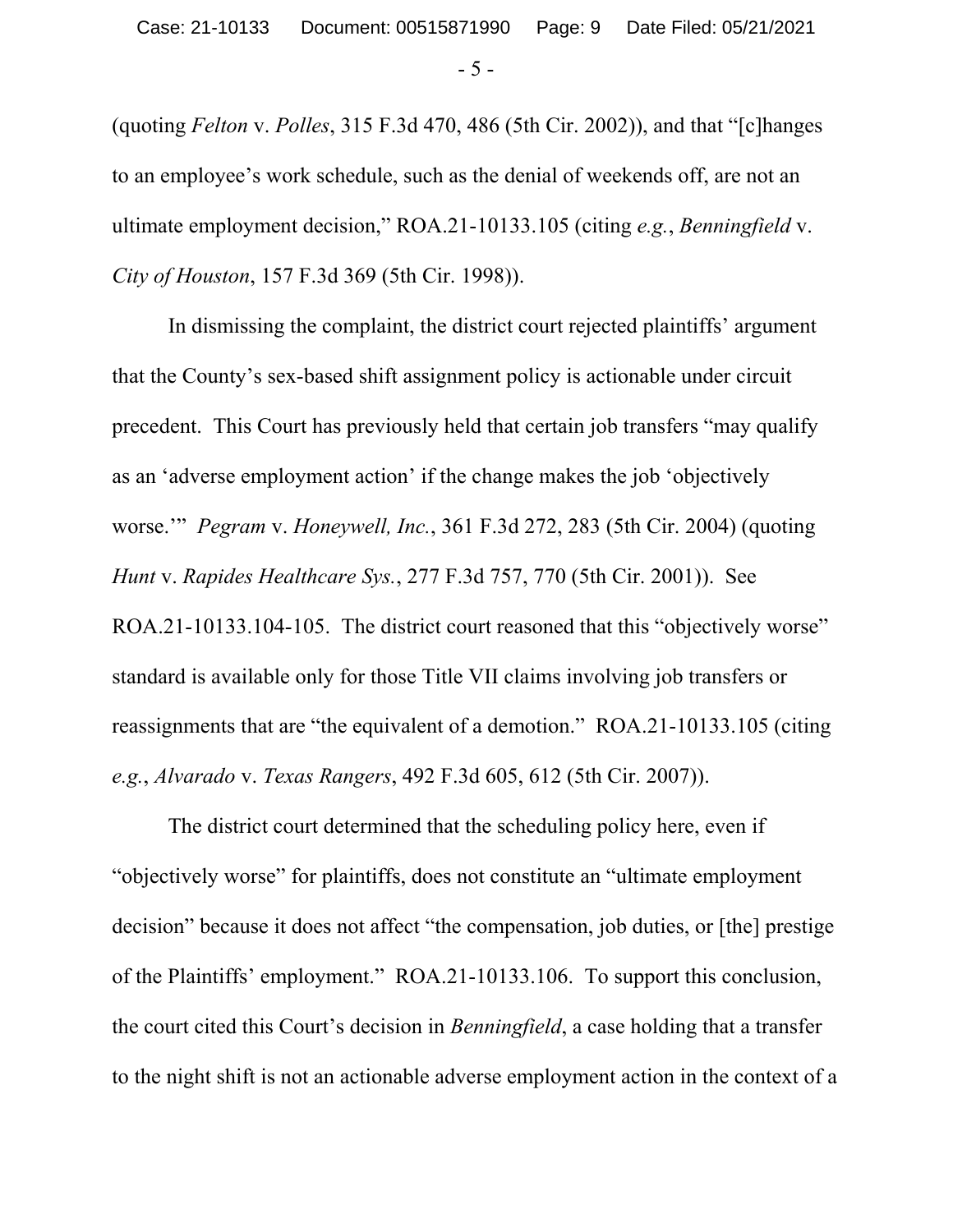- 6 -

First Amendment retaliation claim. 157 F.3d at 377; see ROA.21-10133.106. The court also cited an unpublished Title VII decision of this Court holding that "oppressive changes of work hours for no legitimate reason" and "denial[s] of day shifts granted to all other lieutenants on light duty" are "not adverse employment actions." *Mylett* v. *City of Corpus Christi*, 97 F. App'x 473, 475 (5th Cir. 2004); see ROA.21-10133.105.

4. Plaintiffs timely appealed the dismissal of their complaint. ROA.21- 10133.109. In addition, plaintiffs unsuccessfully sought initial hearing of this appeal by this Court sitting en banc. Order, *Hamilton* v. *Dallas Cnty.*, No. 21- 10133 (5th Cir. Apr. 14, 2021).

## **SUMMARY OF ARGUMENT**

 The United States files this brief to inform the Court of its view that a policy of making shift assignments on the basis of sex is actionable under Section 703(a)(1) of Title VII of the Civil Rights Act of 1964, 42 U.S.C. 2000e-2(a)(1), and that no showing of an "ultimate employment decision" or an "objectively worse" harm tantamount to demotion is required. The United States recently explained its views on the scope of Section 703(a)(1) in an amicus brief in support of the petition for a writ of certiorari arising from a decision of this Court in *Peterson* v. *Linear Controls, Inc.*, 140 S. Ct. 2841 (2020) (petition voluntarily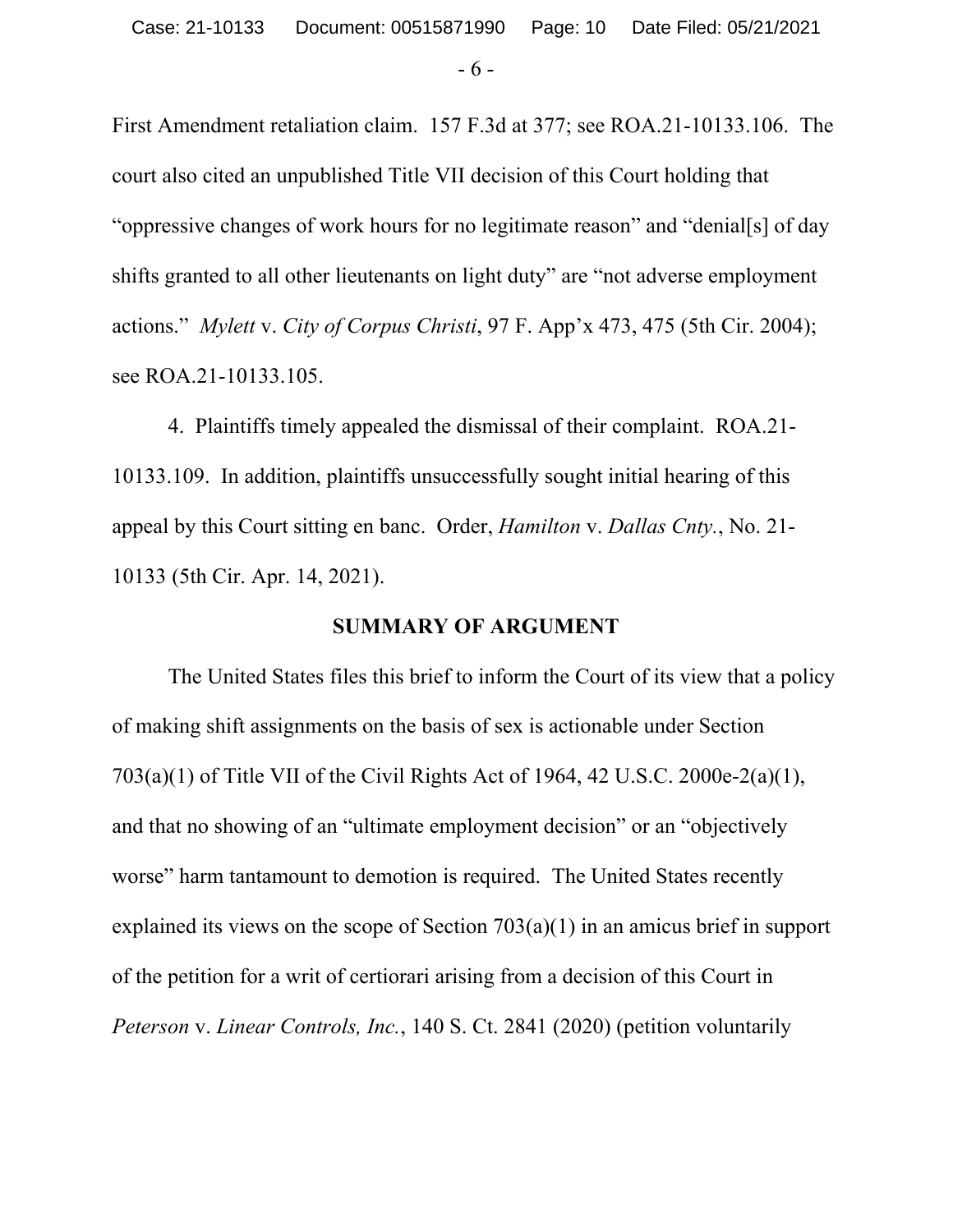- 7 -

dismissed), and in a brief in opposition to the petition for a writ of certiorari in *Forgus* v. *Esper*, 141 S. Ct. 234 (2020) (cert. denied).

## **ARGUMENT**

## **SHIFT ASSIGNMENTS ARE ACTIONABLE UNDER SECTION 703(a)(1) OF TITLE VII, AND NO SHOWING OF AN "ULTIMATE EMPLOYMENT DECISION" OR HARM EQUIVALENT TO A DEMOTION IS REQUIRED**

In *Peterson* v. *Linear Controls, Inc.*, 140 S. Ct. 2841 (2020) (petition voluntarily dismissed), and *Forgus* v. *Esper*, 141 S. Ct. 234 (2020) (cert. denied), the United States addressed the scope of "terms, conditions, or privileges of employment" under Section 703(a)(1) of Title VII of the Civil Rights Act of 1964, 42 U.S.C. 2000e-2(a)(1). In these cases, the United States explained its view that Section  $703(a)(1)$  is not limited to "ultimate employment decisions," as this Court's precedents would have it, or to other employment actions having "a significant detrimental effect." See U.S. Br. at 7-17, *Peterson* v. *Linear Controls, Inc.*, No. 18-1401 (Mar. 20, 2020); Br. in Opp. at 12-16, *Forgus* v. *Esper*, No. 18- 942 (May 6, 2019).

In both *Peterson* and *Forgus*, the United States further explained that while retaliation claims under Section 704(a), 42 U.S.C. 2000e-3(a), may be based only on actions "that a reasonable employee would have found \* \* \* materially adverse," *Burlington N*. & *Santa Fe Ry. Co.* v. *White*, 548 U.S. 53, 68 (2006), there is no such material harm or detrimental-effect requirement for discrimination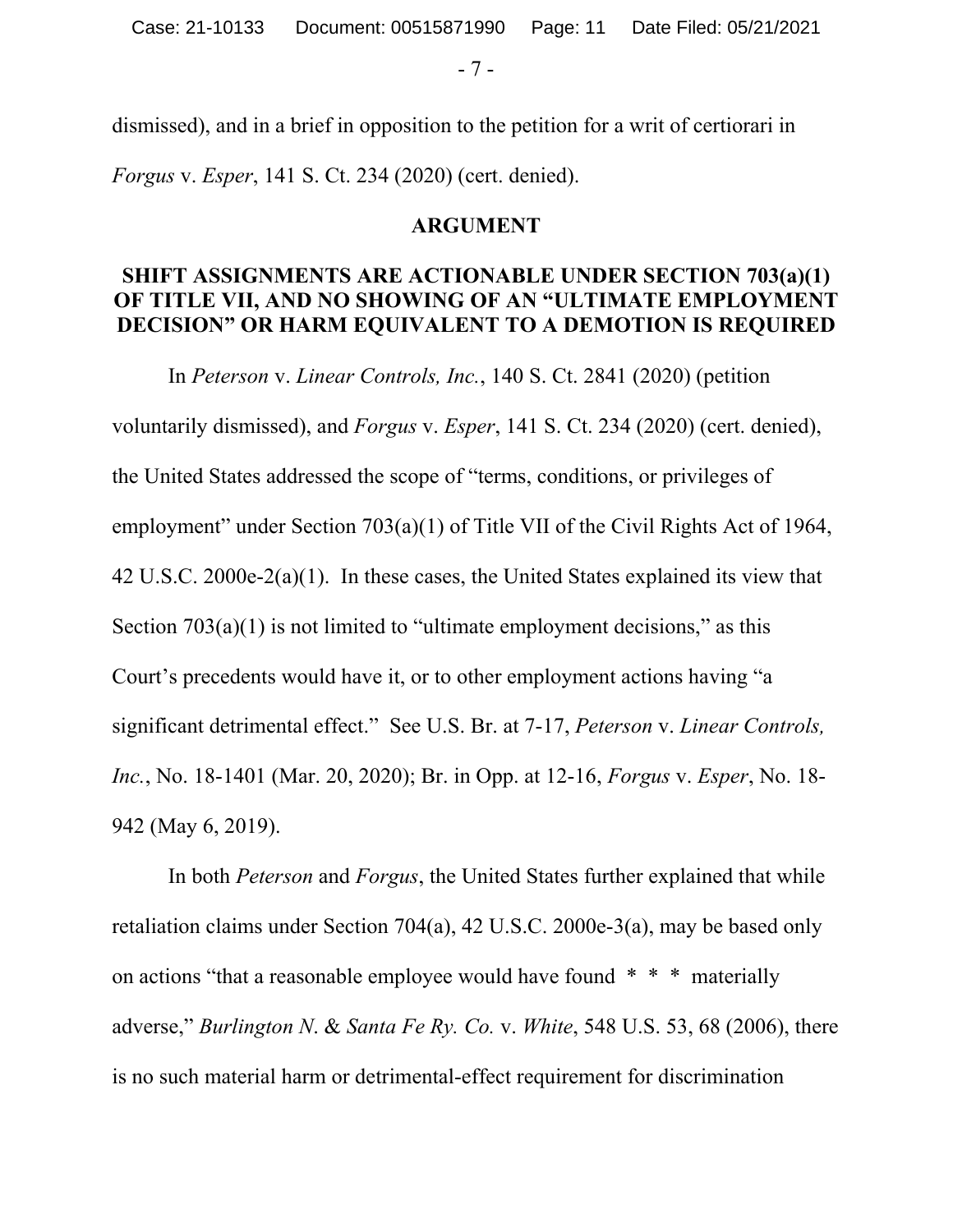- 8 -

claims under Section 703(a)(1) of Title VII. *Peterson*, U.S. Br. at 17-18 n.5; *Forgus*, Br. in Opp. at 18 & n.6. Instead, Section 703(a)(1) prohibits all discrimination with respect to "compensation, terms, conditions, or privileges of employment."  $42 \text{ U.S.C. } 2000e-2(a)(1)$ . A shift assignment is a term or condition of employment. As the United States' brief in *Peterson* put it: "A typical employee asked to describe his 'terms' or 'conditions  $* * *$  of employment,' 42 U.S.C. 2000e-2(a)(1), would almost surely mention where he works and what he does." U.S. Br. at 8; see also *ibid.* ("Work assignments are part-and-parcel of employees' everyday terms and conditions of employment.") (quoting *EEOC Compliance Manual* § 15-VII(B)(1) (2006)). A policy governing the shifts when an employee works is likewise part of an employee's terms and conditions of employment.

Accordingly, the district court applied an erroneous legal standard when it held that shift assignments, made on the basis of sex, are not actionable under Section 703(a)(1) because they are not "ultimate employment decisions." ROA.21-10133.104. This Court's "ultimate employment decision" standard is irreconcilable with the statutory text of Section 703(a)(1) and should be reconsidered. See *Peterson*, U.S. Br. at 12-14. The district court further erred in concluding that a shift assignment policy is not actionable even if it makes the job "objectively worse," because a work schedule policy alone does not affect job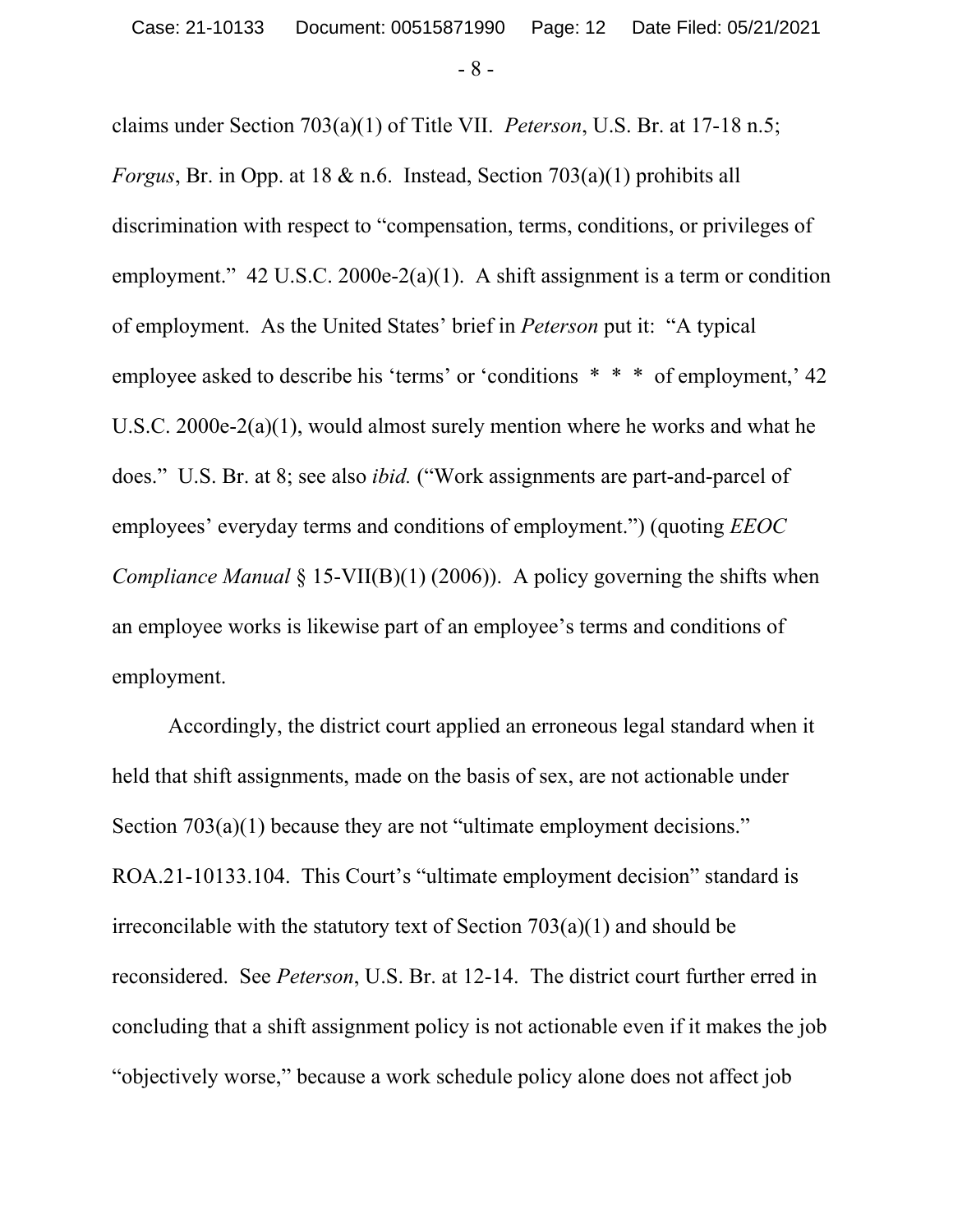- 9 -

duties or cause a loss of compensation or prestige. ROA.21-10133.106. Neither an "objectively worse" standard nor any restriction of that standard to cases involving job transfers or reassignments—whether or not tantamount to a demotion—has any basis in the text of Section 703(a)(1). See *Peterson*, U.S. Br. at 14-16 & n.3. The United States' briefs in *Peterson* (Attachment 1) and *Forgus*  (Attachment 2) are attached for this Court's consideration.3

 $\overline{\phantom{a}}$ <sup>3</sup> The D.C. Circuit has granted rehearing en banc on its own motion, for the explicit purpose of reconsidering its Title VII precedents, in a pending case in which the United States filed an amicus brief similar to the one here. See *Chambers* v. *District of Columbia*, No. 19-7098, 2021 WL 1784792, at \*1 (D.C. Cir. May 5, 2021) (requesting briefing on whether the court should retain its "objectively tangible harm" standard for actionable Title VII job transfers).

In the now-vacated panel opinion in *Chambers*, both members of the twojudge panel that decided the case issued a separate concurrence urging that it be reheard en banc and stating that "statutory text, Supreme Court precedent, and Title VII's objectives make clear that employers should never be permitted to transfer an employee or deny an employee's transfer merely because of that employee's race, color, religion, sex, or national origin." *Chambers* v. *District of Columbia*, 988 F.3d 497, 506 (D.C. Cir.) (Tatel and Ginsburg, JJ., concurring), vacated at 2021 WL 1784792 (D.C. Cir. May 5, 2021). No other court of appeals in which the United States has filed a similar amicus brief has yet issued a decision.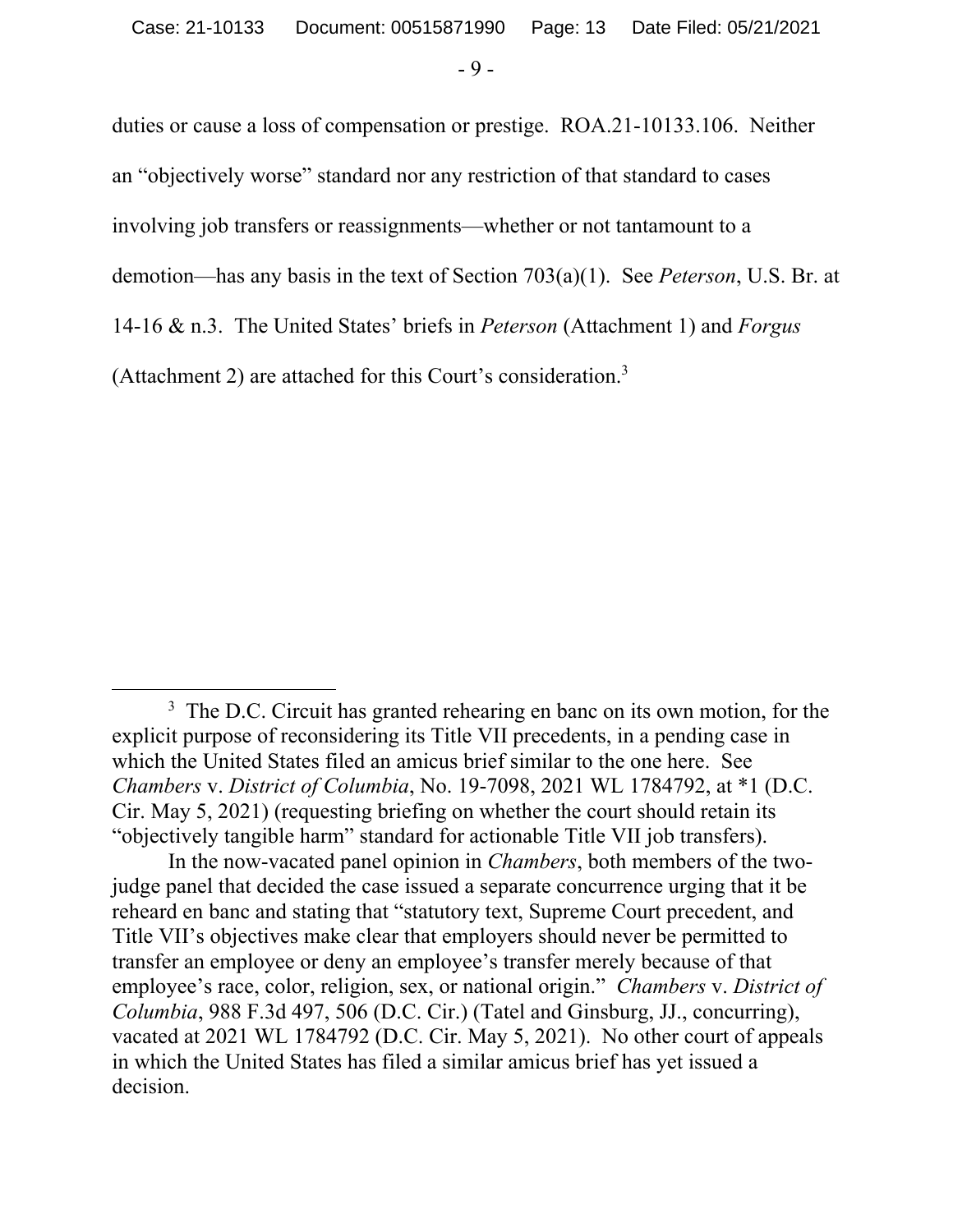$-10-$ 

## **CONCLUSION**

The United States respectfully urges this Court to reconsider, at an

appropriate juncture, any precedent limiting its interpretation of Section 703(a)(1)

to "ultimate employment decisions," or to actions that cause "objectively worse"

harm that is the equivalent of a demotion.<sup>4</sup>

Respectfully submitted,

GWENDOLYN YOUNG REAMS Acting General Counsel

JENNIFER S. GOLDSTEIN Associate General Counsel ANNE NOEL OCCHIALINO Senior Appellate Attorney JEREMY D. HOROWITZ Attorney, Appellate Litigation Services Office of General Counsel Equal Employment Opportunity Commission 131 M St. NE, Fifth Floor Washington, D.C. 20002

PAMELA S. KARLAN Principal Deputy Assistant Attorney General

s/ Anna M. Baldwin BONNIE I. ROBIN-VERGEER ANNA M. BALDWIN Attorneys Department of Justice Civil Rights Division Appellate Section Ben Franklin Station P.O. Box 14403 Washington, D.C. 20044-4403 (202) 305-4278

 $\overline{4}$ <sup>4</sup> Title VII's federal-sector provision, 42 U.S.C. 2000e-16(a), applies to claims against the federal government. That provision contains different statutory language than Section 703(a)(1), and the United States does not with this filing urge this Court to reconsider any of its precedent interpreting 42 U.S.C. 2000e-16(a).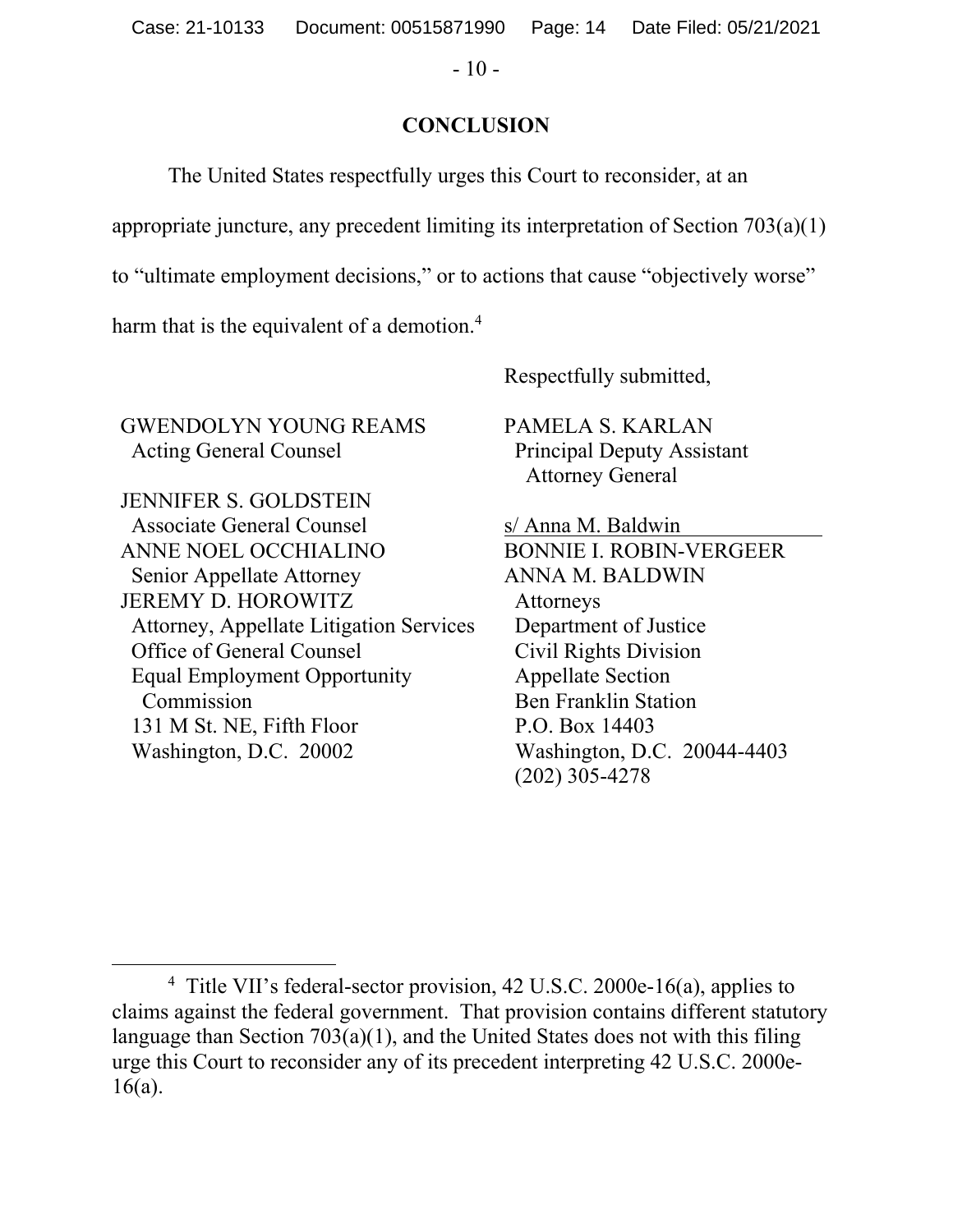## **CERTIFICATE OF COMPLIANCE**

 This brief complies with the length limitation of Federal Rule of Appellate Procedure 29(a)(5) because, excluding the parts of the brief exempted by Federal Rule of Appellate Procedure 32(f), this brief contains 1990 words according to the word processing program used to prepare the brief.

 This brief also complies with the typeface and type-style requirements of Federal Rule of Appellate Procedure 32(a)(5)-(6) because it was prepared using Microsoft Word 2019 in Times New Roman 14-point font, a proportionally spaced typeface.

> s/ Anna M. Baldwin ANNA M. BALDWIN Attorney

Date: May 21, 2021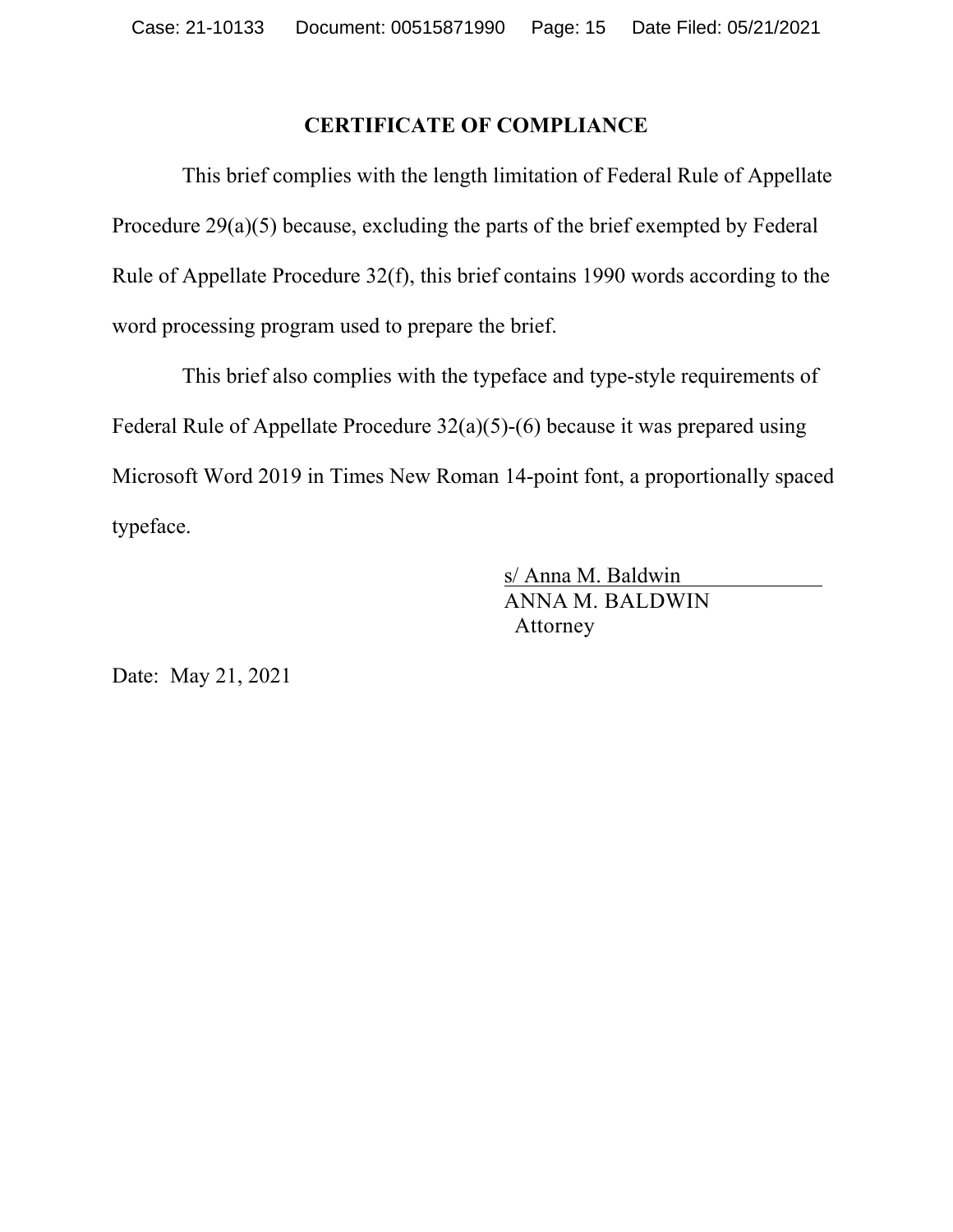## **CERTIFICATE OF SERVICE**

 I hereby certify that on May 21, 2021, I electronically filed the foregoing brief with the Clerk of the Court for the United States Court of Appeals for the Fifth Circuit by using the appellate CM/ECF system. Participants in the case are registered CM/ECF users, and service will be accomplished by the appellate CM/ECF system.

> s/ Anna M. Baldwin ANNA M. BALDWIN Attorney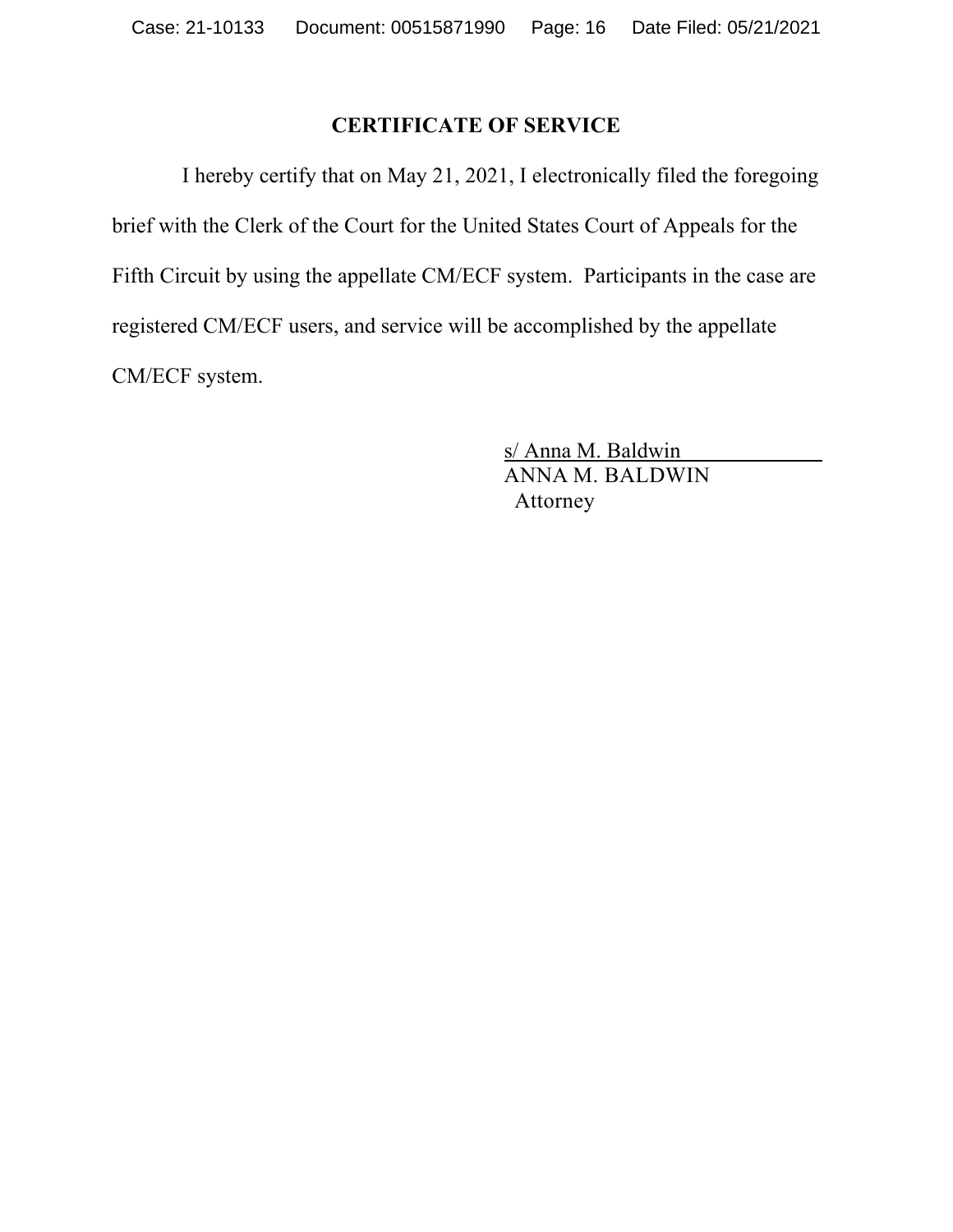# ATTACHMENT 1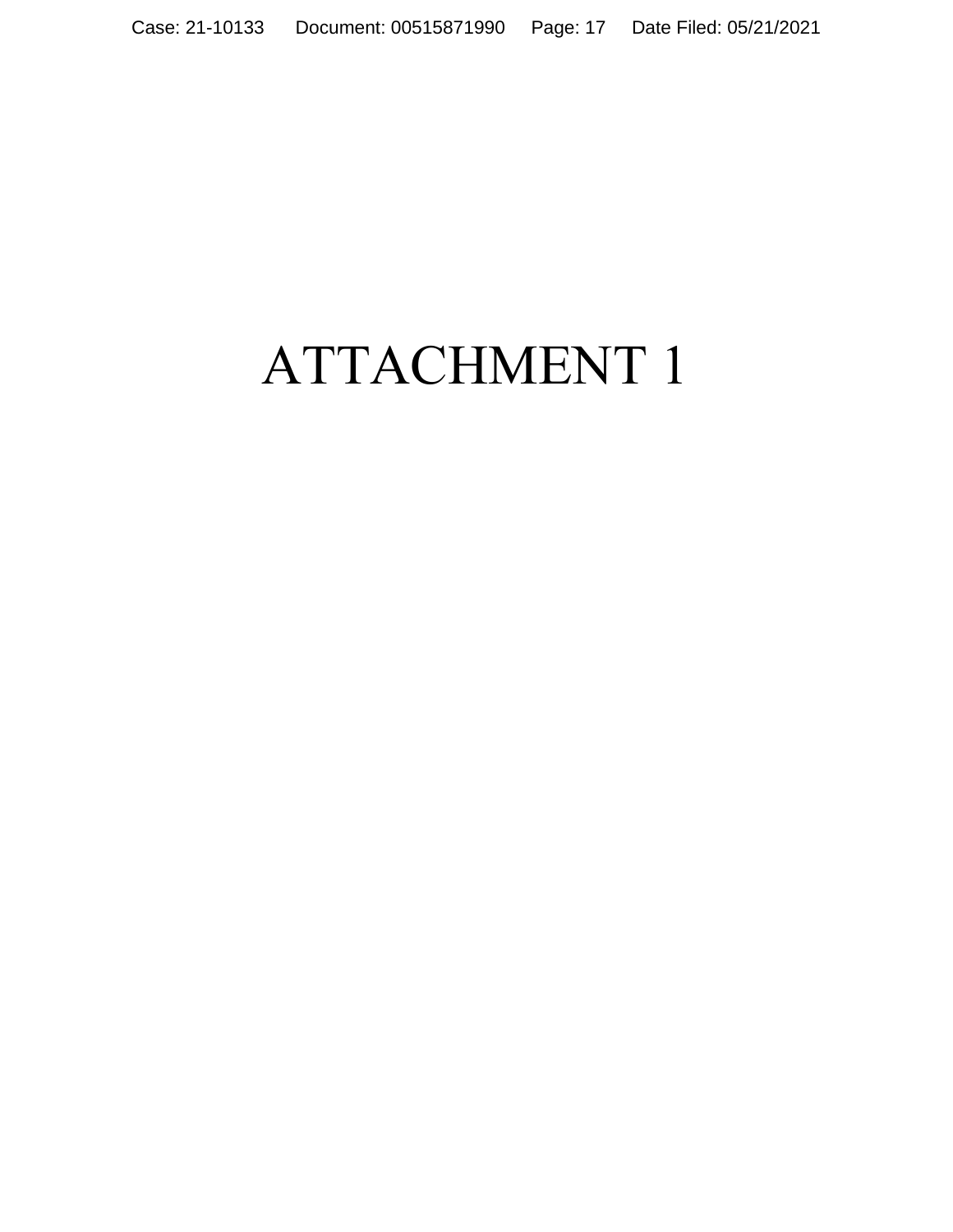**No. 18-1401**

# In the Supreme Court of the United States

DAVID D. PETERSON, PETITIONER

*v.*

LINEAR CONTROLS, INC.

*ON PETITION FOR A WRIT OF CERTIORARI TO THE UNITED STATES COURT OF APPEALS FOR THE FIFTH CIRCUIT*

#### **BRIEF FOR THE UNITED STATES AS AMICUS CURIAE**

SHARON FAST GUSTAFSON *General Counsel* JENNIFER S. GOLDSTEIN *Associate General Counsel* SYDNEY A.R. FOSTER *Assistant General Counsel* ANNE W. KING *Equal Employment Opportunity Commission Washington, D.C. 20507* NOEL J. FRANCISCO *Solicitor General Counsel of Record* ERIC S. DREIBAND *Assistant Attorney General* JEFFREY B. WALL *Deputy Solicitor General* ELLIOTT M. DAVIS *Acting Principal Deputy Assistant Attorney General* ALEXANDER V. MAUGERI *Deputy Assistant Attorney General* CHRISTOPHER G. MICHEL *Assistant to the Solicitor General*  TOVAH R. CALDERON ANNA M. BALDWIN *Attorneys Department of Justice Washington, D.C. 20530-0001 SupremeCtBriefs@usdoj.gov (202) 514-2217*

*Attorney*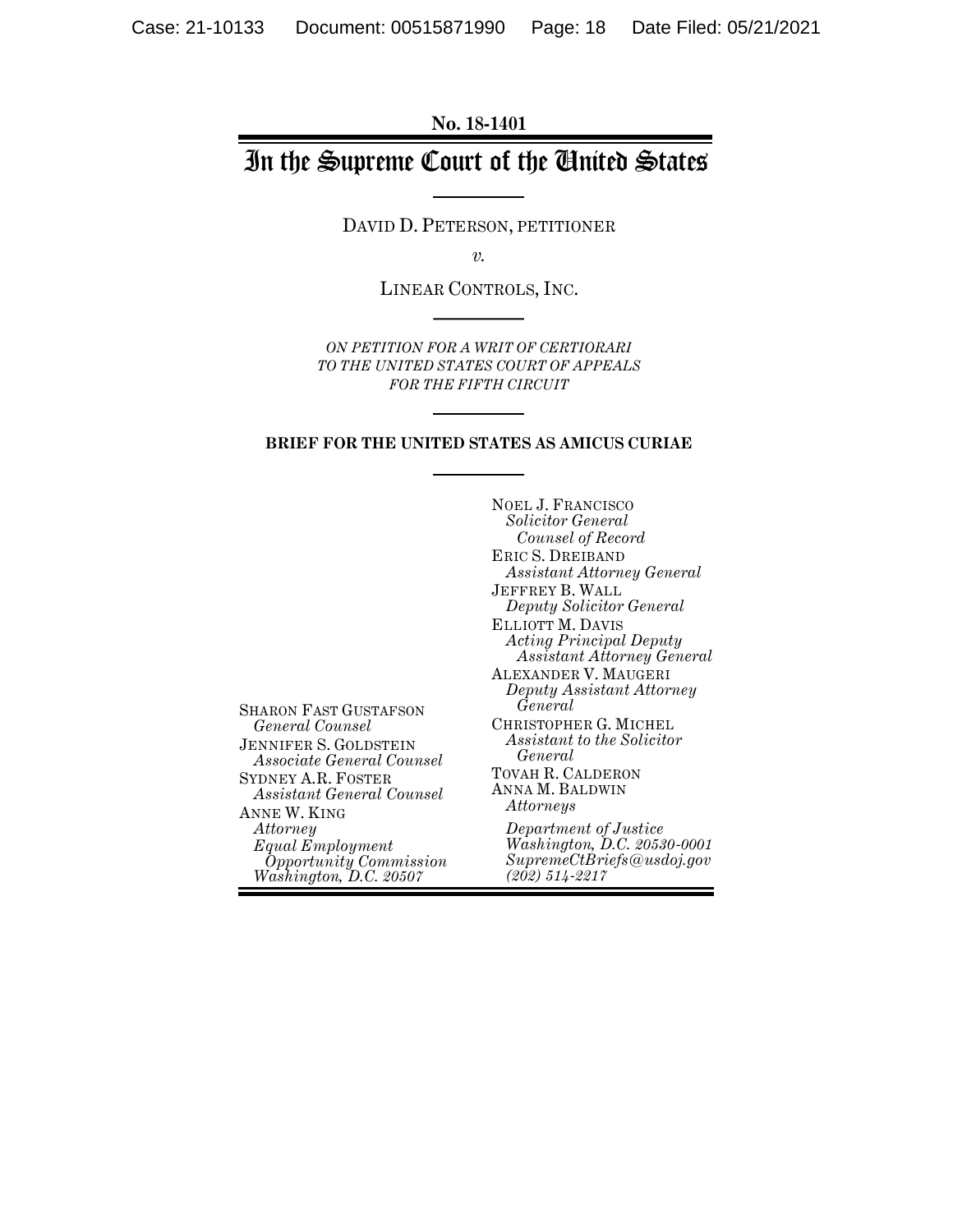#### **QUESTION PRESENTED**

Title VII of the Civil Rights Act of 1964, 42 U.S.C. 2000e *et seq.*, makes it unlawful for a private employer or a state or local government "to fail or refuse to hire or to discharge any individual, or otherwise to discriminate against any individual with respect to his compensation, terms, conditions, or privileges of employment, because of such individual's race, color, religion, sex, or national origin." 42 U.S.C. 2000e-2(a)(1).

The question presented is whether that prohibition includes discriminatory working conditions, or is instead limited to discrimination in "ultimate employment decisions," such as hiring, granting leave to, discharging, promoting, or compensating individuals.

(I)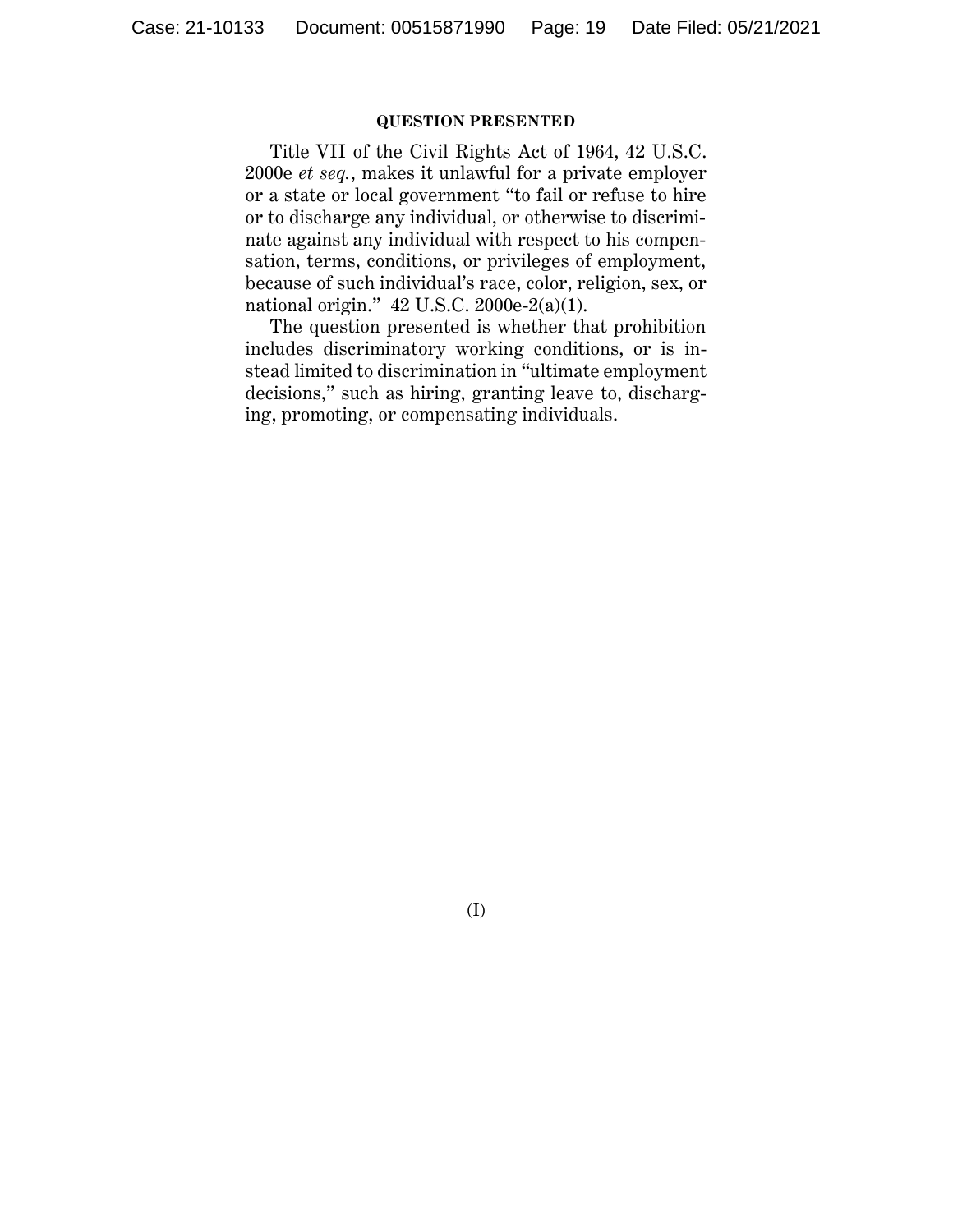## **TABLE OF CONTENTS**

Page

| Statement: |                                                       |  |
|------------|-------------------------------------------------------|--|
|            |                                                       |  |
|            |                                                       |  |
|            |                                                       |  |
|            |                                                       |  |
|            | B. The decision below conflicts with the decisions of |  |
|            |                                                       |  |
|            | C. The question presented warrants review in          |  |
|            |                                                       |  |
|            |                                                       |  |

## **TABLE OF AUTHORITIES**

#### Cases:

| Begay v. United States, 553 U.S. 137 (2008) 12                  |
|-----------------------------------------------------------------|
| Burlington Indus., Inc. v. Ellerth, 524 U.S. 742                |
|                                                                 |
| Burlington N. & Santa Fe Ry. Co. v. White,                      |
|                                                                 |
| Chuang v. University of California Davis,                       |
|                                                                 |
|                                                                 |
| <i>Davis v. Team Elec. Co.</i> , 520 F.3d 1080                  |
|                                                                 |
| <i>Dollis v. Rubin, 77 F.3d 777 (5th Cir. 1995)  11, 12, 20</i> |
| EEOC v. Abercrombie & Fitch Stores, Inc.,                       |
|                                                                 |
| <i>Feingold v. New York, 366 F.3d 138 (2d Cir. 2004)  19</i>    |
| <i>Forgus v. Mattis, 753 Fed. Appx. 150</i>                     |
| (4th Cir. 2018), petition for cert. pending,                    |
|                                                                 |

## (III)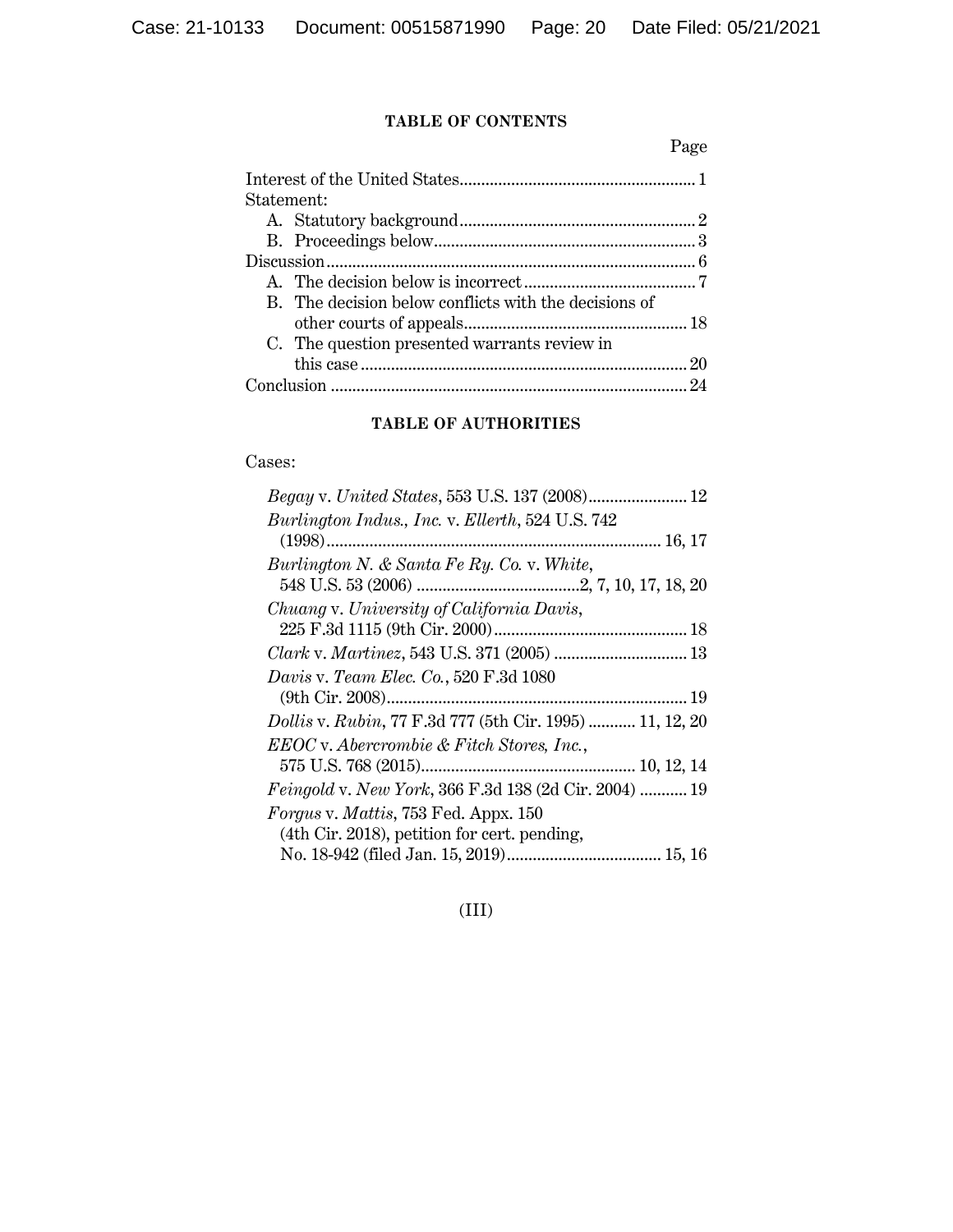# IV

| Cases—Continued:<br>Page                                                                            |  |
|-----------------------------------------------------------------------------------------------------|--|
| Green v. Administrators of the Tulane Educ. Fund,                                                   |  |
| Harris v. Forklift Sys., Inc., 510 U.S. 17 (1993) 8, 9, 10                                          |  |
|                                                                                                     |  |
| McCoy v. City of Shreveport, 492 F.3d 551                                                           |  |
| McDonnell Douglas Corp. v. Green, 411 U.S. 792                                                      |  |
| $(1973)$                                                                                            |  |
| Meritor Savings Bank, FSB v. Vinson,                                                                |  |
|                                                                                                     |  |
| Michael v. Caterpillar Fin. Servs. Corp.,                                                           |  |
| 496 F.3d 584 (6th Cir. 2007), cert. denied,                                                         |  |
|                                                                                                     |  |
| Mont v. United States, 139 S. Ct. 1826 (2019)  22                                                   |  |
| Mount Lemmon Fire Dist. v. Guido, 139 S. Ct. 22                                                     |  |
| National R.R. Passenger Corp. v. Morgan,                                                            |  |
|                                                                                                     |  |
|                                                                                                     |  |
| Oncale v. Sundowner Offshore Servs., Inc.,                                                          |  |
|                                                                                                     |  |
| Outley v. Luke & Assocs., Inc., 840 F.3d 212                                                        |  |
|                                                                                                     |  |
| Ortiz-Diaz v. United States Dep't of Hous. &<br>Urban Dev., 867 F.3d 70 (D.C. Cir. 2017)  6, 15, 19 |  |
| Page v. Bolger, 645 F.2d 227 (4th Cir.), cert. denied,                                              |  |
|                                                                                                     |  |
| Ray v. Henderson, 217 F.3d 1234 (9th Cir. 2000)  18                                                 |  |
| Taniguchi v. Kan Pac. Saipan, Ltd., 566 U.S. 560                                                    |  |
| Tart v. Illinois Power Co., 366 F.3d 461                                                            |  |
|                                                                                                     |  |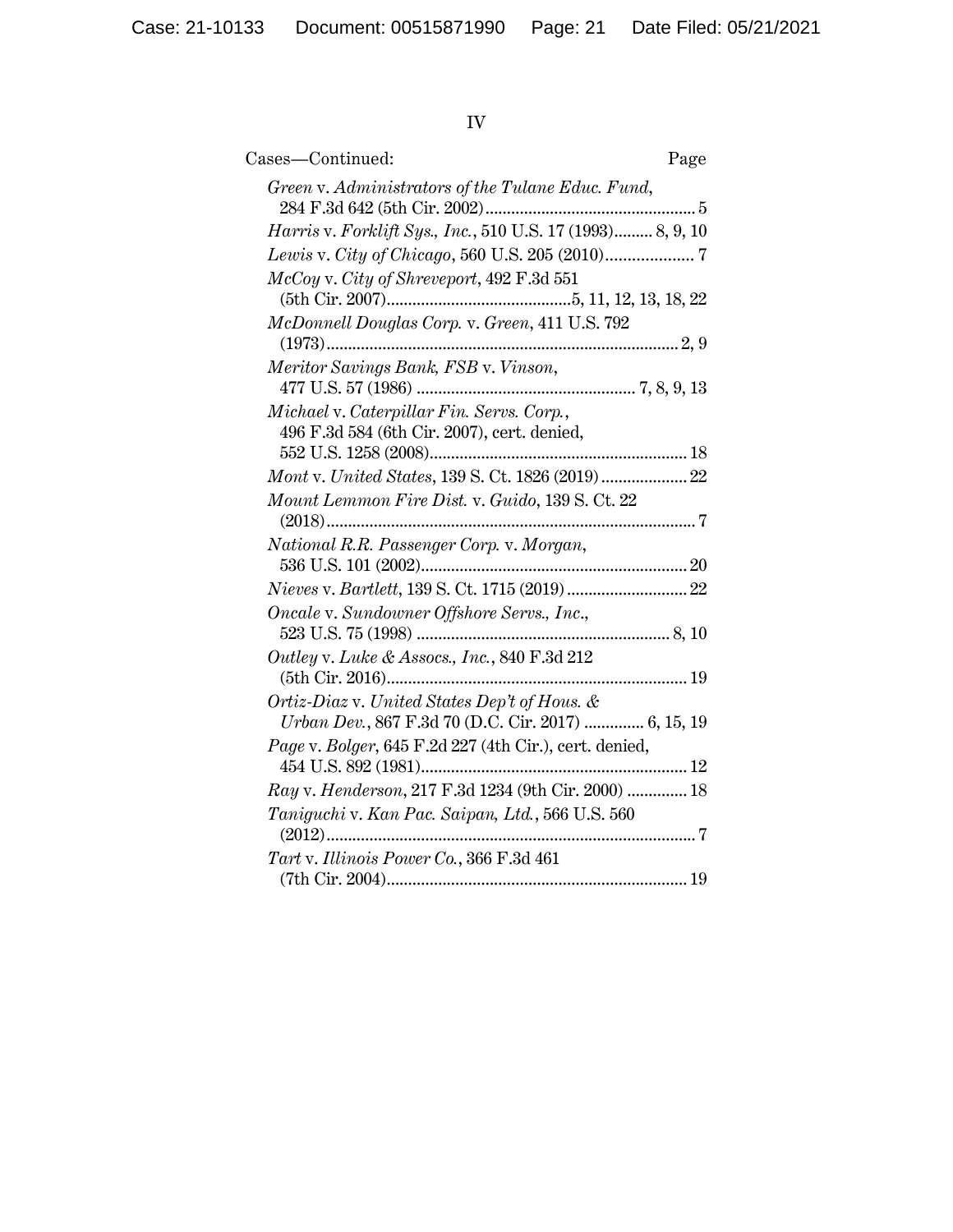V

| Cases-Continued:                                          | Page |
|-----------------------------------------------------------|------|
|                                                           |      |
| University of Texas Sw. Med. Ctr. v. Nassar,              |      |
|                                                           |      |
| <i>Vance v. Ball State Univ.</i> , 570 U.S. 421 (2013) 13 |      |
| Welsh v. Fort Bend Indep. Sch. Dist., 941 F.3d 818        |      |
|                                                           |      |
| Wheat v. Florida Parish Juvenile Justice Comm'n,          |      |
|                                                           |      |

## Statutes:

| Age Discrimination in Employment Act of 1967,       |  |
|-----------------------------------------------------|--|
|                                                     |  |
|                                                     |  |
| Americans With Disabilities Act of 1990,            |  |
|                                                     |  |
|                                                     |  |
| Civil Rights Act of 1964, Tit. VII,                 |  |
|                                                     |  |
|                                                     |  |
|                                                     |  |
| 42 U.S.C. 2000e-2(a)(2) (§ 703(a)(2))  2, 3, 14, 15 |  |
|                                                     |  |
|                                                     |  |
|                                                     |  |
|                                                     |  |
|                                                     |  |
|                                                     |  |
|                                                     |  |
|                                                     |  |
|                                                     |  |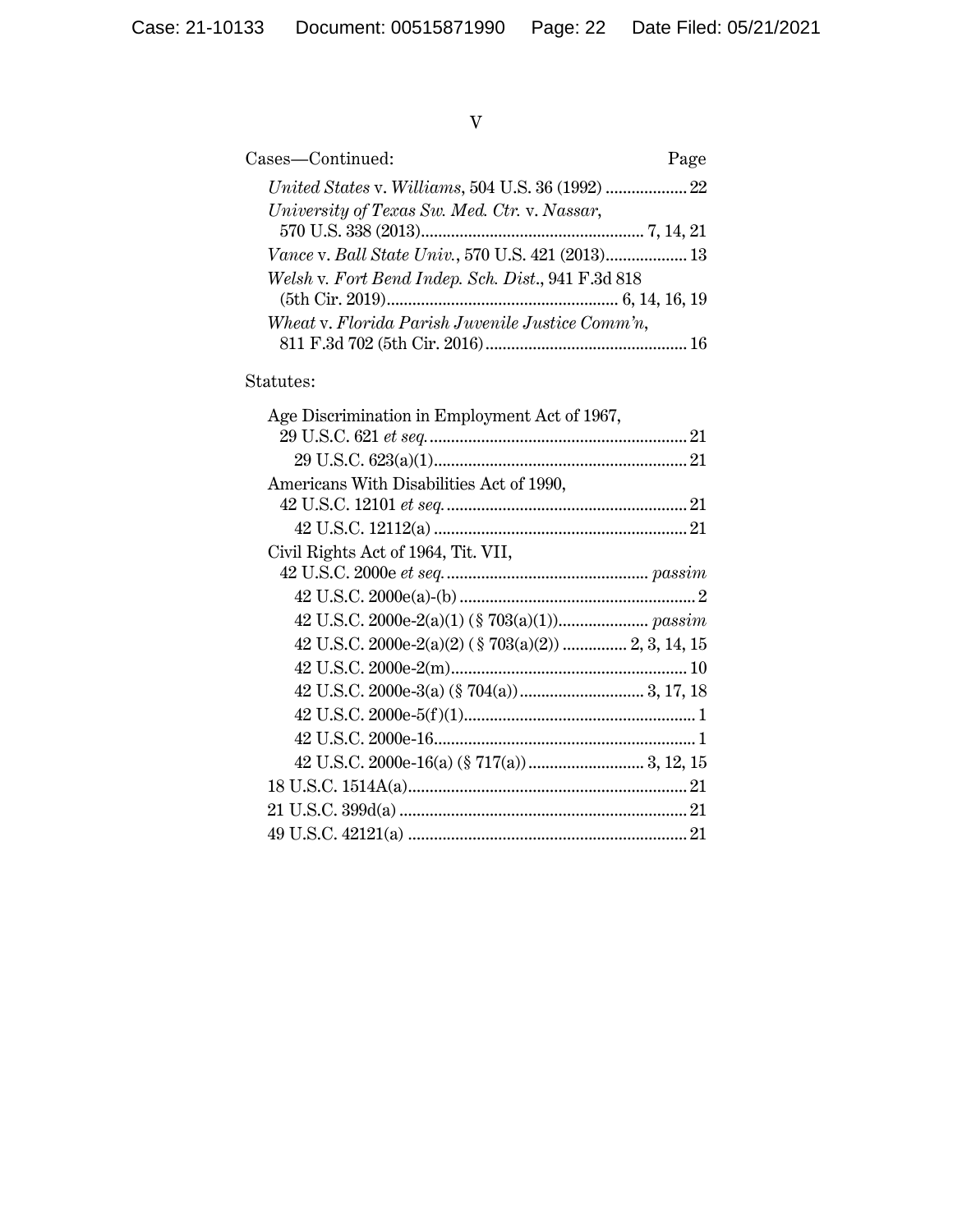# VI

| Miscellaneous:                                                                                                                                             | Page |
|------------------------------------------------------------------------------------------------------------------------------------------------------------|------|
| Equal Employment Opportunity Comm'n:                                                                                                                       |      |
|                                                                                                                                                            |      |
| Statutes by Issue (Charges filed with EEOC),<br>FY 2010-FY 2019, https://go.usa.gov/xdBBu                                                                  |      |
| Title VII of the Civil Rights Act of 1964<br>Charges (Charges filed with EEOC),<br>$FY$ 1997– $FY$ 2019, https://go.usa.gov/xdBK3                          |      |
| Exec. Order No. 11,246, 30 Fed. Reg. 12,319                                                                                                                |      |
| Office of Fed. Contract Compliance Programs,<br>U.S. Dep't of Labor, Federal Contract Compliance<br><i>Manual</i> , https://go.usa.gov/xdB8t (last visited |      |
| Random House Dictionary of the English Language                                                                                                            |      |
| Webster's New International Dictionary of the                                                                                                              |      |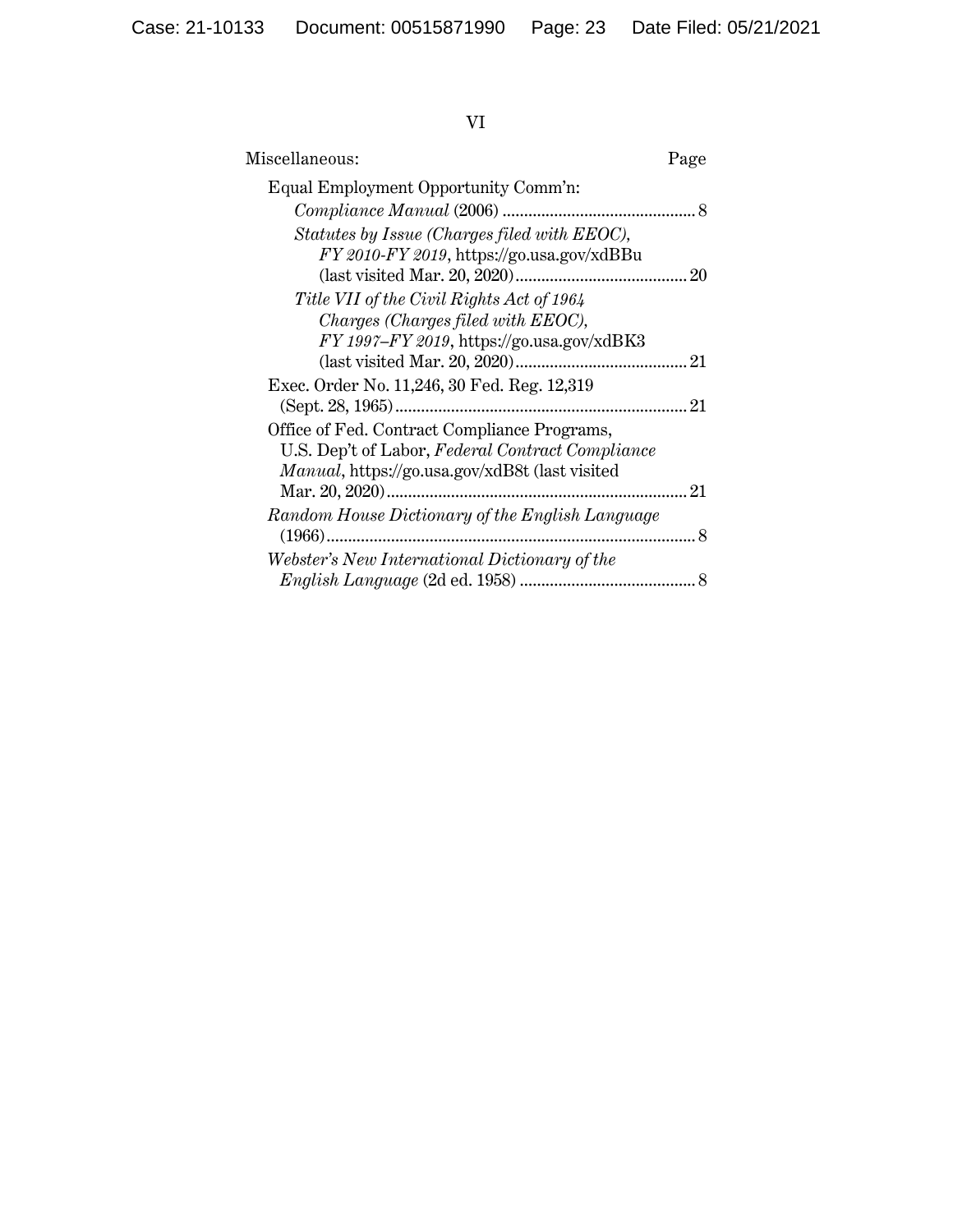## In the Supreme Court of the United States

No. 18-1401 DAVID D. PETERSON, PETITIONER

*v.*

LINEAR CONTROLS, INC.

*ON PETITION FOR A WRIT OF CERTIORARI TO THE UNITED STATES COURT OF APPEALS FOR THE FIFTH CIRCUIT*

#### **BRIEF FOR THE UNITED STATES AS AMICUS CURIAE**

This brief is submitted in response to the Court's order inviting the Solicitor General to express the views of the United States. In the view of the United States, the petition for a writ of certiorari should be granted.

#### **INTEREST OF THE UNITED STATES**

This case concerns the scope of the employmentdiscrimination protections in Title VII of the Civil Rights Act of 1964, 42 U.S.C. 2000e *et seq.* The Equal Employment Opportunity Commission (EEOC) enforces Title VII's anti-discrimination provisions against private employers. The Department of Justice enforces those provisions against state- and local-government employers. 42 U.S.C. 2000e-5(f)(1). Title VII also includes antidiscrimination provisions applicable to the federal government as an employer. 42 U.S.C. 2000e-16. The United States accordingly has a substantial interest in this Court's resolution of the question presented.

(1)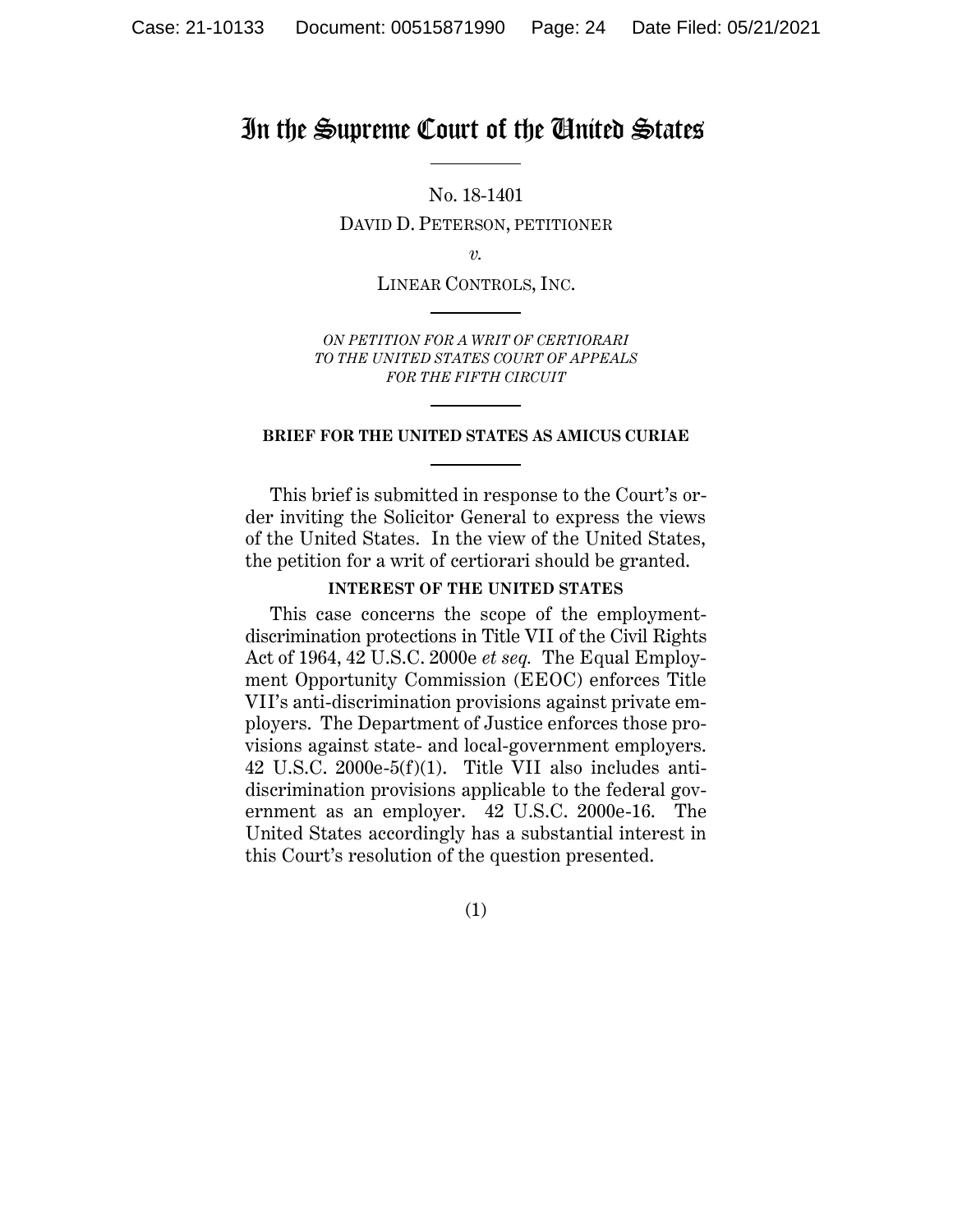#### **STATEMENT**

Petitioner, who worked for respondent on an offshore oil platform, alleges that he and other "black employees had to work outside and were not permitted water breaks, while the white employees worked inside with air conditioning and were given water breaks." Pet. App. 2a. Petitioner sued respondent for racial discrimination "with respect to his compensation, terms, conditions, or privileges of employment." 42 U.S.C.  $2000e-2(a)(1)$ . The district court granted summary judgment to respondent. Pet. App. 11a-47a. The court of appeals affirmed. *Id.* at 1a-10a.

#### **A. Statutory Background**

Congress enacted Title VII of the Civil Rights Act of 1964 to "assure equality of employment opportunities and to eliminate \* \* \* discriminatory practices and devices" in the workplace. *McDonnell Douglas Corp.* v. *Green*, 411 U.S. 792, 800 (1973). This case involves "Title VII's core antidiscrimination provision," Section 703(a)(1). *Burlington N. & Santa Fe Ry. Co.* v. *White*, 548 U.S. 53, 61 (2006). Section 703(a)(1) makes it unlawful for a private employer or a state or local government "to fail or refuse to hire or to discharge any individual, or otherwise to discriminate against any individual with respect to his compensation, terms, conditions, or privileges of employment, because of such individual's race, color, religion, sex, or national origin." 42 U.S.C. 2000e-2(a)(1); see 42 U.S.C. 2000e(a)-(b).

Title VII includes several other relevant provisions. Section  $703(a)(2)$  makes it unlawful for a private employer or a state or local government "to limit, segregate, or classify \* \* \* employees or applicants for employment in any way which would deprive or tend to deprive any individual of employment opportunities or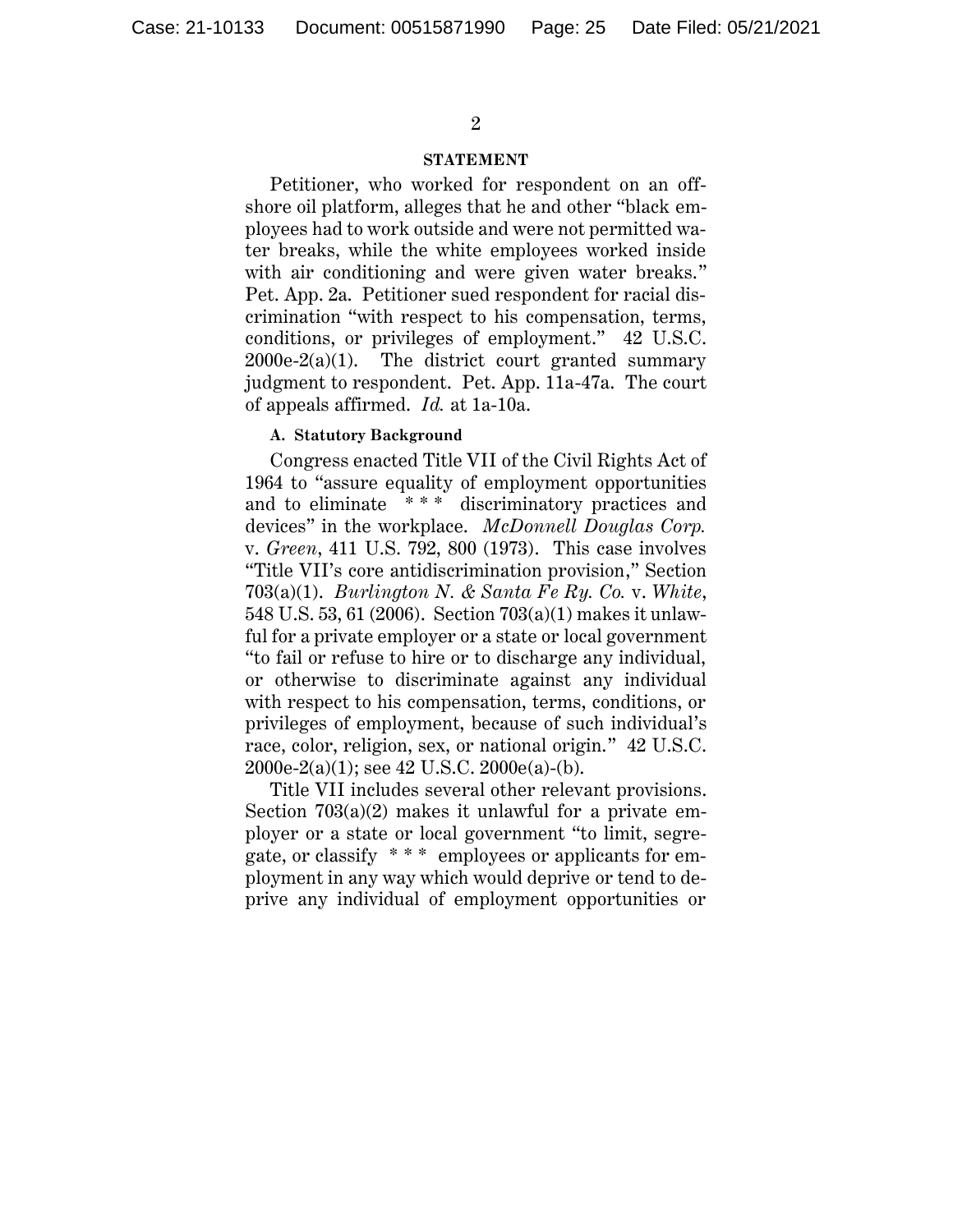otherwise adversely affect his status as an employee, because of such individual's race, color, religion, sex, or national origin." 42 U.S.C. 2000e-2(a)(2). Section 704(a) prohibits retaliation by a private employer or a state or local government against employees or applicants for engaging in conduct protected by Title VII. 42 U.S.C. 2000e-3(a). And Section 717(a) provides that federalsector "personnel actions \*\*\* shall be made free from any discrimination based on race, color, religion, sex, or national origin." 42 U.S.C. 2000e-16(a).

#### **B. Proceedings Below**

1. Petitioner is an electrician formerly employed by respondent to perform construction and maintenance on offshore oil platforms. Pet. App. 2a, 11a. This case involves petitioner's work on a platform in the Gulf of Mexico during an 11-day period in July 2015. *Id.* at 23a. Petitioner alleges that, during that period, he and other "black crew members were required by [respondents'] white supervisors to work every day outside, in the heat<sup>[1]</sup>, while white crew members worked exclusively inside, in air-conditioned facilities." *Ibid.* (citation omitted).Petitioner further alleges, "if any black crew member \* \* \* took a water break inside, the white supervisors would curse and yell and order him back to work." *Ibid.* (citation omitted). According to petitioner, black employees on the platform asked their supervisors to order a "rotation from outside to inside among white and black crew members," but "no [such] rotation" occurred. *Ibid.* (citation omitted).

2. After resigning his position, petitioner filed an EEOC charge alleging, *inter alia*, racial discrimination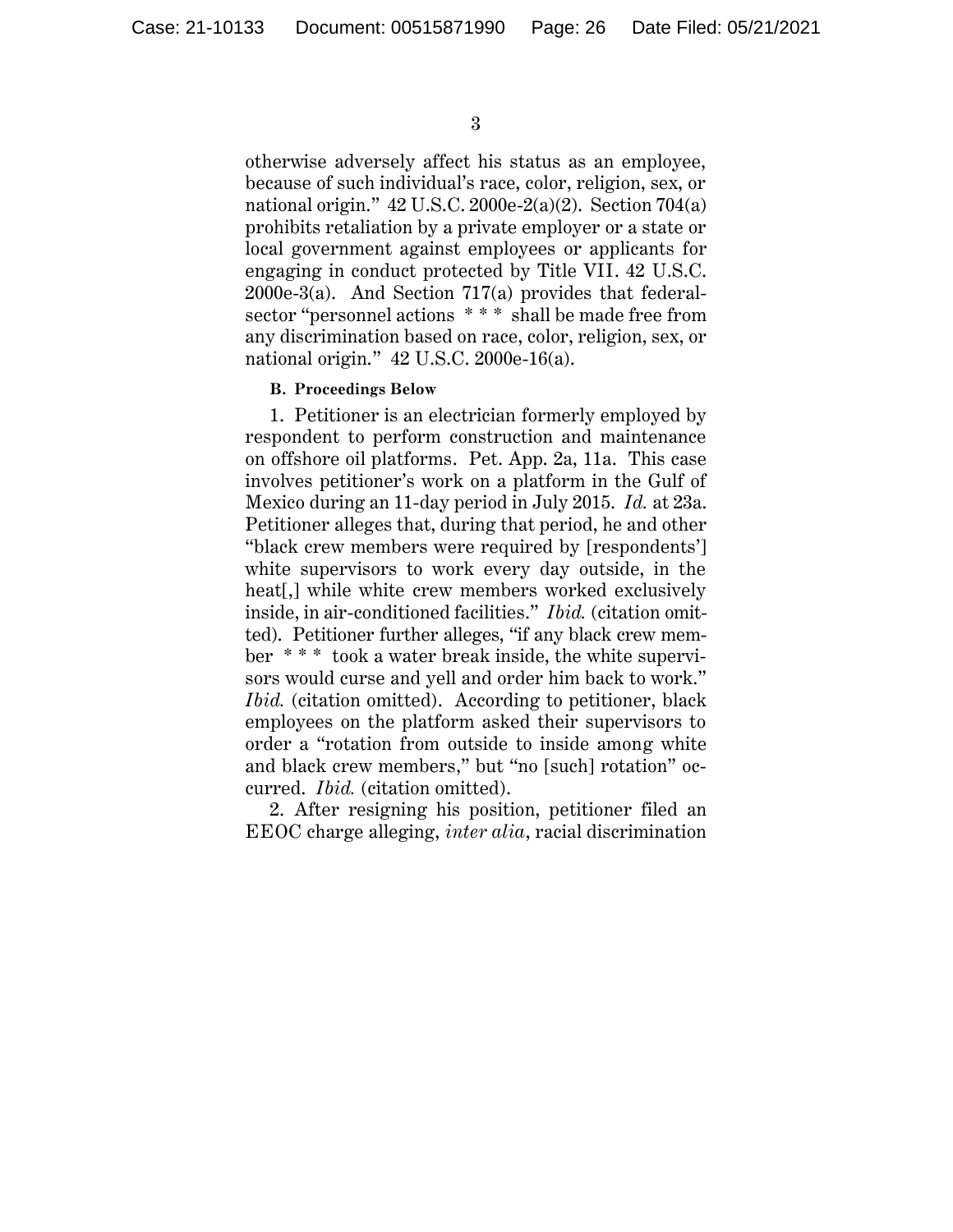$\overline{a}$ 

in violation of Title VII. Pet. App. 18a. The EEOC issued a Notice of Right to Sue "at [petitioner's] request." D. Ct. Doc. 29-3, at 107 (Feb. 22, 2016).<sup>1</sup>

Petitioner filed suit in federal court. Pet. App. 12a. As relevant here, he claimed that respondent had violated Section 703(a)(1) during his offshore assignment in July 2015. *Id.* at 31a. Specifically, he alleged that requiring black employees to "work every day outside while the [white] crew members worked exclusively inside in air-conditioned facilities," *id.* at 34a, constituted discrimination "with respect to his compensation, terms, conditions, or privileges of employment, because of \* \* \* race," 42 U.S.C. 2000e-2(a)(1). He testified in a deposition and submitted declarations from two witnesses corroborating his account. Pet. App. 34a-36a. Respondent produced testimony to the contrary. See *id.* at 34a-35a.

The district court granted respondent's motion for summary judgment. Pet. App. 11a. The court first held that petitioner had "identified no similarly situated [white] employee who \*\*\* was allowed to work exclusively indoors." *Id.* at 35a. The court stated that petitioner's deposition contained only "general claims that [white] workers were treated better than him." *Ibid.* And the court excluded the declarations supporting petitioner because the court found they lacked an adequate foundation or personal knowledge. *Id.* at 36a-38a.

The district court further held that "[e]ven if [petitioner] had identified a similarly situated [white] comparator," his claims would "still fail as a matter of law because he has not alleged or testified to any adverse

<sup>&</sup>lt;sup>1</sup> The district court's statement that "the EEOC ruled in [respondent's] favor and found that the evidence did not establish a violation of Title VII" is accordingly incorrect. Pet. App. 12a.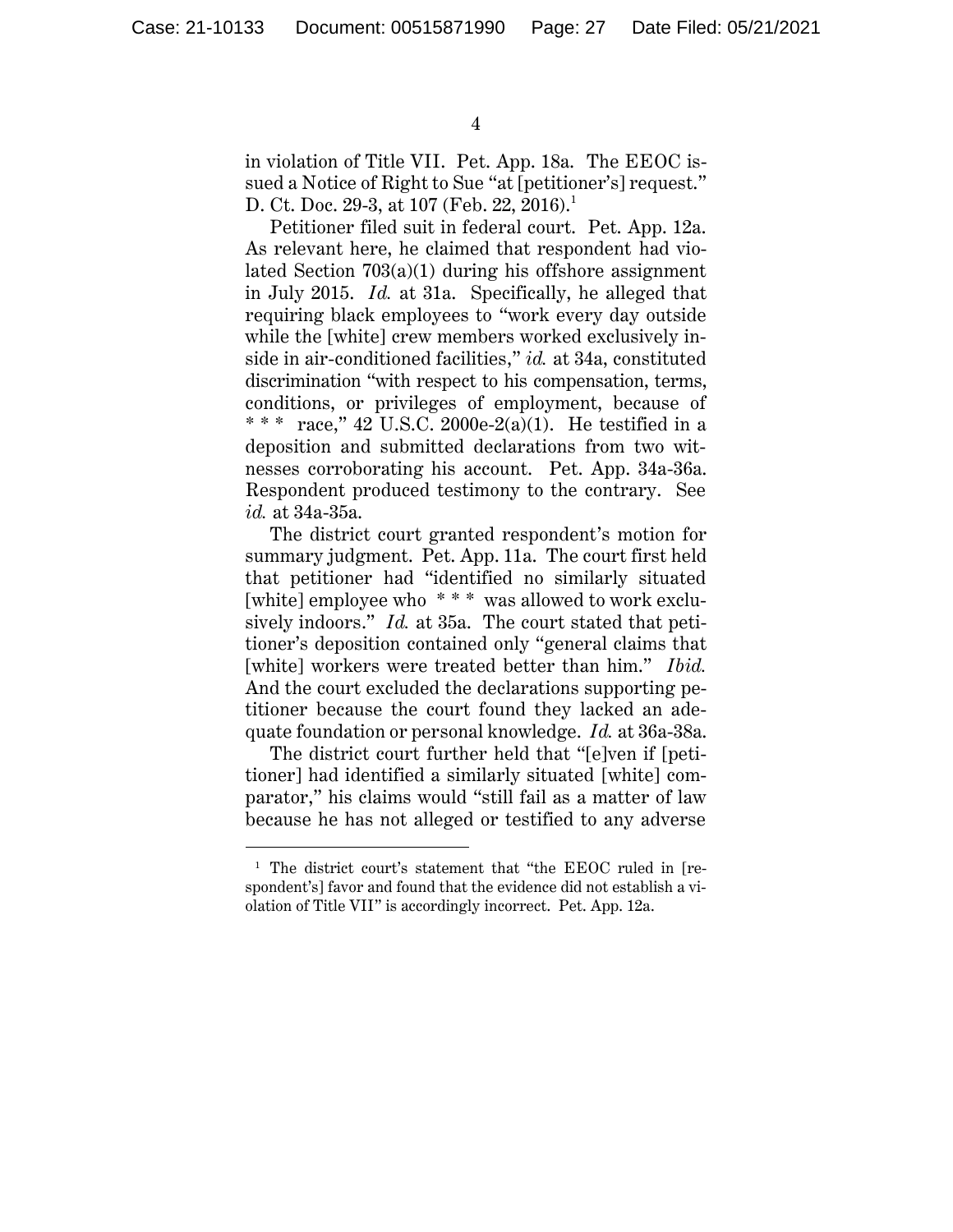employment action." Pet. App. 38a-39a. The court explained that, under Fifth Circuit precedent, Section 703(a)(1)'s prohibition on discrimination "with respect to [an employee's] compensation, terms, conditions, or privileges of employment," 42 U.S.C. 2000e-2(a)(1), "'include[s] only ultimate employment decisions such as hiring, granting leave, discharging, promoting, or compensating,'" Pet. App. 39a (quoting *Green* v. *Administrators of the Tulane Educ. Fund*, 284 F.3d 642, 657 (5th Cir. 2002)). Under that interpretation, "[a]ctions such as assigning an employee more difficult work" and "giving employees unequal break times \* \* \* are not 'adverse actions' within the meaning of Title VII." *Id.*  at 40a (citation omitted).

3. The court of appeals affirmed. Pet. App. 1a-10a. The court did not review the district court's evidentiary ruling or its conclusion that petitioner had not identified a white comparator. *Id.* at 4a. The court of appeals instead held that petitioner "cannot satisfy Title VII's adverse employment action requirement," even "[a]ssuming the declarations identify similarly situated comparators." *Ibid.* The court explained that it "strictly construes adverse employment actions to include only 'ultimate employment decisions,' such as 'hiring, granting leave, discharging, promoting, or compensating.'" *Ibid.* (quoting *McCoy* v. *City of Shreveport*, 492 F.3d 551, 559 (5th Cir. 2007) (per curiam)). Applying that interpretation, the court held that, even if petitioner's allegation "that he and his black team members had to work outside without access to water, while his white team members worked inside with air conditioning," is "[t]ak[en] \* \* \* as true," the district court "did not err in holding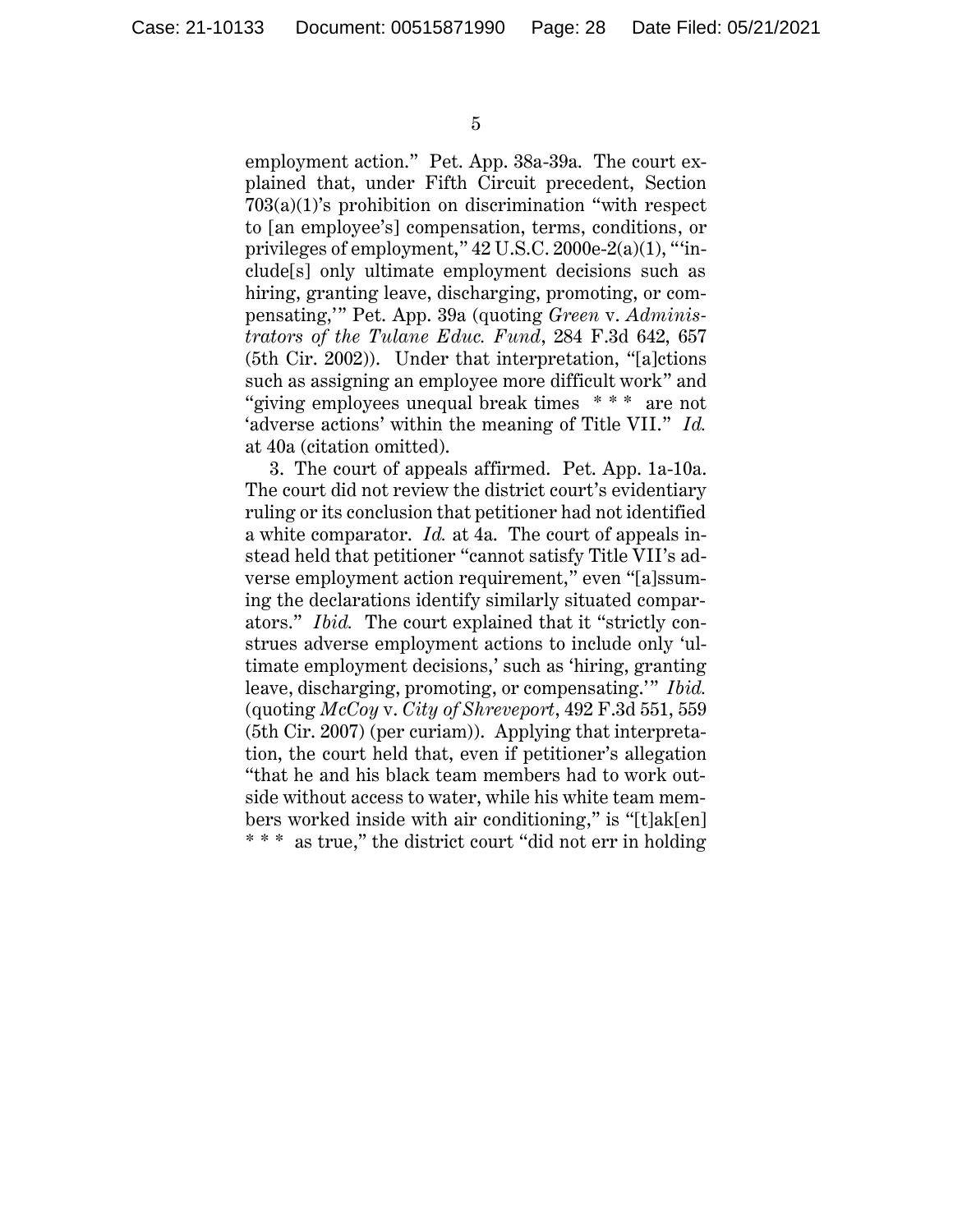that these working conditions are not adverse employment actions because they do not concern ultimate employment decisions." *Ibid.*

#### **DISCUSSION**

The court of appeals erred in holding that racial discrimination in "working conditions," Pet. App. 4a, is not discrimination "with respect to \* \* \* terms, conditions, or privileges of employment," 42 U.S.C. 2000e-2(a)(1). The court's reasoning that Section 703(a)(1) prohibits discrimination only in "ultimate employment decisions," Pet. App. 4a, has no foundation in Title VII's text, Congress's purpose, or this Court's precedents. And the startling result in this case—that an employer may racially segregate its workforce by requiring black employees to work outside in the summer heat while white employees work indoors with air conditioning—underscores the defects in the court of appeals' position.

Other courts of appeals have expressly rejected the reading of Title VII adopted by the Fifth Circuit below. And while some other Fifth Circuit decisions suggest a different interpretation limiting Section 703(a)(1) to certain "significant and material" employment actions, *Welsh* v*. Fort Bend Indep. Sch. Dist*., 941 F.3d 818, 824 (2019) (citation omitted), that reading is equally atextual and mistaken. See *Ortiz-Diaz* v. *United States Dep't of Hous. & Urban Dev.*, 867 F.3d 70, 81 (D.C. Cir. 2017) (Kavanaugh, J., concurring); Gov't Br. in Opp. at 13-17, *Forgus* v. *Esper*, No. 18-942 (May 6, 2019) (Gov't *Forgus* Br.). The question presented is important, frequently recurring, and suitable for resolution in this case. The petition for a writ of certiorari therefore should be granted.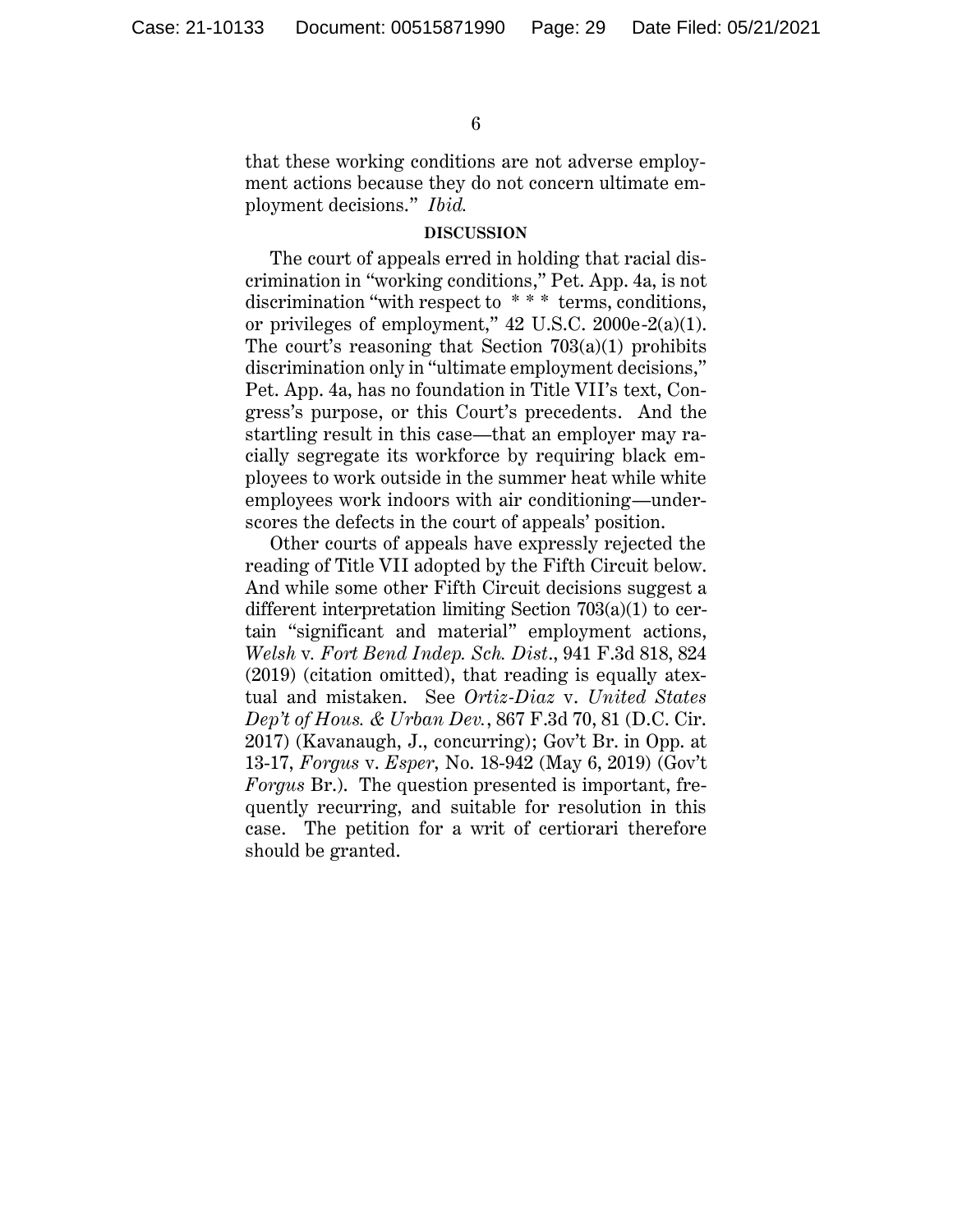#### **A. The Decision Below Is Incorrect**

1. The court of appeals held that Section  $703(a)(1)$ prohibits discrimination only in "ultimate employment decisions." Pet. App. 4a. That reading contradicts Title VII's text, structure, and purpose.

a. In interpreting Title VII, this Court looks to "the language of" the statute. *Meritor Savings Bank, FSB* v. *Vinson*, 477 U.S. 57, 64 (1986); see, *e.g.*, *University of Texas Sw. Med. Ctr.* v. *Nassar*, 570 U.S. 338, 352-353 (2013); *Burlington N. & Santa Fe Ry. Co.* v. *White*, 548 U.S. 53, 62-64 (2006). That approach reflects this Court's "charge \* \* \* to give effect to the law Congress enacted." *Lewis* v. *City of Chicago*, 560 U.S. 205, 215, 217 (2010); cf. *Mount Lemmon Fire Dist.* v. *Guido*, 139 S. Ct. 22, 24-27 (2018).

The key text in this case, Section 703(a)(1), makes it unlawful for a private employer or a state or local government "to fail or refuse to hire or to discharge any individual, or otherwise to discriminate against any individual with respect to his compensation, terms, conditions, or privileges of employment, because of such individual's race, color, religion, sex, or national origin." 42 U.S.C. 2000e-2(a)(1). Petitioner does not allege that respondent made a "hir[ing]" or "discharge" decision based on his race, nor that race played a role in his "compensation." *Ibid.* This case accordingly turns on whether respondent "discriminate[d] against" petitioner "with respect to his \* \* \* terms, conditions, or privileges of employment." *Ibid.*

"When a term goes undefined in a statute," as the key language here does, this Court gives "the term its ordinary meaning." *Taniguchi* v. *Kan Pac. Saipan, Ltd.*, 566 U.S. 560, 566 (2012). The ordinary meaning of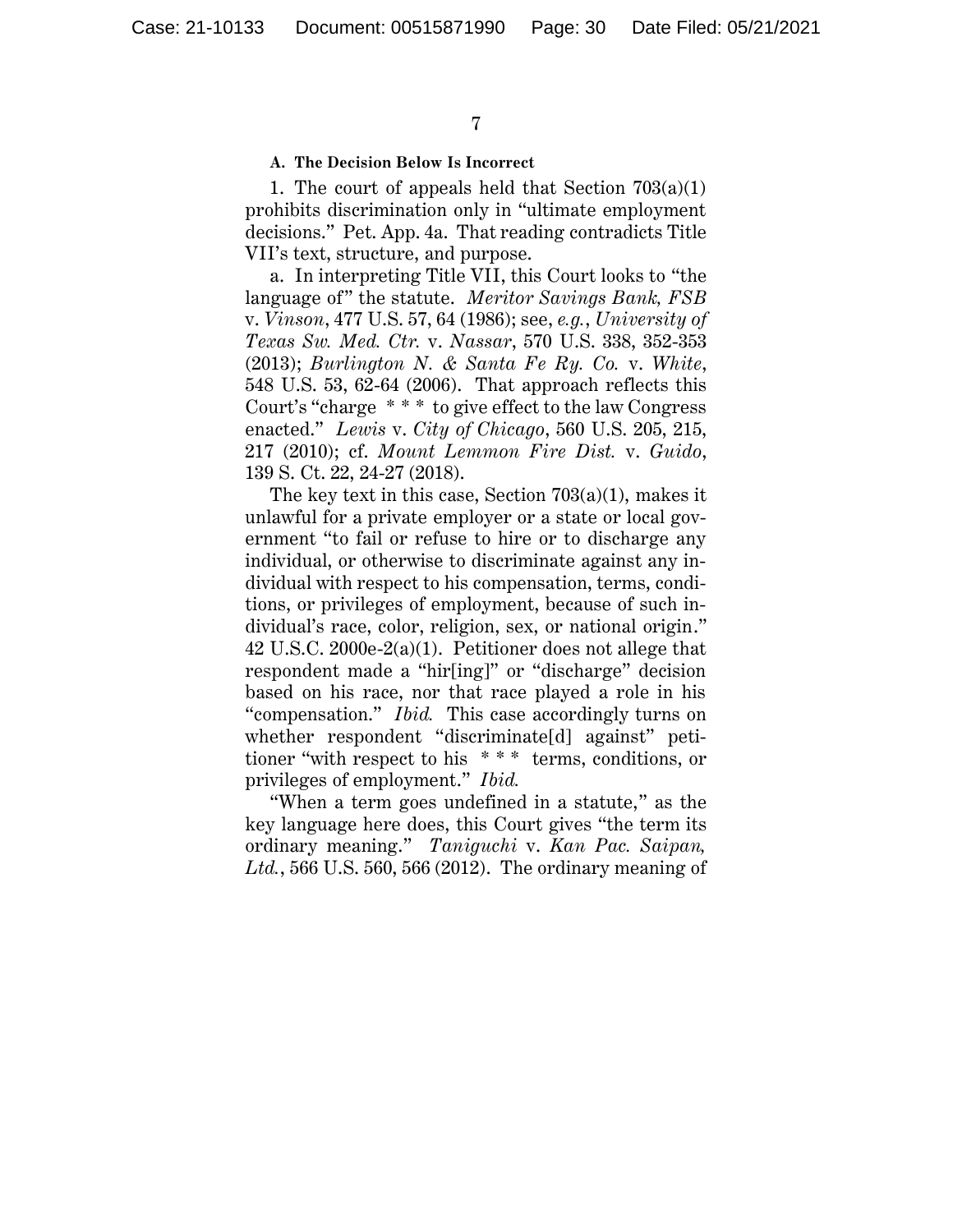the phrase "terms, conditions, or privileges of employment," 42 U.S.C. 2000e-2(a)(1), plainly includes the working conditions petitioner challenges here—the location and nature of his job assignment, the rotation of employees between worksites, and the availability of breaks. See *Webster's New International Dictionary of the English Language* 556 (2d ed. 1958) (defining "conditions" to include "[a]ttendant circumstances \* \* \* as [in], living *conditions*; playing *conditions*"); see also, *e.g.*, *Random House Dictionary of the English Language* 306 (1966) (defining "conditions" to include "situation with respect to circumstances"). That reading accords with common sense. A typical employee asked to describe his "terms" or "conditions \* \* \* of employment,"  $42$  U.S.C.  $2000e-2(a)(1)$ , would almost surely mention where he works and what he does. See *EEOC Compliance Manual* § 15-VII(B)(1) (2006) ("Work assignments are part-and-parcel of employees' everyday terms and conditions of employment.").

Respondent contends (Br. in Opp. 11, 15-17) that petitioner's allegations do not implicate his "terms, conditions, or privileges of employment" because working outdoors was part of his job description. But this Court has rejected that line of argument, holding that Section 703(a)(1) "not only covers 'terms' and 'conditions' in the narrow contractual sense, but 'evinces a congressional intent to strike at the entire spectrum of disparate treatment of men and women in employment.'" *Oncale* v. *Sundowner Offshore Servs., Inc*., 523 U.S. 75, 78 (1998) (quoting *Meritor*, 477 U.S. at 64); see, *e.g.*, *Harris* v. *Forklift Sys., Inc.*, 510 U.S. 17, 21 (1993). The fact that a job description includes a particular duty thus does not license an employer to discriminate among employees in their performance of that duty.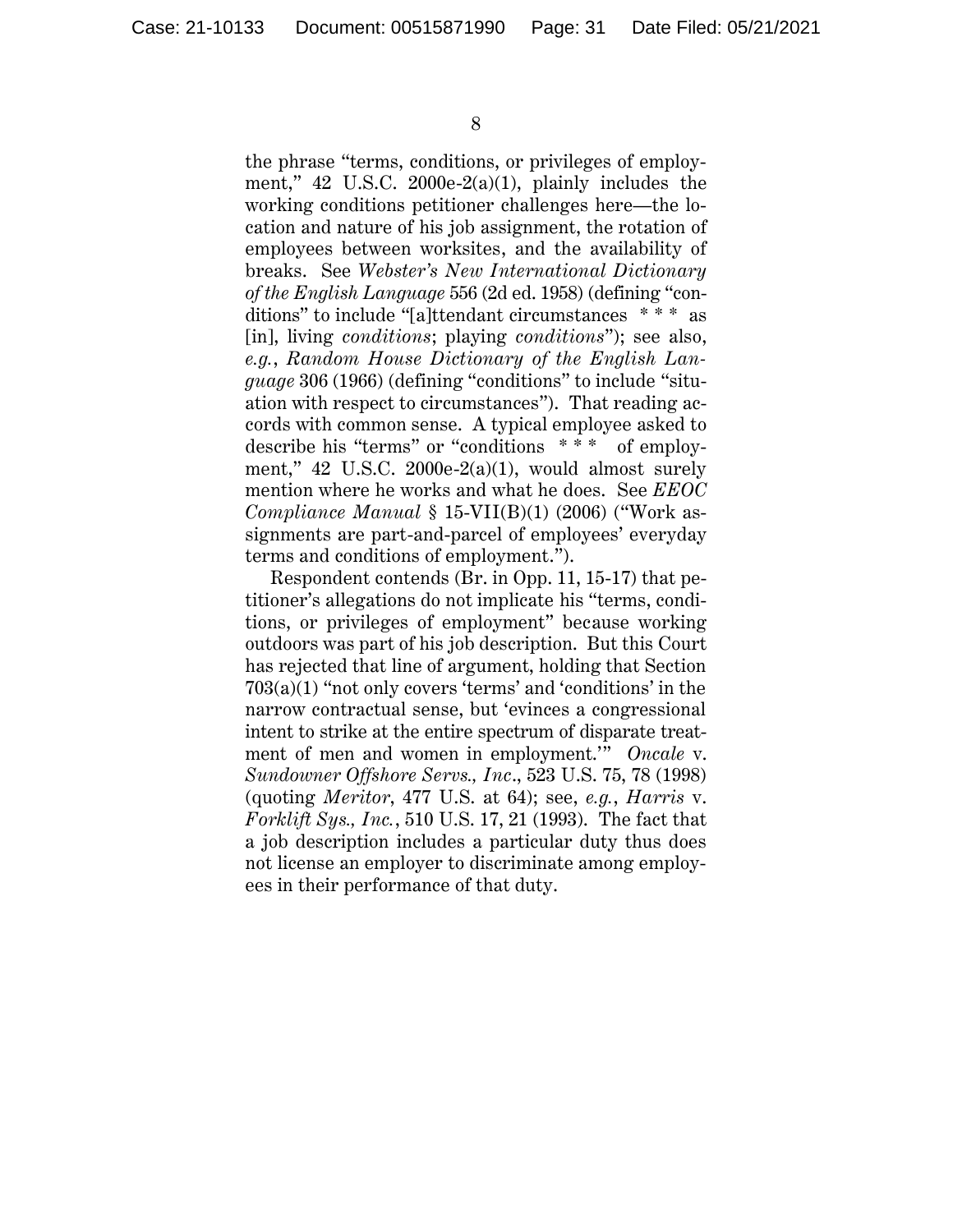In interpreting Section 703(a)(1), moreover, this Court has held that discrimination in the "terms, conditions, or privileges of employment," 42 U.S.C. 2000e-2(a)(1), includes "discrimination based on [a protected trait that] has created a hostile or abusive work environment," *Meritor*, 477 U.S. at 66. The Court has grounded such hostile-work-environment claims in Section 703(a)(1)'s text by explaining that "the phrase 'terms, conditions or privileges of employment' in Title VII is an expansive concept which sweeps within its protective ambit the practice of creating a working environment heavily charged with \* \* \* discrimination." *Ibid.* (brackets and citation omitted). Respondent's contention that Section 703(a)(1) does not apply to discriminatory working conditions like those at issue here cannot be squared with this Court's reading of the statute. See *Harris*, 510 U.S. at 25 (Scalia, J., concurring) (explaining that "the term 'conditions of employment'" in Section  $703(a)(1)$  supports a claim that "working conditions have been discriminatorily altered").

Respondent's position also conflicts with Title VII's objectives. Congress enacted Title VII to "assure equality of employment opportunities and to eliminate \* \* \* discriminatory practices and devices" in the workplace. *McDonnell Douglas Corp.* v. *Green*, 411 U.S. 792, 800 (1973). Allowing an employer to make black employees "work every day outside, in the heat[,] while white crew members work[] exclusively inside, in air-conditioned facilities," Pet. App. 23a (citation omitted), is irreconcilable with that purpose. Indeed, while it may be possible to posit even more egregious discrimination in working conditions (*e.g.*, requiring only black employees to handle toxic waste), the facts alleged here present the kind of extreme scenario that would typically arise only as a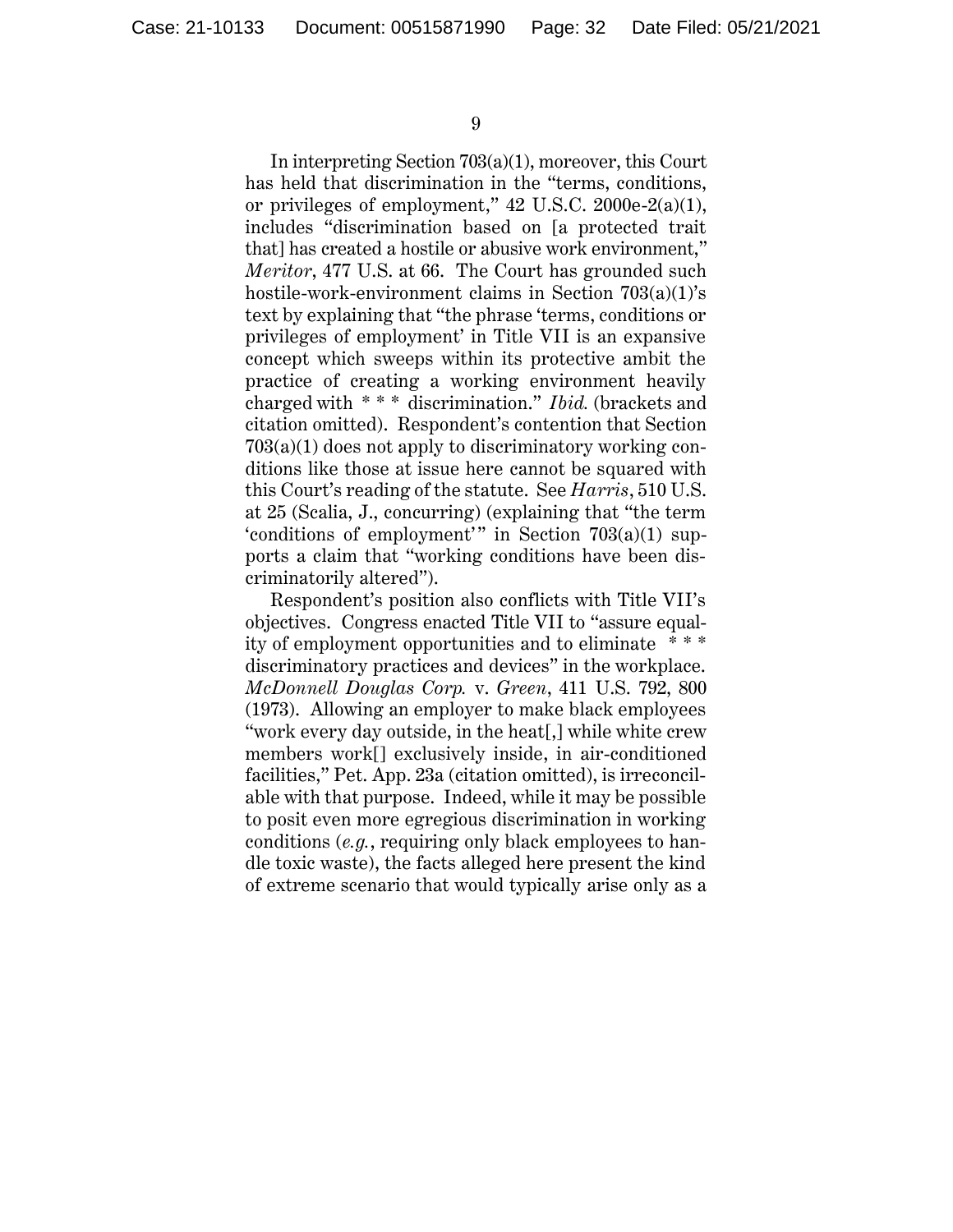hypothetical to illustrate the flaws in respondent's interpretation of the statute.

Importantly, there are limits on the scope of the "terms, conditions, or privileges of employment" covered by Section 703(a)(1). 42 U.S.C. 2000e-2(a)(1). But those limits come from the statutory text, not from "add[ing] words to the law to produce what is thought to be a desirable result." *EEOC* v. *Abercrombie & Fitch Stores, Inc.*, 575 U.S. 768, 774 (2015); see *Oncale*, 523 U.S. at 80. As this Court has explained in the hostile-workenvironment context, "merely offensive" conduct alone does not violate Section 703(a)(1), because it does not "alter[] the conditions of the victim's employment." *Harris*, 510 U.S. at 21-22. Likewise, Section 703(a)(1) "protects an individual only from *employment*-related discrimination." *White*, 548 U.S. at 63 (emphasis added). An employer who engages in discrimination with no connection to the workplace therefore does not violate Section 703(a)(1).

Moreover, identifying an employer action that implicates the "terms, conditions, or privileges of employment" satisfies only one element of a Section 703(a)(1) claim. 42 U.S.C. 2000e-2(a)(1). To state a Section 703(a)(1) violation, an employee must also establish that the employer "discriminate[d] \* \* \* because of" a protected trait. *Ibid.*; see 42 U.S.C. 2000e-2(m). "The critical issue" in evaluating such a claim "is whether members of [a protected category] are exposed to disadvantageous terms or conditions of employment to which [others] are not exposed." *Oncale*, 523 U.S. at 80 (citation omitted); see, *e.g.*, *White*, 548 U.S. at 59. Thus, making distinctions between employees based on *relevant* differences in a way that *does not create disadvantages* does not vi-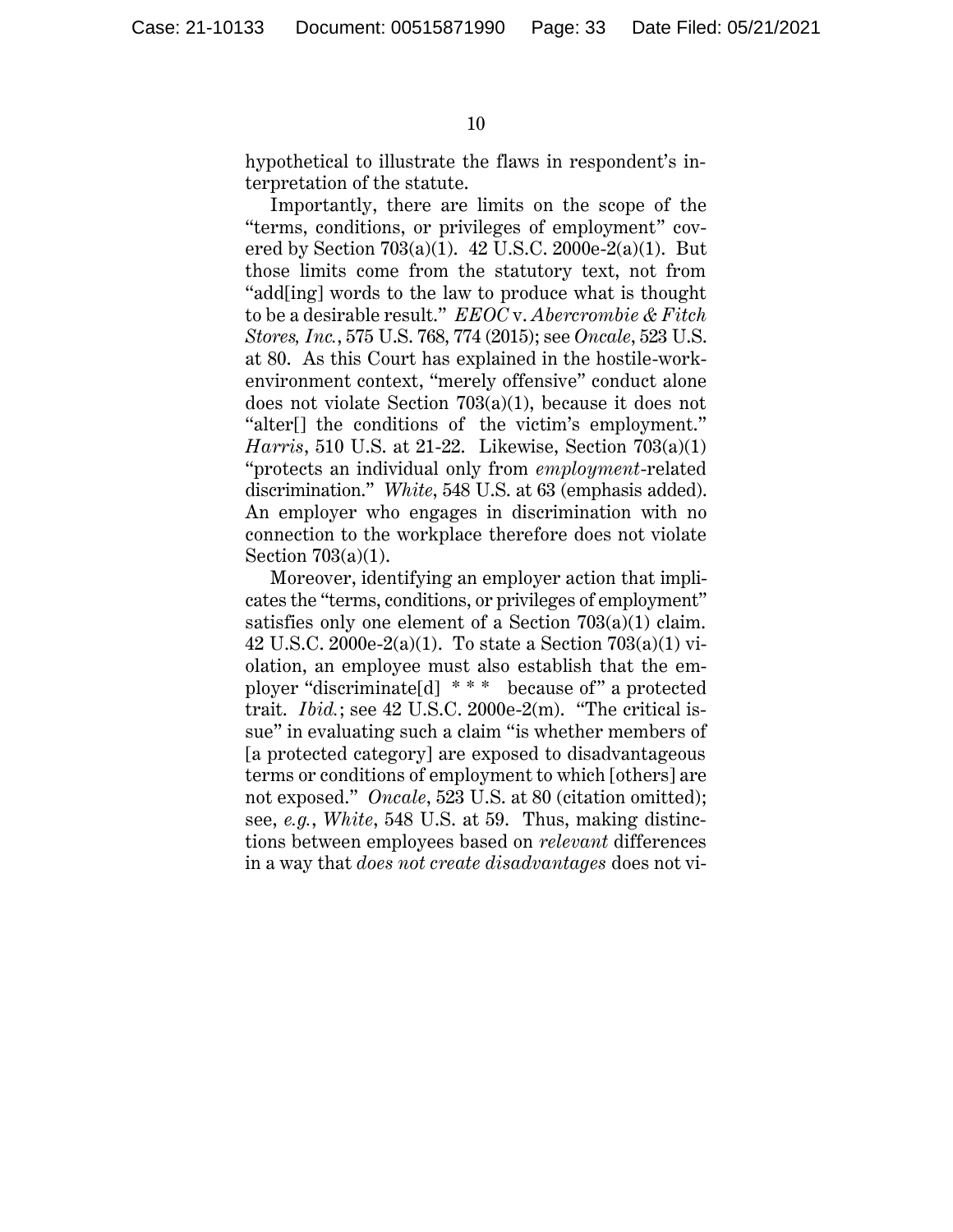olate Section 703(a)(1). For example, employers generally may maintain equivalent, sex-specific bathrooms or changing facilities without violating Section 703(a)(1). Such facilities recognize relevant differences between male and female employees and thereby treat similarly situated men and women the same, provided that the facilities are of comparable quality and convenience.

b. The court of appeals did not attempt to square its position with Section 703(a)(1)'s text. The court instead relied on circuit precedent that "strictly construes" Section 703(a)(1) "to include only 'ultimate employment decisions,' such as 'hiring, granting leaving, discharging, promoting, or compensating.'" Pet. App. 4a (quoting *McCoy* v. *City of Shreveport*, 492 F.3d 551, 559 (5th Cir. 2007) (per curiam)). Because petitioner's allegation of discriminatory "working conditions" did not involve an "ultimate employment decision[]," the court held that he could not "satisfy Title VII's adverse employment action requirement." *Ibid.*

The court of appeals adopted its "ultimate employment decisions" limitation a quarter-century ago in *Dollis* v. *Rubin*, 77 F.3d 777 (5th Cir. 1995) (per curiam). The court there stated, without reference to the statutory text, that "Title VII was designed to address ultimate employment decisions, not to address every decision made by employers that arguably might have some tangential effect upon those ultimate decisions." *Id.* at 781-782. The court then defined "ultimate employment decisions" based on another court of appeals' observation "that Title VII discrimination cases have focused upon ultimate employment decisions such as hiring,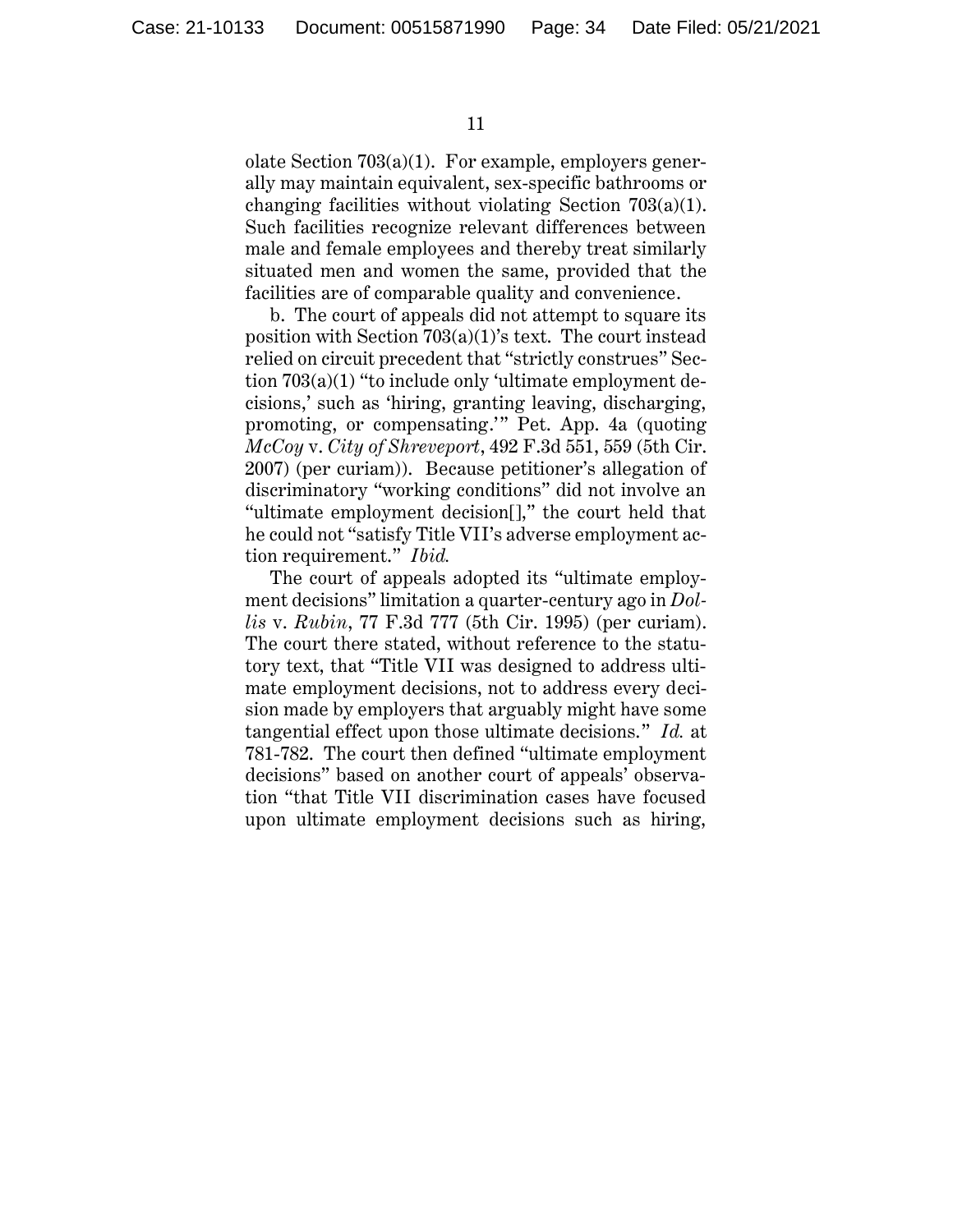$\ddot{\phantom{a}}$ 

granting leave, discharging, promoting, and compensating." *Id.* at 782 (citing *Page* v. *Bolger*, 645 F.2d 227, 233 (4th Cir.) (en banc), cert. denied, 454 U.S. 892 (1981)). 2

The court of appeals' limitation of Section  $703(a)(1)$ to "ultimate employment decision[s]," Pet. App. 4a, is flawed. Most fundamentally, "Title VII contains no such limitation." *Abercrombie*, 575 U.S. at 773 (declining to read an unstated limitation into Title VII). To the contrary, the text and structure of Section 703(a)(1) refute such a limitation. Section  $703(a)(1)$  first makes it unlawful "to fail or refuse to hire or to discharge any individual" because of a protected trait, 42 U.S.C.  $2000e-2(a)(1)$ —a prohibition that does involve "ultimate" employment decisions," Pet. App. 4a. Section 703(a)(1) then makes it unlawful "*otherwise* to discriminate against any individual with respect to \* \* \* terms, conditions, or privileges of employment." 42 U.S.C. 2000e-2(a)(1) (emphasis added). That part of the statute—particularly when set apart from hiring and firing by the word "otherwise," *ibid.*—cannot be read as limited to "ultimate employment decisions," Pet. App. 4a; see *Begay* v. *United States*, 553 U.S. 137, 144 (2008) (explaining that "otherwise" means "in a different way or manner") (citation omitted).

The court of appeals' own list of "ultimate employment decisions" highlights the disconnect with the statutory text. Pet. App. 4a. The court identified five examples

<sup>&</sup>lt;sup>2</sup> *Dollis* arose under Title VII's federal-sector provision, which provides that federal "personnel actions \* \* \* shall be made free from any discrimination based on race, color, religion, sex, or national origin." 42 U.S.C. 2000e-16(a). Although that text differs from the text of Section 703(a)(1), the Fifth Circuit regularly applies the "ultimate employment decisions" limitation adopted in *Dollis* to Section 703(a)(1) cases. See, *e.g.*, Pet. App. 4a; *McCoy*, 492 F.3d at 559.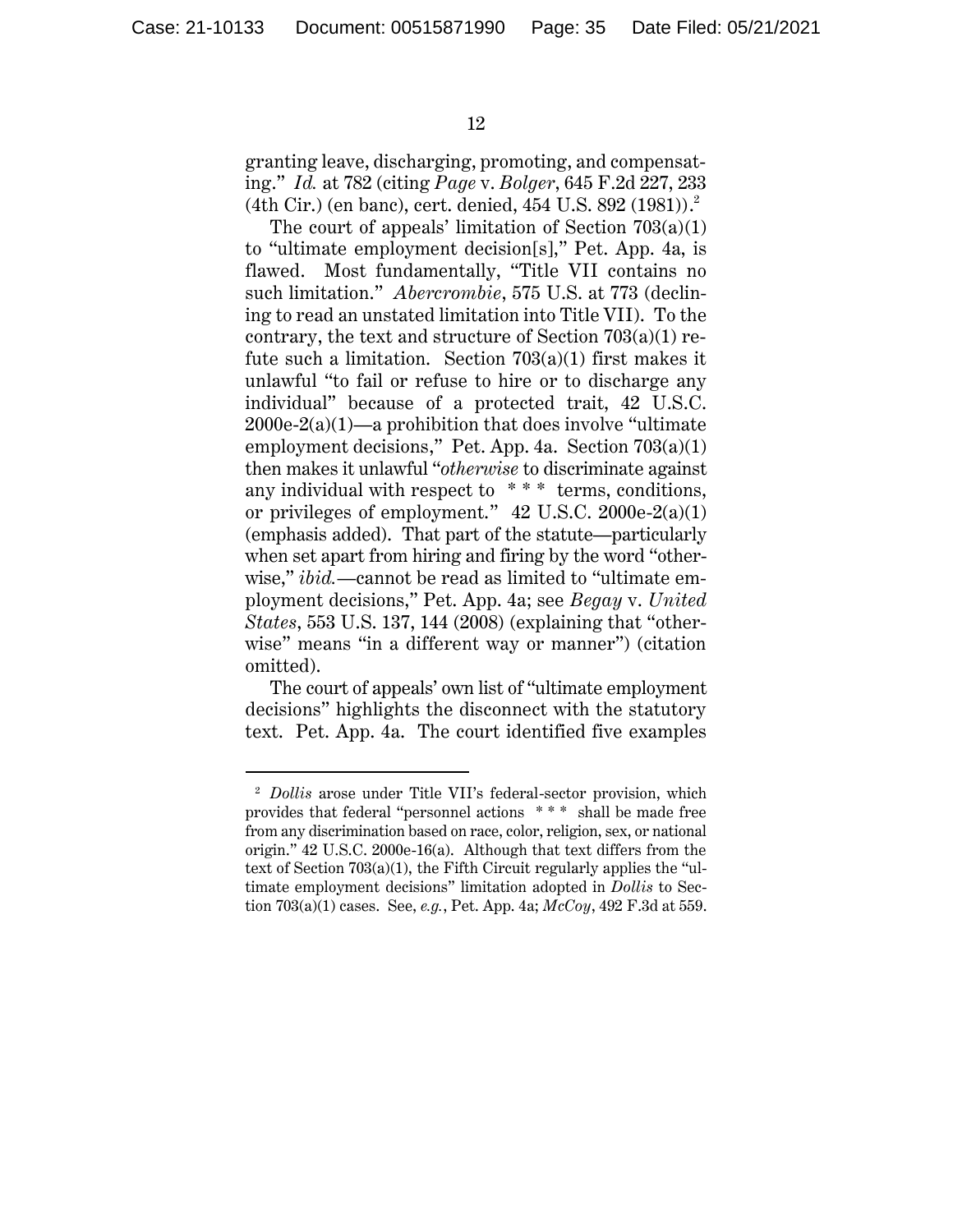of such decisions: "hiring, granting leave, discharging, promoting, or compensating." *Ibid.* (quoting *McCoy*, 492 F.3d at 559). Three of those actions—"hiring," "discharging," and "compensating"—are expressly covered by Section 703(a)(1). *Ibid.* The court of appeals thus effectively reads Section 703(a)(1)'s reference to "terms, conditions, or privileges of employment," 42 U.S.C.  $2000e-2(a)(1)$ , to cover only decisions such as "granting" leave" and "promoting," Pet. App. 4a (citation omitted). That is not a plausible account of statutory language that "strike[s] at the *entire spectrum of disparate treatment* of men and women in employment." *Meritor*, 477 U.S. at 64 (emphasis added; citations and internal quotation marks omitted). By reading "ultimate employment decisions" into the statute, Pet. App. 4a, the Fifth Circuit thus reads "terms, conditions, or privileges of employment," 42 U.S.C. 2000e-2(a)(1), largely out of the statute.

The court of appeals' reading also departs from this Court's precedents. As noted above, the Court's hostile-work-environment decisions have interpreted Section 703(a)(1) to support a claim that "the work environment [may be] so pervaded by discrimination that the terms and conditions of employment [a]re altered." *Vance* v. *Ball State Univ.*, 570 U.S. 421, 427 (2013). But those decisions do not indicate that the "terms and conditions of employment" that can be altered, *ibid.*, are limited to "ultimate employment decisions," such as "discharging" an employee who is the victim of harassment, Pet. App. 4a (citation omitted). Neither the court of appeals nor respondent has explained how the same statutory text can mean one thing in a hostile-workenvironment claim but something else in a discrimination claim like this one. Cf. *Clark* v. *Martinez*, 543 U.S.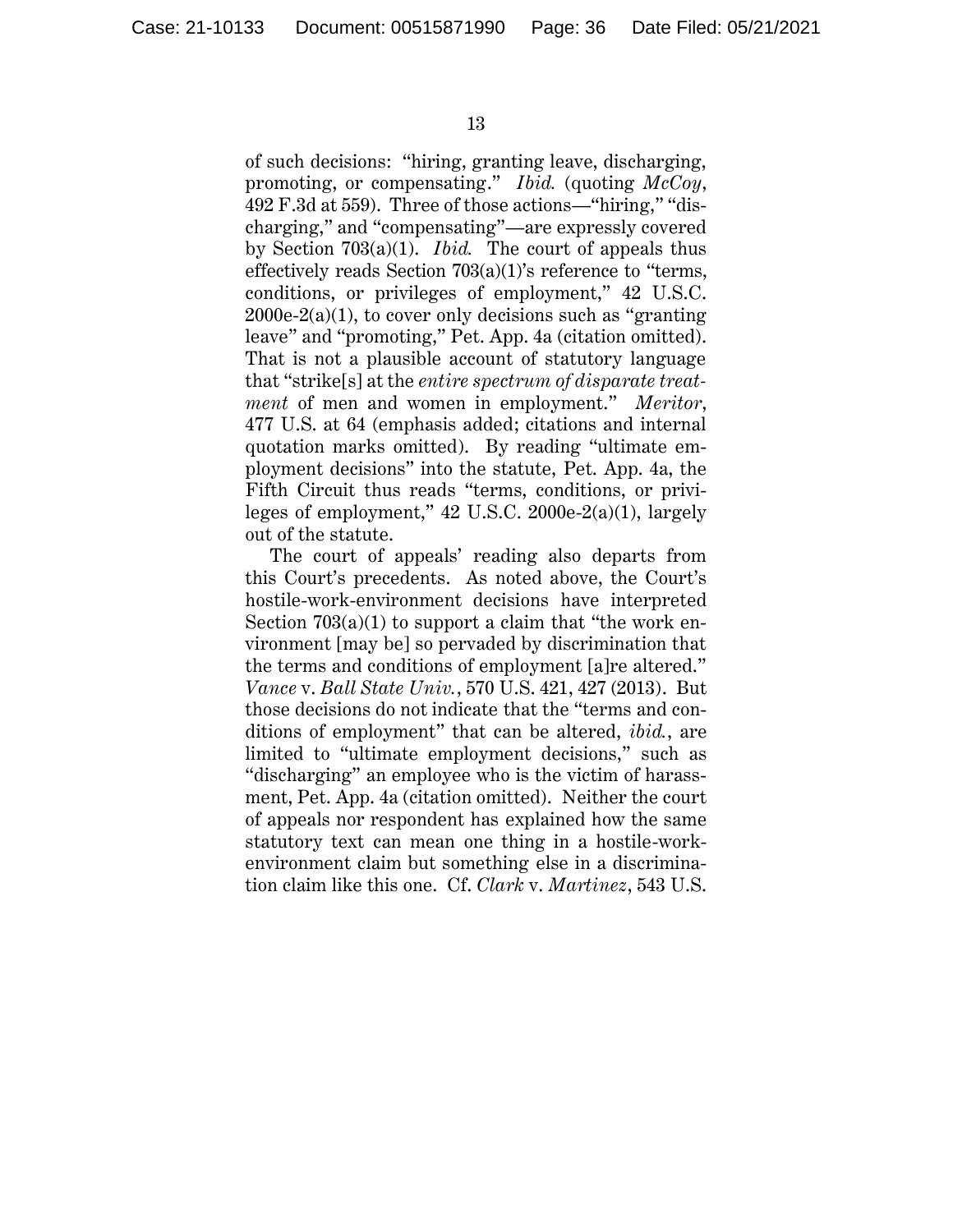371, 386 (2005) (declining to "give the same statutory text different meanings in different cases").

Finally, the court of appeals' interpretation would produce untenable results. By the court's logic, even brazen acts of workplace discrimination do not give rise to a Title VII claim if they are not manifested in "ultimate employment decisions." Pet. App. 4a. An employer could, for example, shut off the heat in the offices of only racial-minority or female employees without liability for discrimination in the "terms, conditions, or privileges of employment."  $42 \text{ U.S.C. } 2000 \text{e-}2(a)(1)$ . That result is "inconsistent with both the text and purpose of Title VII." *Nassar*, 570 U.S. at 359.

2. While maintaining its position that "'[a]dverse employment actions include only ultimate employment decisions,'" the Fifth Circuit has suggested in some decisions that, "in certain cases, 'a change in or loss of job responsibilities … may be so significant and material that it rises to the level of an adverse employment action.'" *Welsh*, 941 F.3d at 824 (citations omitted). Respondent observes (Br. in Opp. 25-35) that other courts of appeals have adopted analogous formulations. But a "significant and material" discrimination limitation on Section 703(a)(1) suffers from the same flaws as an "ultimate employment decisions" rule, *Welsh*, 941 F.3d at 824 (citations omitted)—Section 703(a)(1) "contains no such limitation," *Abercrombie*, 575 U.S. at 773. 3

<sup>&</sup>lt;sup>3</sup> Congress knows how to require a particular showing of harm for an employment-discrimination claim. For example, Section 703(a)(2) makes it unlawful for an employer "to limit, segregate, or classify his employees or applicants for employment in any way which would deprive or tend to deprive any individual of employment opportunities or *otherwise adversely affect* his status as an employee, because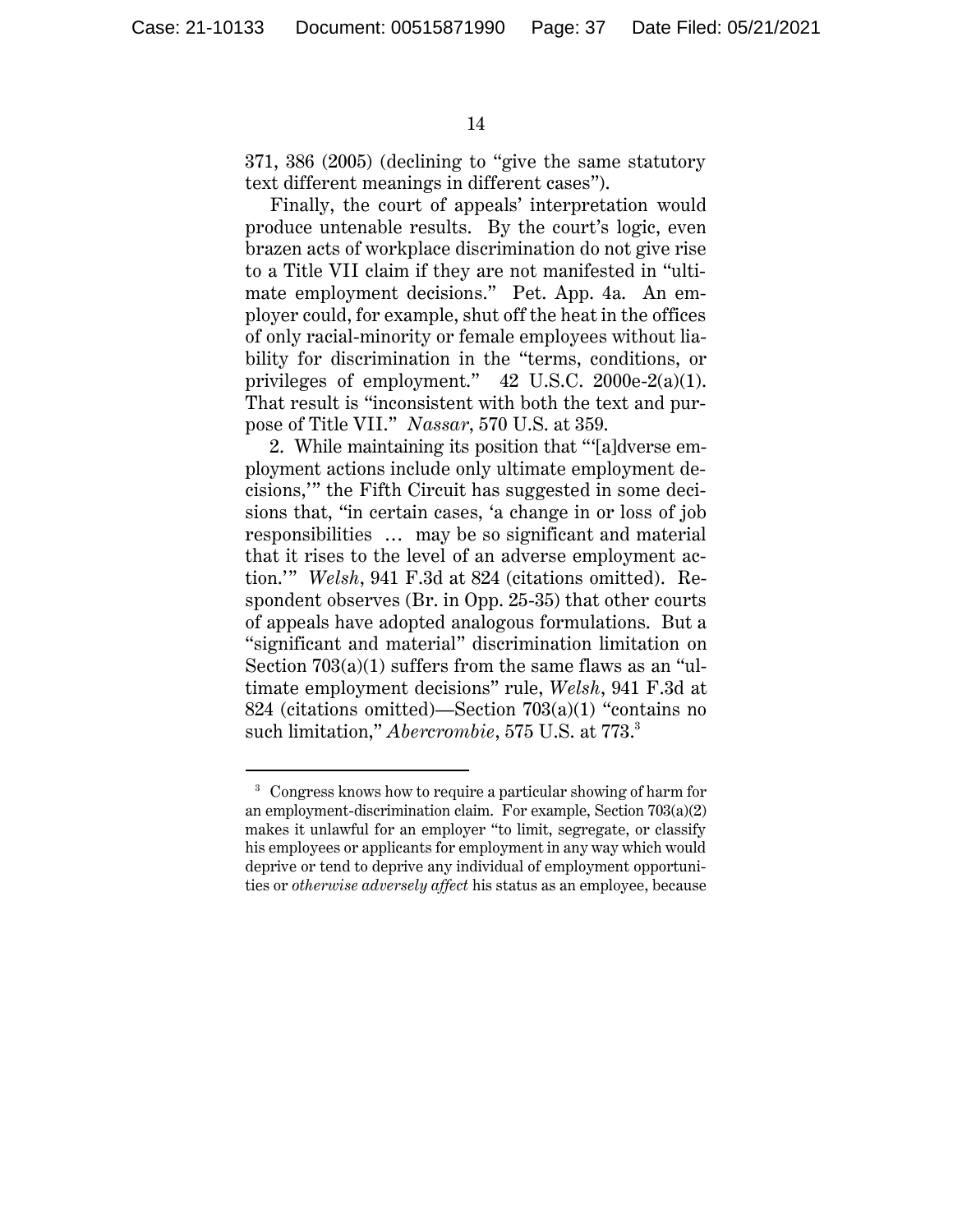15

a. The government recently addressed a similar interpretation of Title VII in *Forgus* v. *Esper*, No. 18-942. There, the Fourth Circuit applied its precedent requiring an employee to show "some significant detrimental effect" from alleged discrimination to state a claim under Section 703(a)(1). *Forgus* v. *Mattis*, 753 Fed. Appx. 150, 153 (2018) (per curiam) (citation omitted), petition for cert. pending, No. 18-942 (filed Jan. 15, 2019). The court held that an employee who was denied a requested "lateral" transfer—a transfer that did not involve a change in pay or benefits—had not alleged the required "significant detrimental effect." *Ibid.* (citations omitted). The government opposed certiorari in that case on record-specific grounds, Gov't *Forgus* Br. 8-10, but acknowledged that the court's interpretation of Title VII was incorrect, even though the government had sometimes defended that reading in the past, *id.* at 10-16. 4

Of particular relevance here, the government explained that discriminatorily transferring (or declining to transfer) an employee implicates the "terms" or "conditions" of employment under the ordinary meaning of Section 703(a)(1). Gov't *Forgus* Br. 13 (citation omitted); accord *Ortiz-Diaz*, 867 F.3d at 81 (Kavanaugh, J., concurring) ("[T]ransferring an employee because of the employee's race (or denying an employee's requested transfer because of the employee's race) plainly constitutes discrimination with respect to 'compensation,

of such individual's race, color, religion, sex, or national origin." 42 U.S.C. 2000e-2(a)(2) (emphasis added).

<sup>4</sup> *Forgus* arose under Title VII's federal-sector provision, 42 U.S.C. 2000e-16(a), which has different language than Section  $703(a)(1)$ . See p. 12, n.2, *supra*. Consistent with Fourth Circuit precedent, however, the court and the parties analyzed the case under Section 703(a)(1). See 753 Fed. Appx. at 153.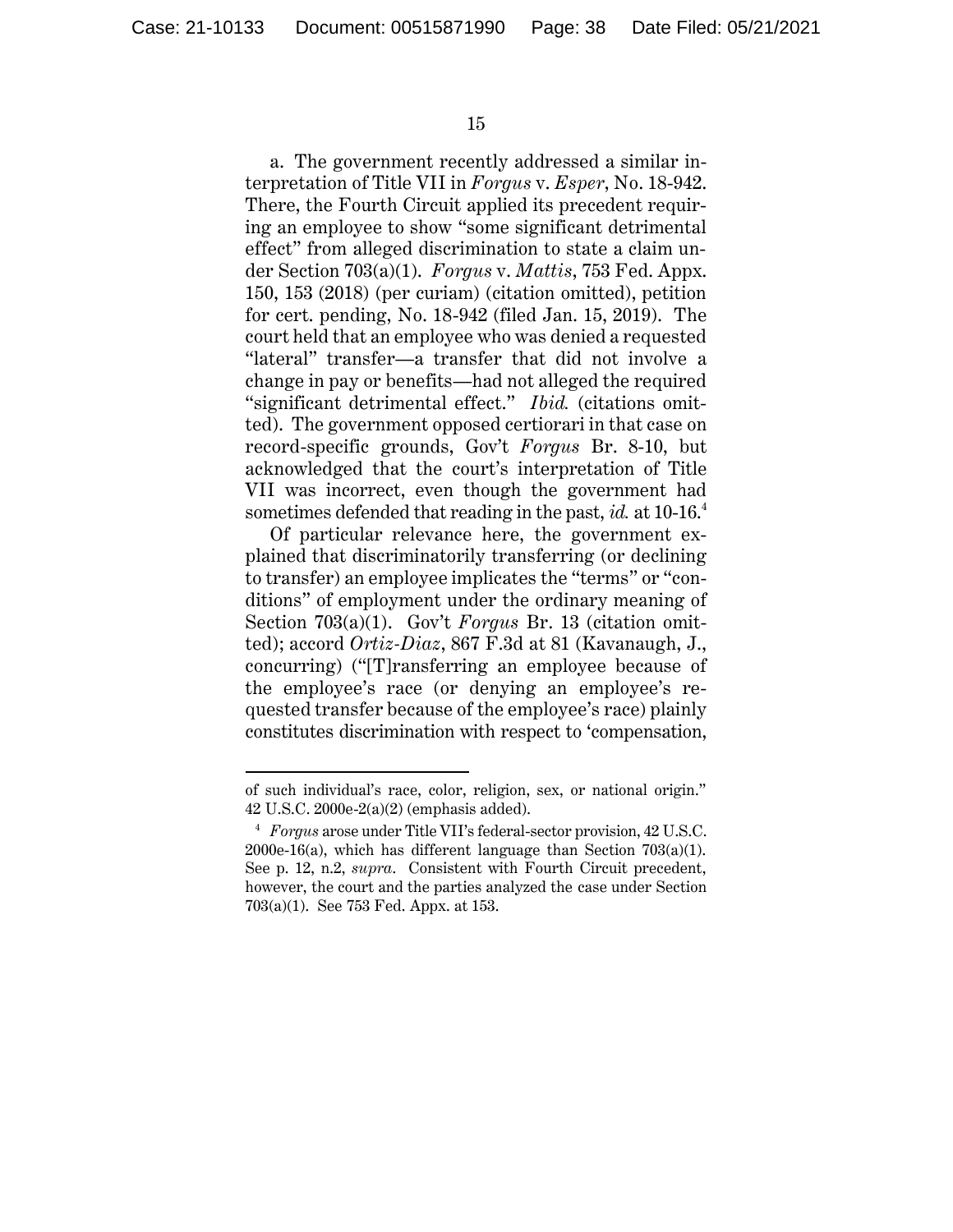terms, conditions, or privileges of employment' in violation of Title VII.") (quoting  $42 \text{ U.S.C. } 2000 \text{e-}2(a)(1)$ ). The government added that the Fourth Circuit's rule requiring "significant" discriminatory effects would produce untenable results. Gov't *Forgus* Br. 14. For example, under that rule, paying an employee one dollar less in annual salary based on race or sex would not be actionable because it would not qualify as "significant," even though such discrimination falls squarely within the text of Section 703(a)(1). *Ibid.*

The same analysis applies to the Fifth Circuit's decisions limiting Section 703(a)(1) to "significant and material" discrimination. *Welsh*, 941 F.3d at 824 (citation omitted). Indeed, the flawed decision in *Forgus* relied in part on Fifth Circuit precedent. See 753 Fed. Appx. at 153 (citing *Wheat* v. *Florida Parish Juvenile Justice Comm'n*, 811 F.3d 702, 709 (5th Cir. 2016)).

b. Respondent contends (Br. in Opp. 24-28) that this Court's decision in *Burlington Industries, Inc.* v. *Ellerth*, 524 U.S. 742 (1998), supports the "significant and material" discrimination limitation read into Section  $703(a)(1)$ by the Fifth Circuit and other courts of appeals. That reasoning reflects a misunderstanding of *Ellerth*. See Gov't *Forgus* Br. 14-16.

*Ellerth* involved a claim that a supervisor had created a hostile work environment—and thereby altered "the terms or conditions of employment"—through "severe or pervasive" sexual harassment of an employee. 524 U.S. at 752. The question in *Ellerth* was not the substantive standard for such a claim; the question was under what circumstances "an employer has vicarious liability" for sexual harassment by a supervisor. *Id.* at 754. After reviewing agency-law principles, the Court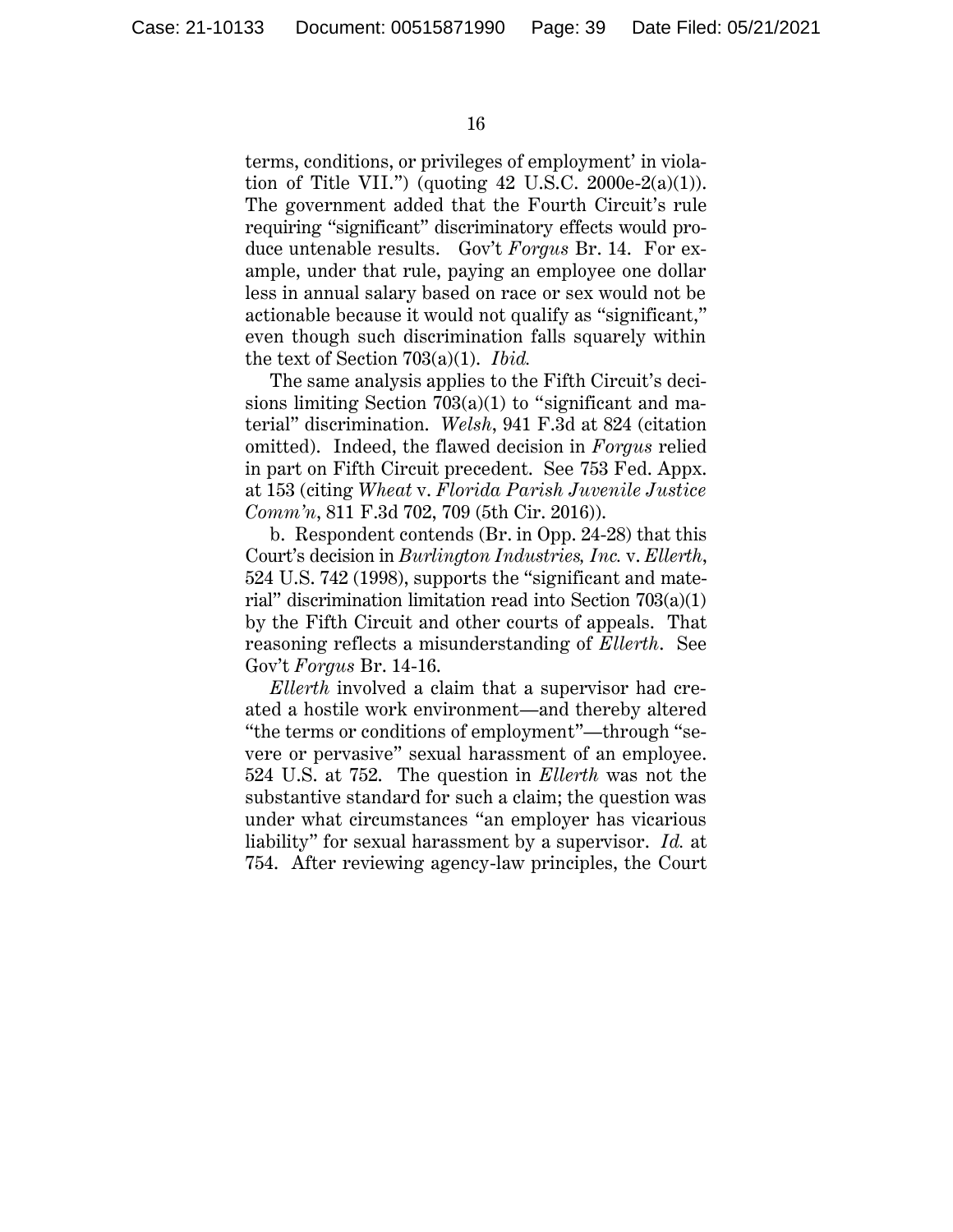determined that vicarious liability exists "when the supervisor's harassment culminates in a tangible employment action, such as discharge, demotion, or undesirable reassignment." *Id.* at 765. The Court reasoned that such a "tangible employment action" by a supervisor necessarily "requires an official act of the enterprise," and therefore supports imposing vicarious liability on the employer. *Id.* at 761-762. When no such "tangible employment action" is taken by a supervisor, the Court explained, an employer can avoid vicarious liability in certain circumstances by establishing an "affirmative defense." *Id.* at 764-765.

*Ellerth*'s identification of the "tangible employment action[s]" that support automatic imputation of vicarious liability to an employer says nothing about the meaning of "terms, conditions, or privileges of employment" in Section 703(a)(1). 42 U.S.C. 2000e-2(a)(1). Indeed, this Court has expressly stated that *Ellerth* "did *not* discuss the scope of" Title VII's "general antidiscrimination provision," but rather invoked the concept of a "'tangible employment action' \* \* \* *only* to 'identify a class of [hostile work environment] cases' in which an employer should be held vicariously liable (without an affirmative defense) for the acts of supervisors." *White*, 548 U.S. at 64-65 (quoting *Ellerth*, 524 U.S. at 760-761) (emphases added; brackets in original). Contrary to respondent's contention (Br. in Opp. 24-28), *Ellerth* thus provides no support for the atextual restrictions on Section 703(a)(1) imposed by the Fifth Circuit and other courts of appeals.<sup>5</sup>

<sup>&</sup>lt;sup>5</sup> This Court in *White* held that retaliation claims under Section 704(a) may be based only on actions "that a reasonable employee would have found \* \* \* materially adverse." 548 U.S. at 68. That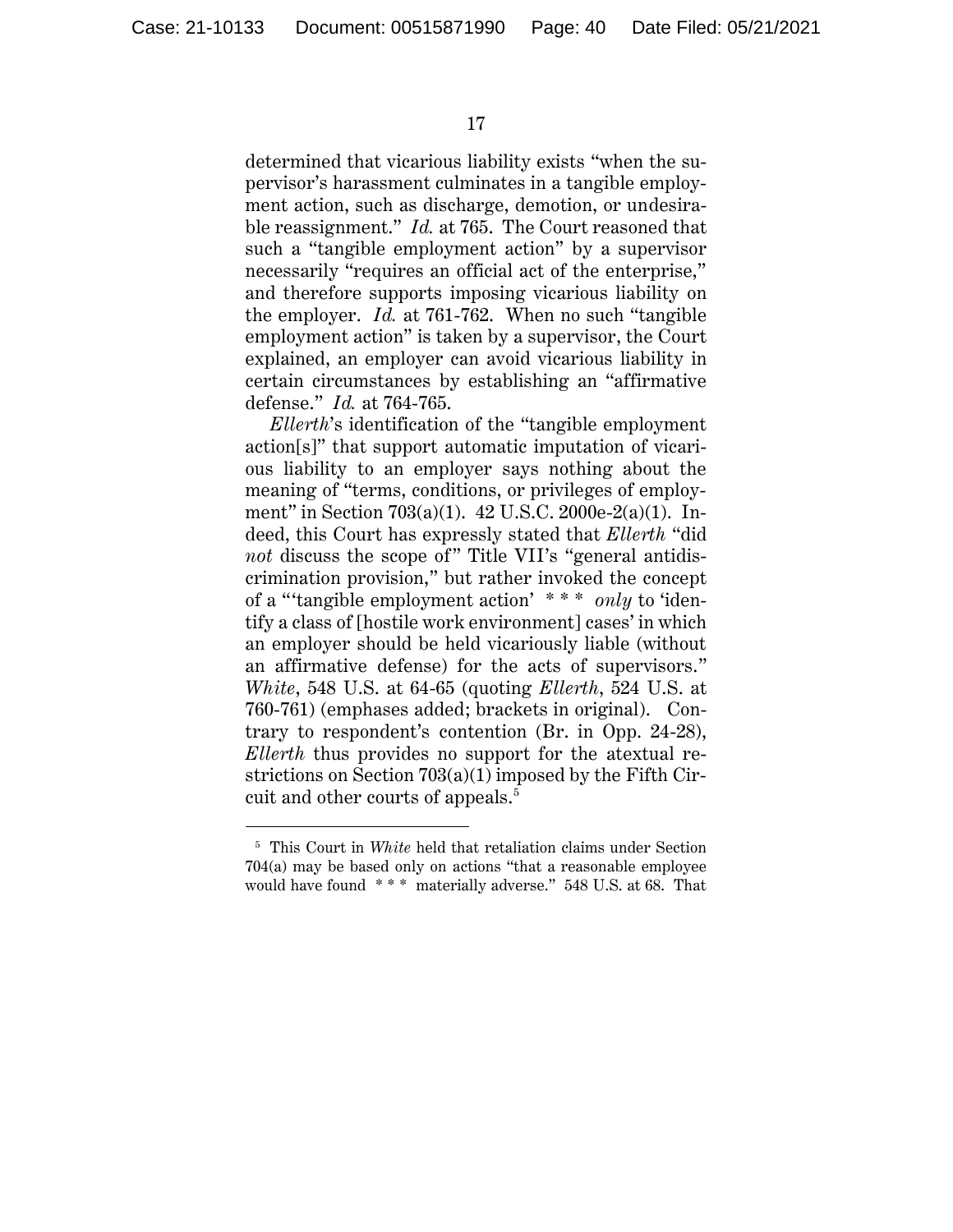# **B. The Decision Below Conflicts With The Decisions Of Other Courts Of Appeals**

The decision below conflicts with the decisions of other courts of appeals. First, the Fifth Circuit's interpretation of Section  $703(a)(1)$  as prohibiting discrimination in "only 'ultimate employment decisions,'" Pet. App. 4a (quoting *McCoy*, 492 F.3d at 559), conflicts with the Sixth Circuit's "reject[ion of] the rule that only 'ultimate employment decisions[]' \* \* \* can be materially adverse for the purpose of a Title VII retaliation or discrimination claim." *Michael* v. *Caterpillar Fin. Servs. Corp.*, 496 F.3d 584, 594 (2007), cert. denied, 552 U.S. 1258 (2008). The Ninth Circuit has also rejected "the Fifth \* \* \* Circuit rule that only 'ultimate employment actions' such as hiring, firing, promoting and demoting constitute actionable adverse employment actions." *Ray* v. *Henderson*, 217 F.3d 1234, 1242 (2000) (rejecting the rule with respect to retaliation claims); see *Chuang* v. *University of California Davis*, 225 F.3d 1115, 1125 (9th Cir. 2000) (relying on *Ray* in interpreting Section  $703(a)(1)$ ).

In addition, several courts of appeals have reached results inconsistent with the Fifth Circuit's rejection of petitioner's claim. The Seventh Circuit, for example,

limitation is appropriate in the retaliation context because Section 704(a) prohibits "discriminat[ion]" because of protected conduct but—in contrast to Section 703(a)(1)—does not specify any particular forms of discrimination. 42 U.S.C. 2000e-3(a). As the Court in *White* explained, a "*material* adversity" limitation is necessary in the retaliation context "to separate significant [harms] from trivial harms" that would not have "'dissuaded a reasonable worker from making or supporting a charge of discrimination.'" 548 U.S. at 68 (citation omitted). In adopting that reading of the retaliation provision, the Court expressly held that the scope of Section 703(a)(1) is different because of its different text. *Id.* at 61-67.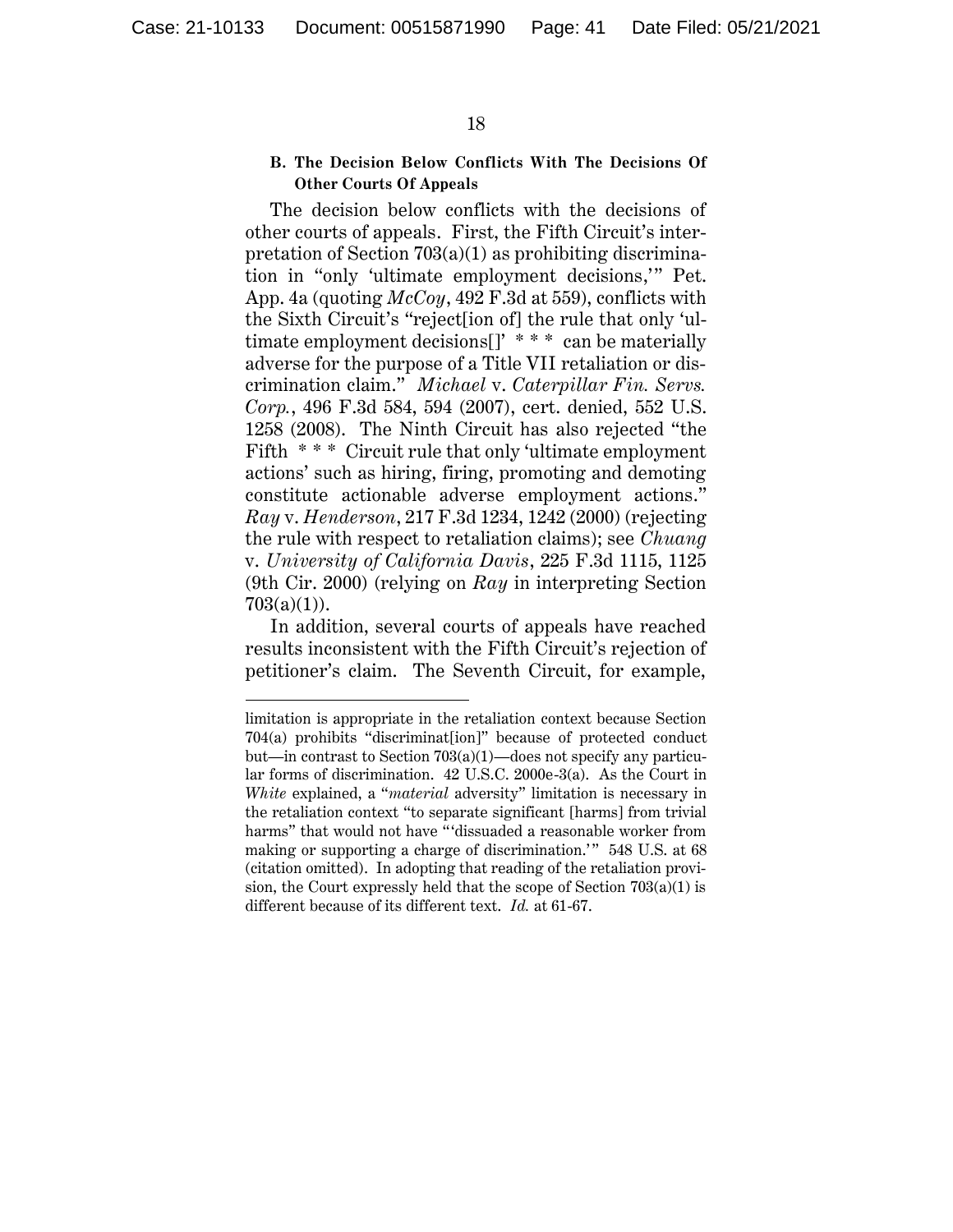reversed a district-court decision that had set aside a jury verdict for employees who alleged a race-based reassignment to "ditch digging duty" involving "significantly harsher working conditions" than their prior office jobs. *Tart* v. *Illinois Power Co.*, 366 F.3d 461, 464, 473 (2004). The Fifth Circuit presumably could not reach that result given its position that the harsher "working conditions" identified by petitioner are not among the "ultimate employment decisions" actionable under Section 703(a)(1). Pet. App. 4a. Relatedly, the Fifth Circuit has held that "imposing a higher workload" on the alleged basis of a protected trait "does not qualify" as actionable under Section 703(a)(1). *Outley* v. *Luke & Assocs., Inc.*, 840 F.3d 212, 217 (2016); see Pet. App. 40a. But the Second and Ninth Circuits have taken the opposite position—that "the assignment of a disproportionately heavy workload" is actionable under Section 703(a)(1). *Feingold* v. *New York*, 366 F.3d 138, 153 (2d Cir. 2004); see *Davis* v. *Team Elec. Co.*, 520 F.3d 1080, 1090 (9th Cir. 2008) (similar).

To the extent the Fifth Circuit interprets Section  $703(a)(1)$  to cover only "significant and material" discrimination, *Welsh*, 941 F.3d at 824 (citation omitted), that approach is more closely aligned with the formulations adopted by most other circuits, see Pet. 12-16; Br. in Opp. 26-35. But it is unclear how that standard applies in the Fifth Circuit, given that the court continues to articulate its "ultimate employment decisions" rule at the same time. *Welsh*, 941 F.3d at 824. In any event, the alternative formulation suggested by some Fifth Circuit decisions and adopted by most courts of appeals conflicts with the text and purpose of Title VII. See *Ortiz-Diaz*, 867 F.3d at 81 (Kavanaugh, J., concurring);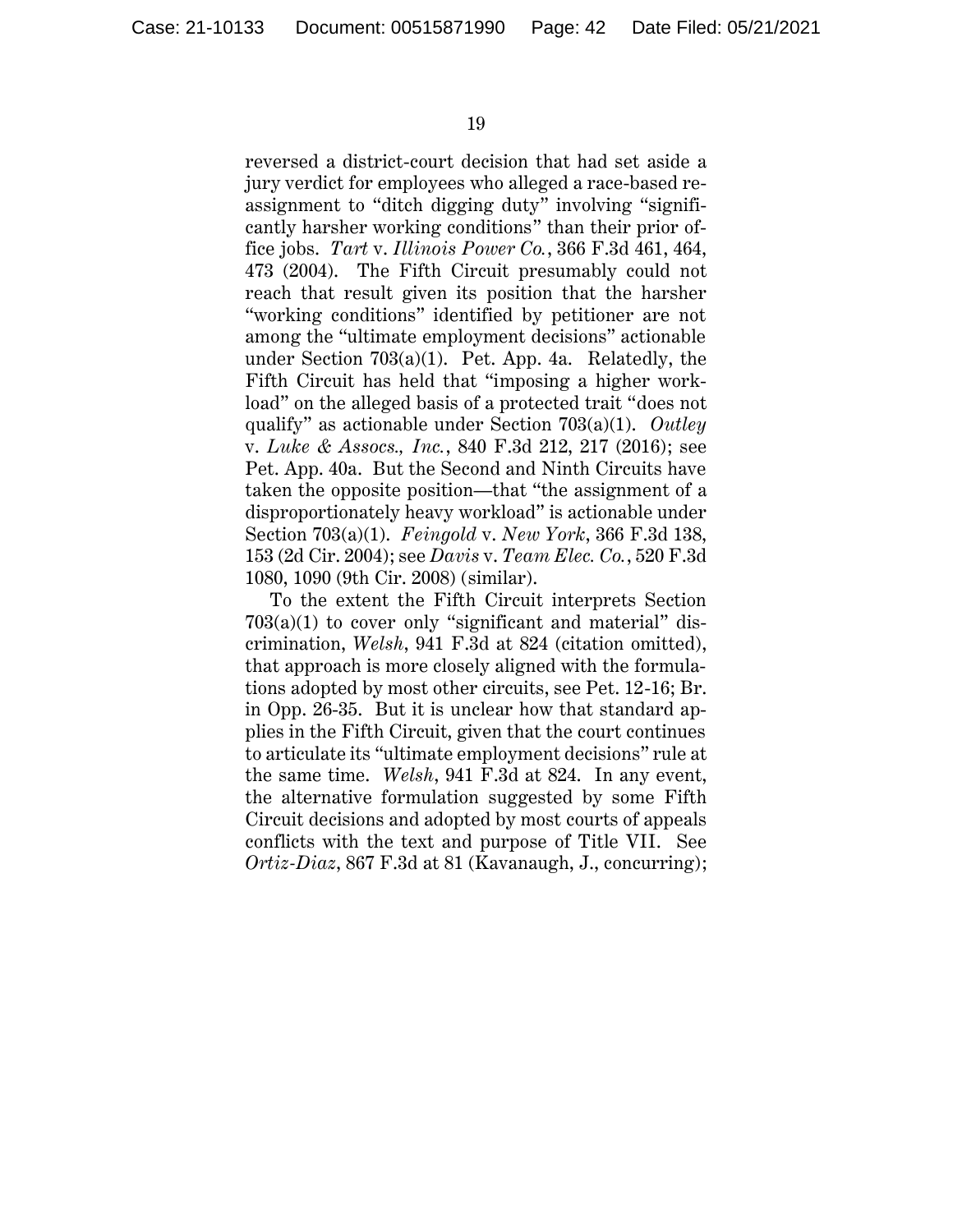pp. 15-16, *supra*. Even if there were not a square circuit conflict, such a widespread misreading of a key employment-discrimination provision would warrant this Court's review. See *National R.R. Passenger Corp.* v. *Morgan*, 536 U.S. 101, 108-109 (2002) (granting certiorari to review lower courts' "various approaches" to a Title VII question, and adopting a different interpretation based on "the text of the statute").

Last May in *Forgus*, the government suggested that—particularly in light of the record-specific problems in that case—the Court might wish to allow further percolation on this question before granting review. See Gov't *Forgus* Br. 13-14. But it does not appear that any court has reconsidered its position in that time. Given that many circuits have entrenched precedents dating back decades that can only be revisited through rehearing en banc, see, *e.g.*, *Dollis*, 77 F.3d at 781-782, it may not be practically likely that courts of appeals will correct their own errors. The government therefore now agrees that this Court's review is warranted.

#### **C. The Question Presented Warrants Review In This Case**

1. The question presented is undeniably important. Section 703(a)(1) is "Title VII's core antidiscrimination provision," *White*, 548 U.S. at 61, and questions arise frequently about whether employer actions fall within the "terms, conditions, or privileges of employment,"  $42$  U.S.C. 2000e-2(a)(1). In recent years, the EEOC has received between 15,000 and 19,000 Title VII administrative charges per year asserting discrimination in the "[t]erms [or] condition[s]" of employment. EEOC, *Statutes by Issue (Charges filed with EEOC), FY 2010-FY 2019*, https://go.usa.gov/xdBBu. Those charges represent more than a quarter of all Title VII charges received by the EEOC in each fiscal year. See *ibid.*;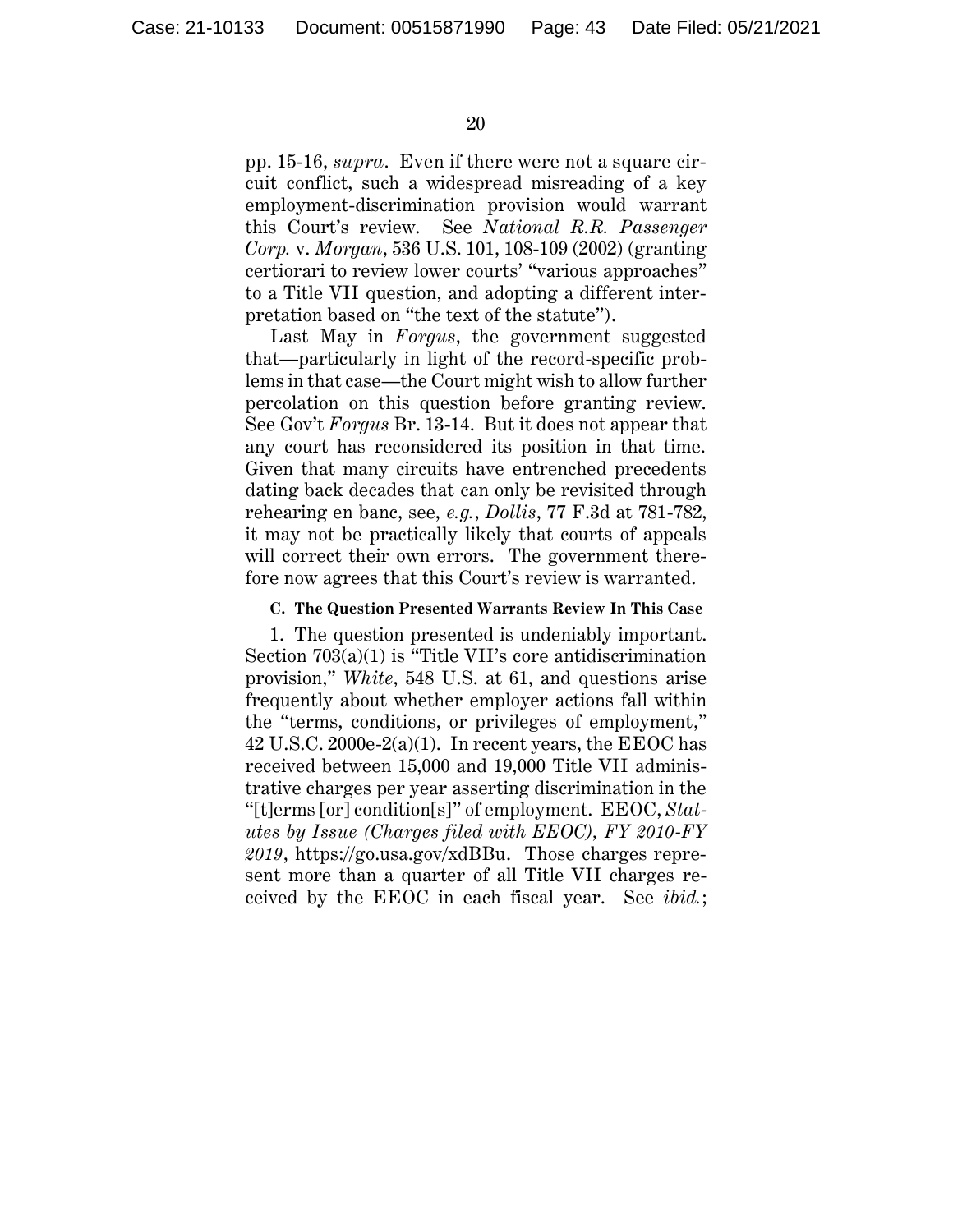EEOC, *Title VII of the Civil Rights Act of 1964 Charges (Charges filed with EEOC), FY 1997–FY 2019*, https:// go.usa.gov/xdBK3. The "proper interpretation and implementation of" Section 703(a)(1) thus has "central importance to" employment-discrimination litigation. *Nassar*, 570 U.S. at 358 (similarly noting the large number of EEOC charges filed under Title VII's anti-retaliation provision).

Clarifying the meaning of "terms, conditions, or privileges of employment" in Section  $703(a)(1)$  would also have beneficial effects beyond Title VII. Other prominent anti-discrimination statutes, such as the Age Discrimination in Employment Act of 1967, 29 U.S.C. 621 *et seq.*, and the Americans With Disabilities Act of 1990, 42 U.S.C. 12101 *et seq.*, include provisions prohibiting discrimination with respect to "terms, conditions, [or] privileges of employment," 29 U.S.C. 623(a)(1); 42 U.S.C. 12112(a). Numerous whistleblower-protection statutes prohibit discrimination in the "terms" or "conditions" of employment because of an employee's protected conduct. See, *e.g.*, 18 U.S.C. 1514A(a); 21 U.S.C. 399d(a); 49 U.S.C. 42121(a). And the Department of Labor enforces Executive Order No. 11,246, 30 Fed. Reg. 12,319 (Sept. 28, 1965), which incorporates Title VII principles in regulating federal contractors. See Office of Fed. Contract Compliance Programs, U.S. Dep't of Labor, *Federal Contract Compliance Manual* §§ 2E03, 2J, 2K, https://go.usa.gov/xdB8t. Resolving the question presented would thus have broad significance for federal employment-discrimination law.

2. Although respondent identifies several purported impediments to review, this case provides a suitable vehicle for this Court to resolve the question presented.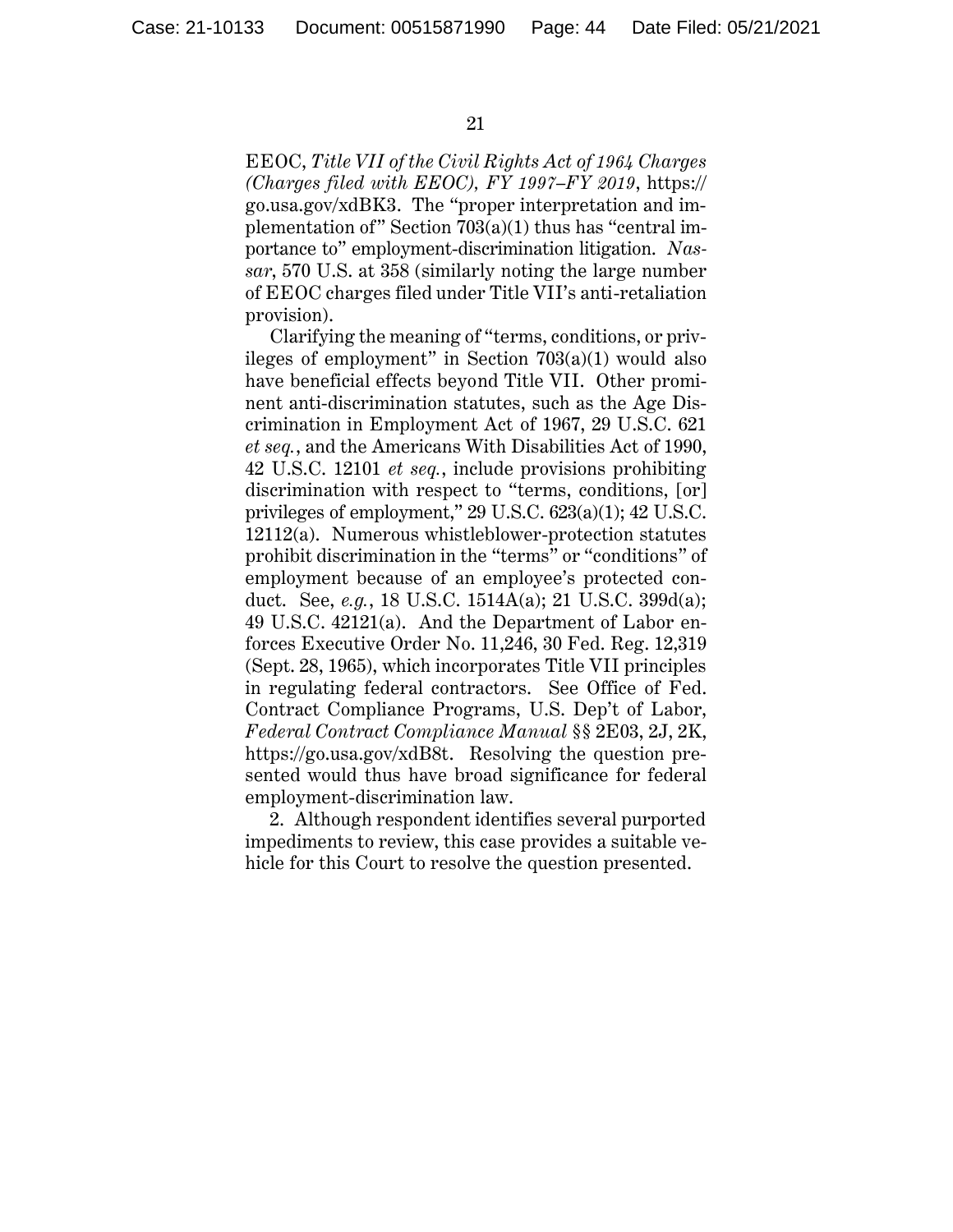Respondent first observes (Br. in Opp. 14 & n.2) that the decision below is nonprecedential. But the court of appeals relied on a precedential decision for its relevant holding. See Pet. App. 4a (citing *McCoy*, 492 F.3d at 559). And it is not uncommon for this Court to review unpublished decisions that resolve important questions based on prior circuit precedent. See, *e.g.*, *Mont* v. *United States*, 139 S. Ct. 1826, 1831 (2019); *Nieves* v. *Bartlett*, 139 S. Ct. 1715, 1721 (2019).

Respondent also contends (Br. in Opp. 18-21) that petitioner failed to preserve the question presented in the court of appeals. But this Court may review "an issue not pressed [below] so long as it has been passed upon." *United States* v. *Williams*, 504 U.S. 36, 41 (1992). And "[t]There is no doubt in the present case that the [court of appeals] decided the crucial issue," *id.*  at 43, when it held that Section 703(a)(1) prohibits discrimination in "only 'ultimate employment decisions,' such as 'hiring, granting leave, discharging, promoting, or compensating,'" Pet. App. 4a (citation omitted); see Pet. i. Given the Fifth Circuit's deeply entrenched precedent, moreover, it seems unlikely that petitioner's raising the issue would have affected that court's resolution of his appeal.

Finally, respondent contends (Br. in Opp. 14-17, 36- 37) that resolving the question presented would not alter the outcome of the case because petitioner cannot succeed on the merits. The record, however, does not clearly support that assertion. Petitioner testified in a deposition that black crew members were assigned to work outside "in the heat," while white crew members worked inside, and that his supervisors refused his requests for a "rotation." D. Ct. Doc. 33-6, at 20, 26-28 (June 29, 2017). Petitioner also submitted declarations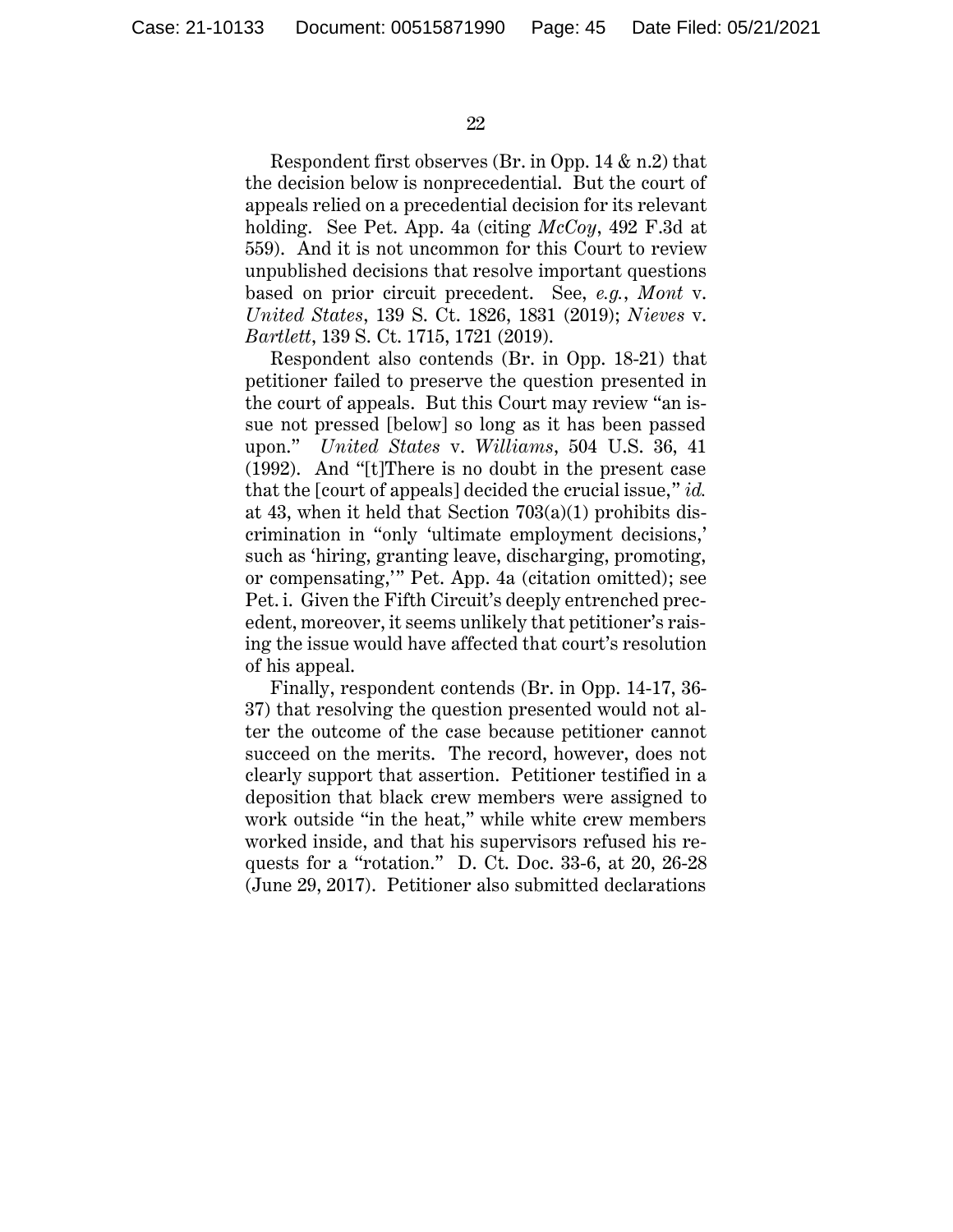from two witnesses who purported to corroborate his account. D. Ct. Doc. 33-1, at 1-2 (June 29, 2017); D. Ct. Doc. 33-2, at 1-3 (June 29, 2017). The district court rejected those declarations for failure to establish foundation or personal knowledge and concluded that petitioner had failed to identify similarly situated white comparators. Pet. App. 35a-38a. The court of appeals, however, "[a]ssum[ed]" that "the declarations [had] identif[ied] similarly situated comparators," and then resolved the case on the purely legal ground that petitioner's allegations did not state a claim under Section 703(a)(1). *Id.* at 4a.

If this Court were to reverse the court of appeals' decision on that legal question, the lower courts could determine on remand whether petitioner presented sufficient evidence to allow his claim to proceed under a proper interpretation of Section 703(a)(1). The court of appeals could also, if appropriate, review the district court's ruling on the admissibility of the declarations supporting petitioner's account. The government takes no position on the proper resolution of those case-specific issues. But it appears from the record that petitioner has at least some possibility of surviving a motion for summary judgment. Respondent's assertion that this Court's resolution of the question presented could not have any practical effect is accordingly unsound.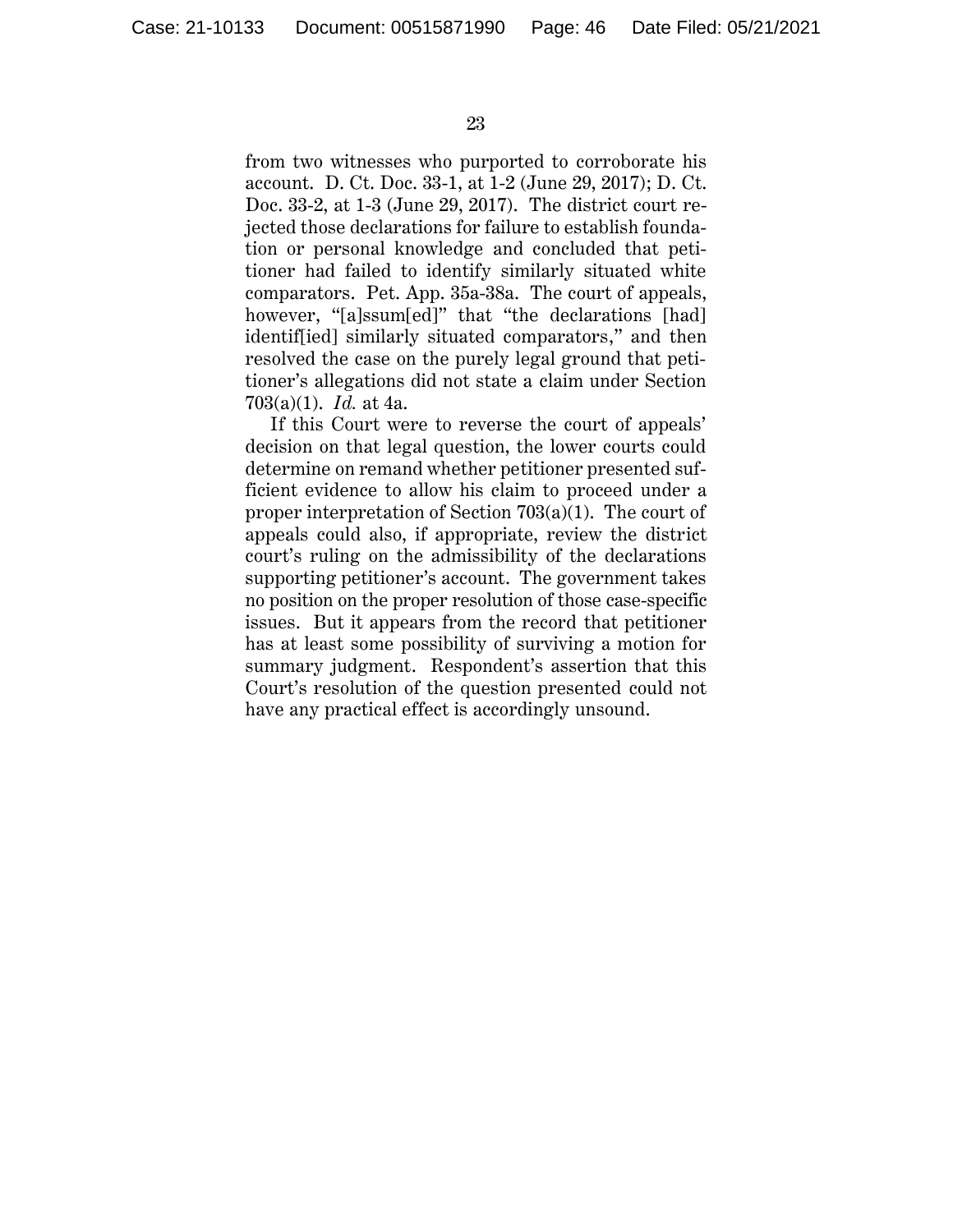# **CONCLUSION**

The petition for a writ of certiorari should be granted. Respectfully submitted.

SHARON FAST GUSTAFSON *General Counsel* JENNIFER S. GOLDSTEIN *Associate General Counsel* SYDNEY A.R. FOSTER *Assistant General Counsel* ANNE W. KING *Attorney Equal Employment Opportunity Commission*

MARCH 2020

NOEL J. FRANCISCO *Solicitor General* ERIC S. DREIBAND *Assistant Attorney General* JEFFREY B. WALL *Deputy Solicitor General* ELLIOTT M. DAVIS *Acting Principal Deputy Assistant Attorney General* ALEXANDER V. MAUGERI *Deputy Assistant Attorney General* CHRISTOPHER G. MICHEL *Assistant to the Solicitor General*  TOVAH R. CALDERON ANNA M. BALDWIN *Attorneys*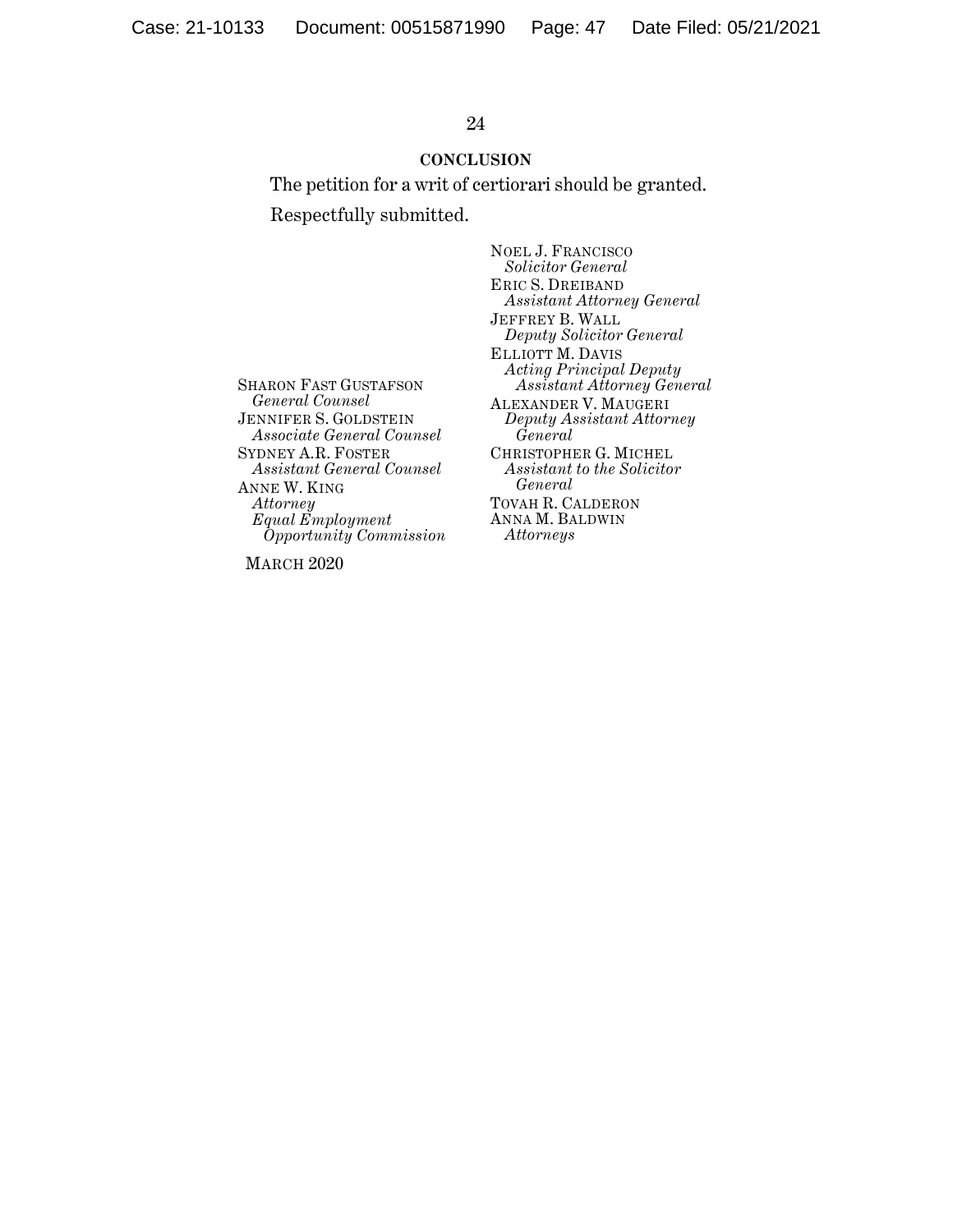# ATTACHMENT 2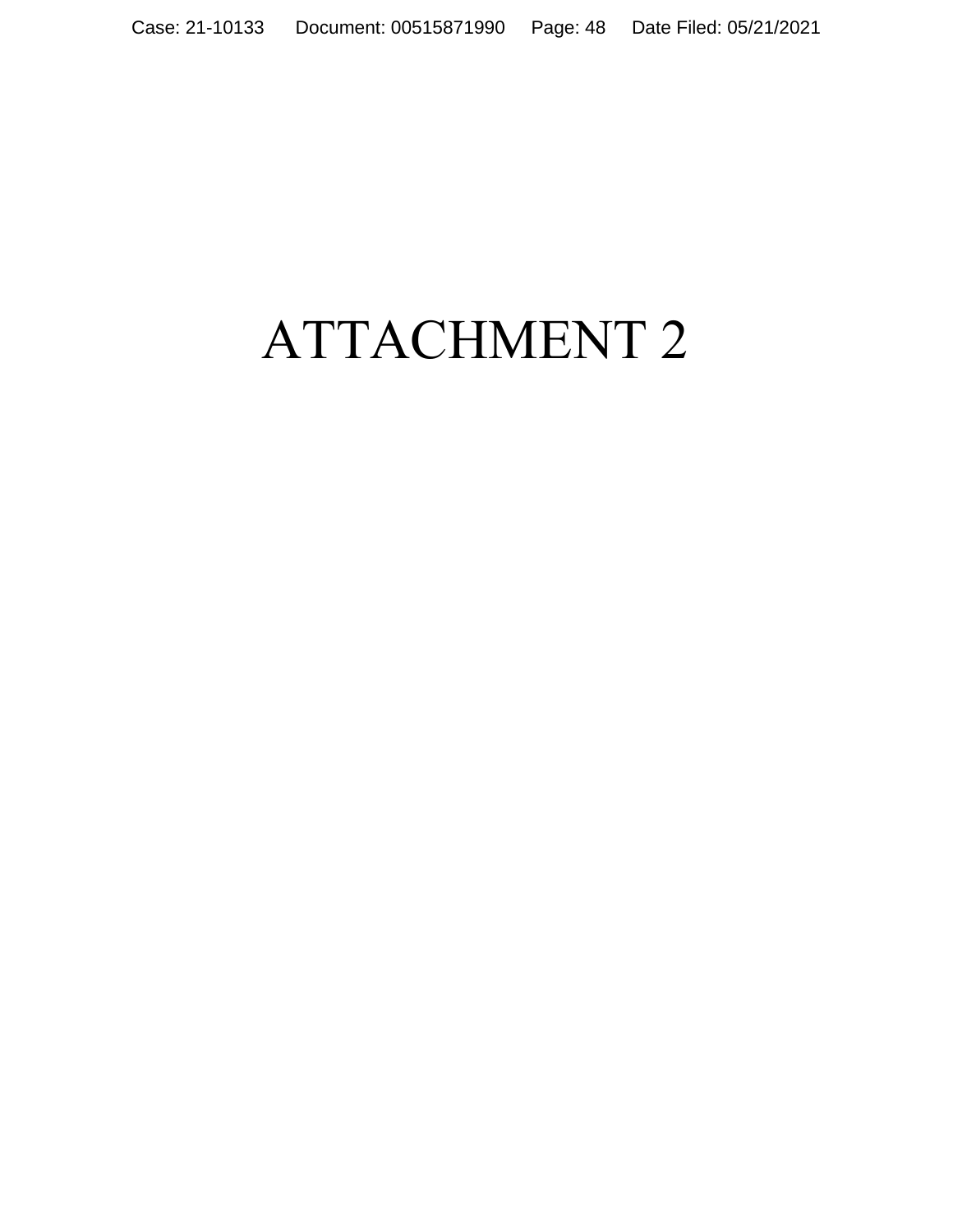**No. 18-942**

# In the Supreme Court of the United States

ASHIDDA FORGUS, PETITIONER

*v.*

PATRICK M. SHANAHAN, ACTING SECRETARY OF DEFENSE

ON PETITION FOR A WRIT OF CERTIORARI TO THE UNITED STATES COURT OF APPEALS FOR THE FOURTH CIRCUIT

#### **BRIEF FOR THE RESPONDENT IN OPPOSITION**

NOEL J. FRANCISCO *Solicitor General Counsel of Record* JOSEPH H. HUNT *Assistant Attorney General* MARLEIGH D. DOVER DENNIS FAN *Attorneys*

*Department of Justice Washington, D.C. 20530-0001 SupremeCtBriefs@usdoj.gov (202) 514-2217*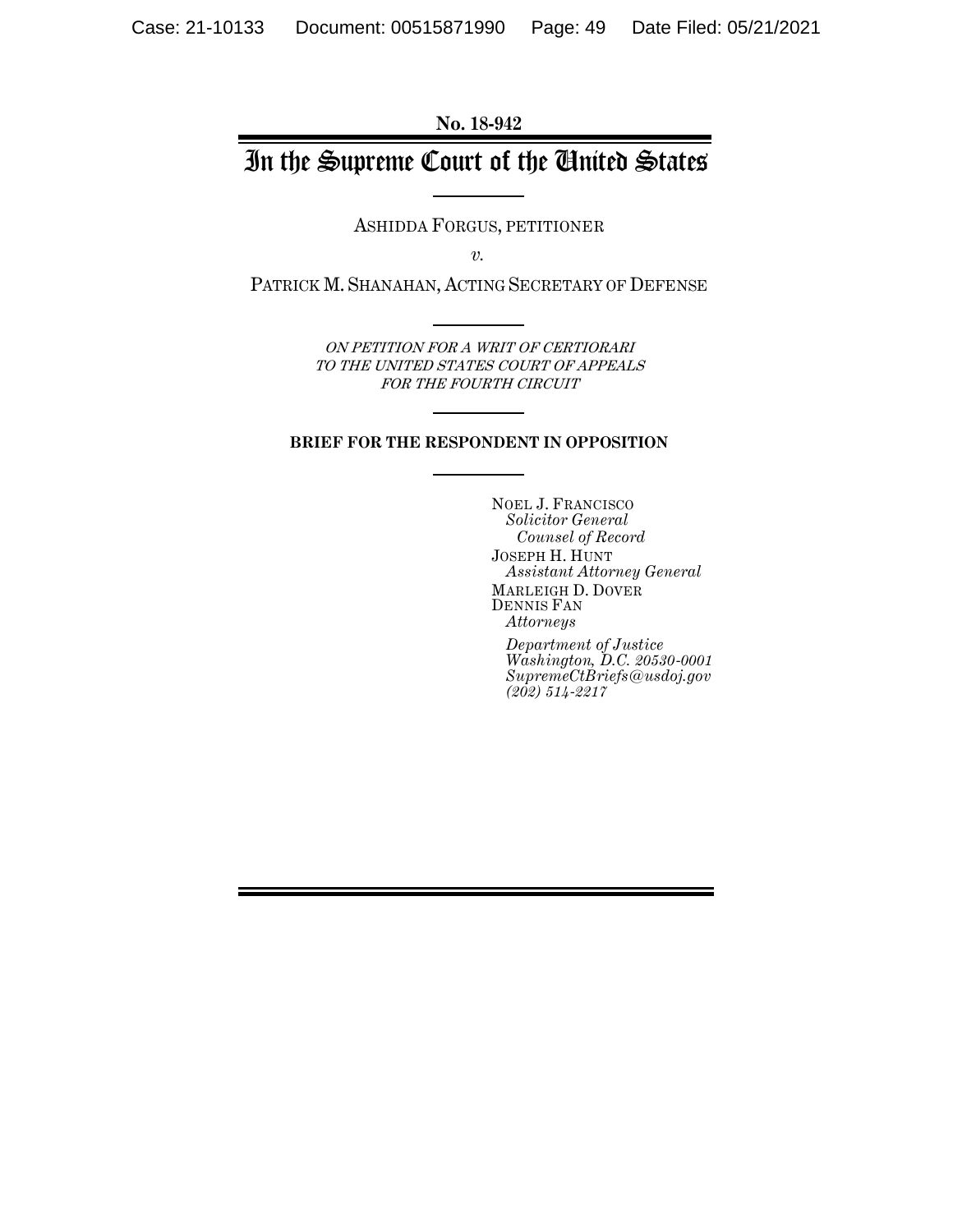# **QUESTION PRESENTED**

Whether the district court properly dismissed petitioner's employment discrimination and retaliation claims under Title VII of the Civil Rights Act of 1964, 42 U.S.C. 2000e *et seq.*, where petitioner did not apply for the job transfer that forms the basis of her claims in the manner that her federal employer required.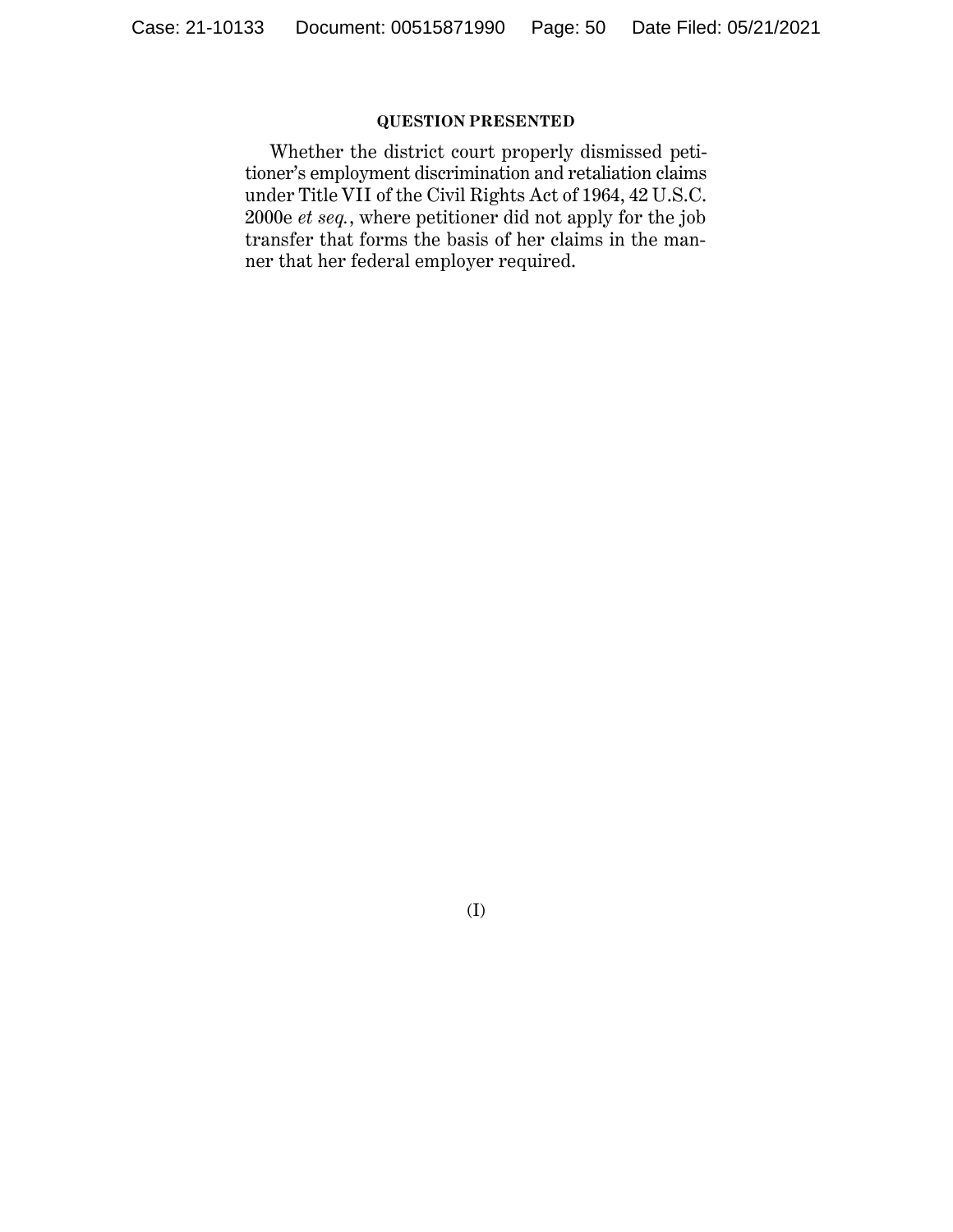# **TABLE OF CONTENTS**

Page

# **TABLE OF AUTHORITIES**

# Cases:

| Bagir v. Principi, 434 F.3d 733 (4th Cir.),              |
|----------------------------------------------------------|
|                                                          |
|                                                          |
| Boone v. Goldin, 178 F.3d 253 (4th Cir. 1999) 14         |
| Brown v. Advocate S. Suburban Hosp.,                     |
|                                                          |
| <i>Brown v. Brody</i> , 199 F.3d 446 (D.C. Cir. 1999) 12 |
| Burlington Indus., Inc. v. Ellerth, 524 U.S. 742         |
| $(1998)$                                                 |
| Burlington N. & Santa Fe Ry. Co. v. White,               |
|                                                          |
| <i>Engquist</i> v. Oregon Dep't of Agric., 553 U.S. 591  |
|                                                          |
|                                                          |
|                                                          |
| Holland v. Washington Homes, Inc., 487 F.3d 208          |
| (4th Cir. 2007), cert. denied, 552 U.S. 1102             |
|                                                          |
| Morton v. Mancari, 417 U.S. 535 (1974) 12                |
| Oncale v. Sundowner Offshore Servs., Inc.,               |
|                                                          |

(III)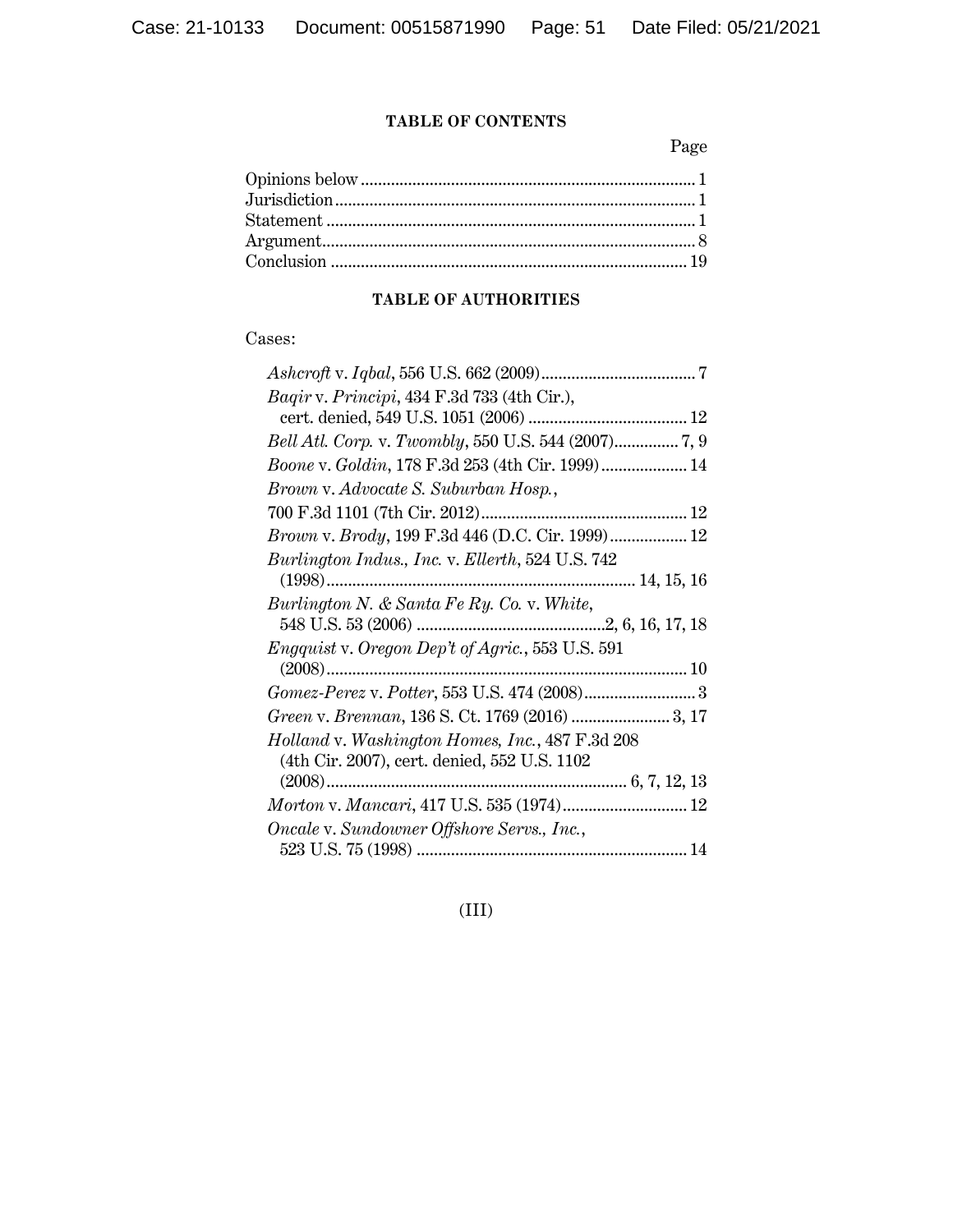# IV

| Cases—Continued:                                              | Page |
|---------------------------------------------------------------|------|
| Ortiz-Diaz v. United States Dep't of Hous. & Urban            |      |
| Dev., 867 F.3d 70 (D.C. Cir. 2017) 13, 16, 17                 |      |
| <i>Ponce v. Billington, 679 F.3d 840 (D.C. Cir. 2012) </i> 12 |      |
| Ricci v. DeStefano, 557 U.S. 557 (2009)  11, 14               |      |
| Taniguchi v. Kan Pac. Saipan, Ltd., 566 U.S. 560              |      |
|                                                               |      |
| Wheat v. Florida Parish Juvenile Justice Comm'n,              |      |
|                                                               |      |
| Williams v. Bristol-Myers Squibb Co., 85 F.3d 270             |      |
|                                                               |      |

# Statutes:

| Age Discrimination in Employment Act of 1967, |  |
|-----------------------------------------------|--|
| 29 U.S.C. 621 et seq.:                        |  |
|                                               |  |
| Civil Rights Act of 1964, Tit. VII,           |  |
|                                               |  |
|                                               |  |
|                                               |  |
|                                               |  |
|                                               |  |
|                                               |  |
|                                               |  |
| Civil Service Reform Act of 1978,             |  |
|                                               |  |
|                                               |  |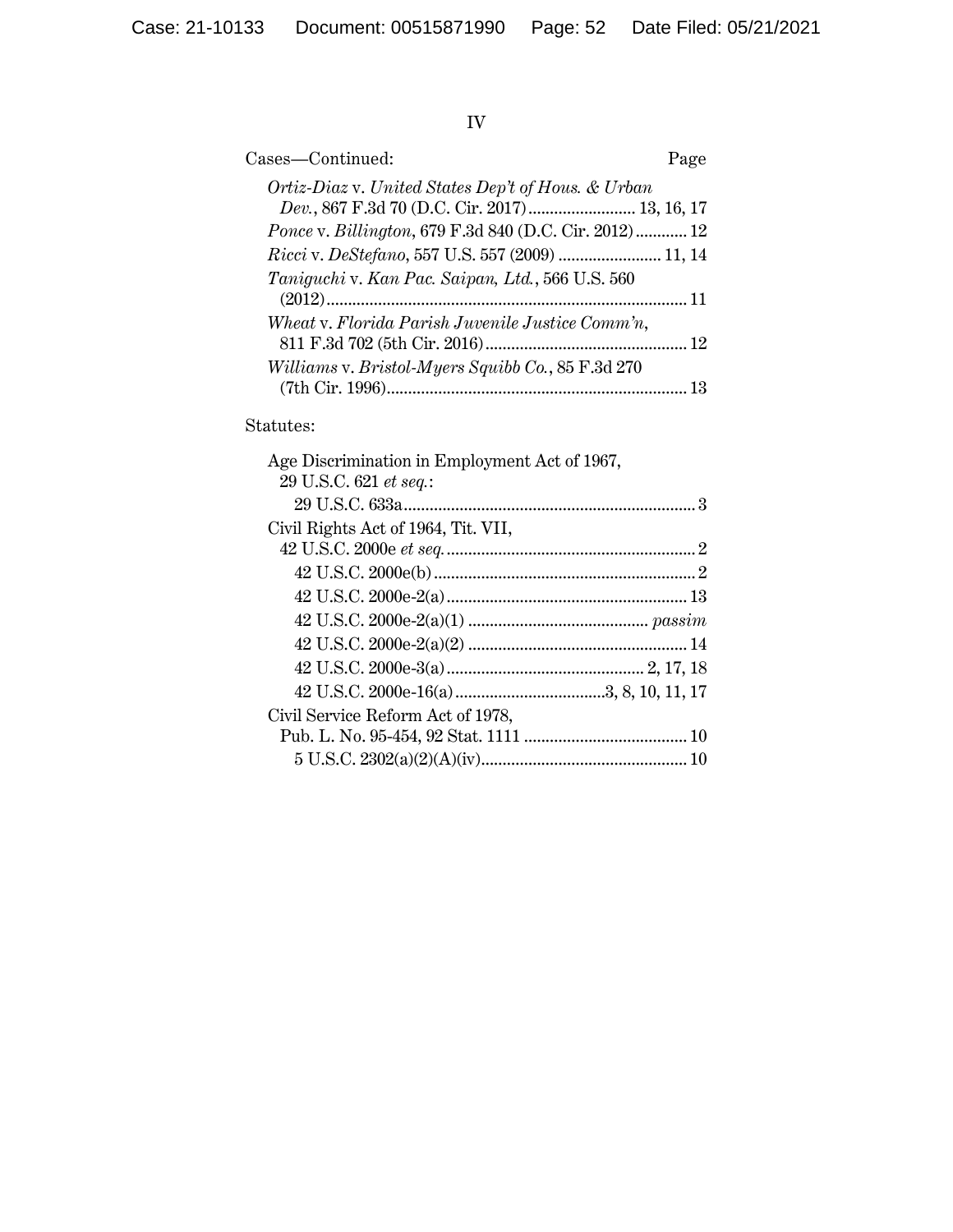V

Miscellaneous: Page

U.S. Office of Personnel Management, *The Guide to Processing Personnel Actions* (Mar. 2017), https://www.opm.gov/policy-data-oversight/dataanalysis-documentation/personnel-documentation/ #url=Processing-Personnel-Actions ............................... 10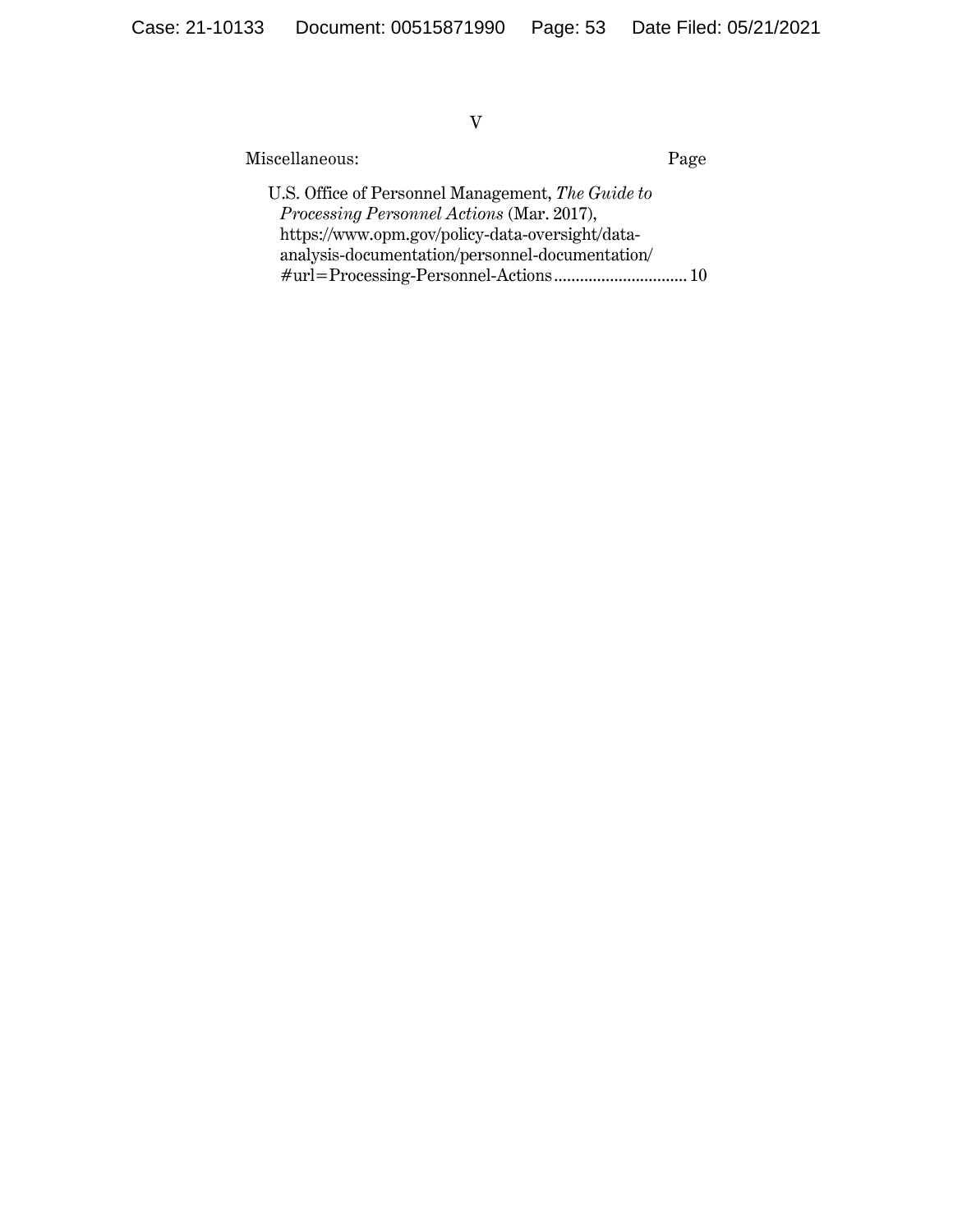# In the Supreme Court of the United States

No. 18-942 ASHIDDA FORGUS, PETITIONER

*v.*

PATRICK M.SHANAHAN, ACTING SECRETARY OF DEFENSE

ON PETITION FOR A WRIT OF CERTIORARI TO THE UNITED STATES COURT OF APPEALS FOR THE FOURTH CIRCUIT

# **BRIEF FOR THE RESPONDENT IN OPPOSITION**

## **OPINIONS BELOW**

The opinion of the court of appeals (Pet. App. 1-7) is not published in the Federal Reporter but is reprinted at 753 Fed. Appx. 150. The opinion of the district court (Pet. App. 11-20) is not published in the Federal Supplement but is available at 2017 WL 6343791.

### **JURISDICTION**

The judgment of the court of appeals was entered on October 17, 2018. The petition for a writ of certiorari was filed on January  $15$ , 2019. The jurisdiction of this Court is invoked under 28 U.S.C. 1254(1).

### **STATEMENT**

Petitioner, an employee at the Defense Logistics Agency (DLA) of the Department of Defense, verbally requested a transfer from one DLA branch to another.

(1)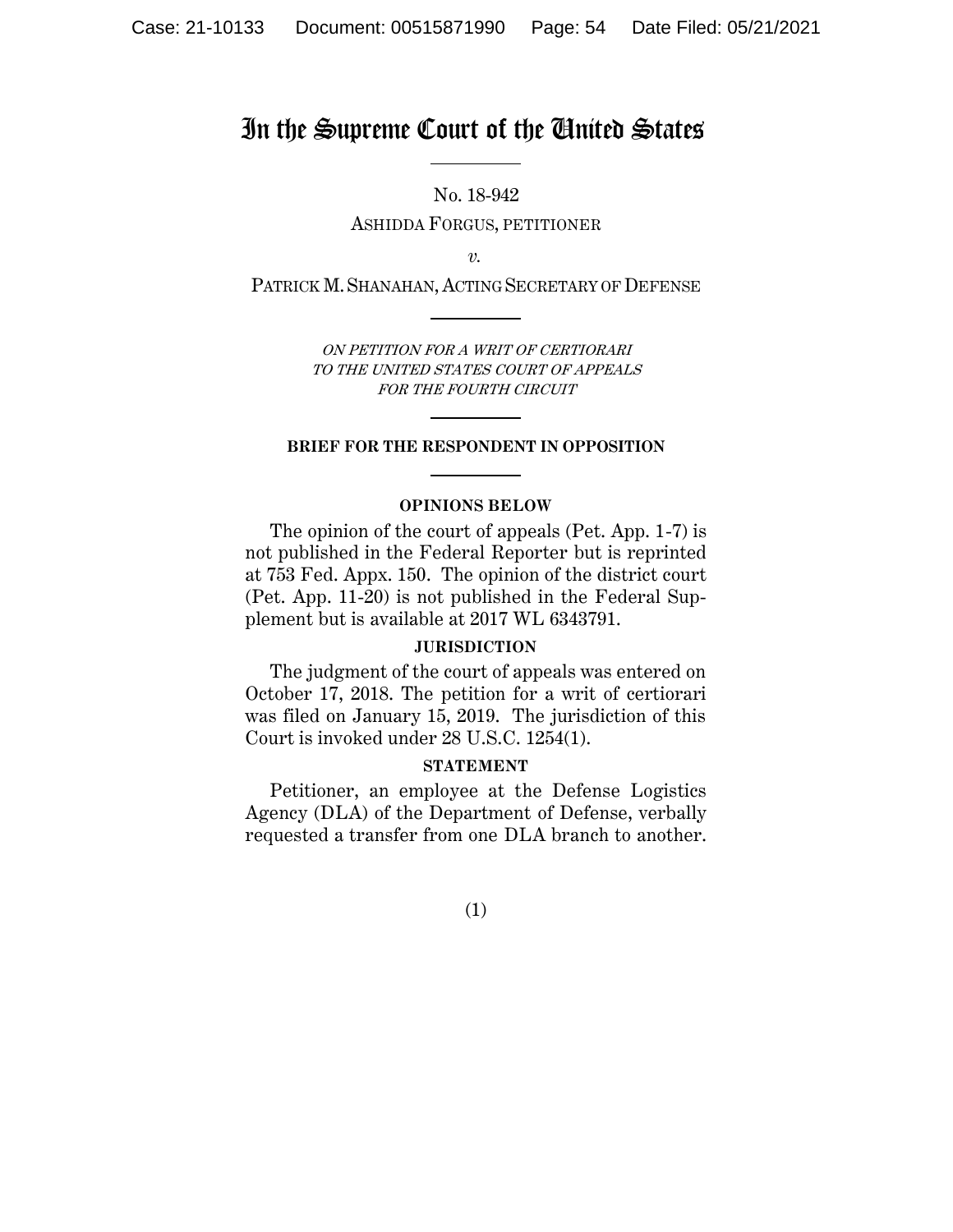2

When the DLA did not grant the transfer, petitioner alleged discrimination and retaliation under Title VII of the Civil Rights Act of 1964, 42 U.S.C. 2000e *et seq.* After filing a complaint with the DLA Equal Employment Opportunity Office (EEOO) and obtaining review by the Equal Employment Opportunity Commission (EEOC), petitioner filed suit in district court. The district court dismissed her complaint for failure to state a claim. Pet. App. 11-20. The court of appeals affirmed. *Id.* at 1-7.

1. Title VII broadly prohibits employment discrimination by private-sector and federal-sector employers,  $respectively.<sup>1</sup>$ 

a. Title VII's private-sector provision makes it an "unlawful employment practice" for an employer to take certain enumerated actions against an individual "because of such individual's race, color, religion, sex, or national origin." 42 U.S.C. 2000e-2(a)(1). Specifically, an employer may not "fail or refuse to hire," "discharge," or "otherwise \* \* \* discriminate against any individual with respect to his compensation, terms, conditions, or privileges of employment" on the basis of the protected characteristics. *Ibid.*

In addition to that "substantive antidiscrimination provision," Title VII's private-sector provision prohibits retaliation by employers. *Burlington N. & Santa Fe Ry. Co.* v. *White*, 548 U.S. 53, 61 (2006). As relevant here, an employer may not "discriminate" against an individual "because he has opposed any practice made an unlawful employment practice by [Title VII], or because he has made a charge, testified, assisted, or participated in any manner in an investigation, proceeding, or hearing under [Title VII]." 42 U.S.C. 2000e-3(a).

<sup>1</sup> Title VII's private-sector provision applies to state- and localgovernment employers. 42 U.S.C. 2000e(b).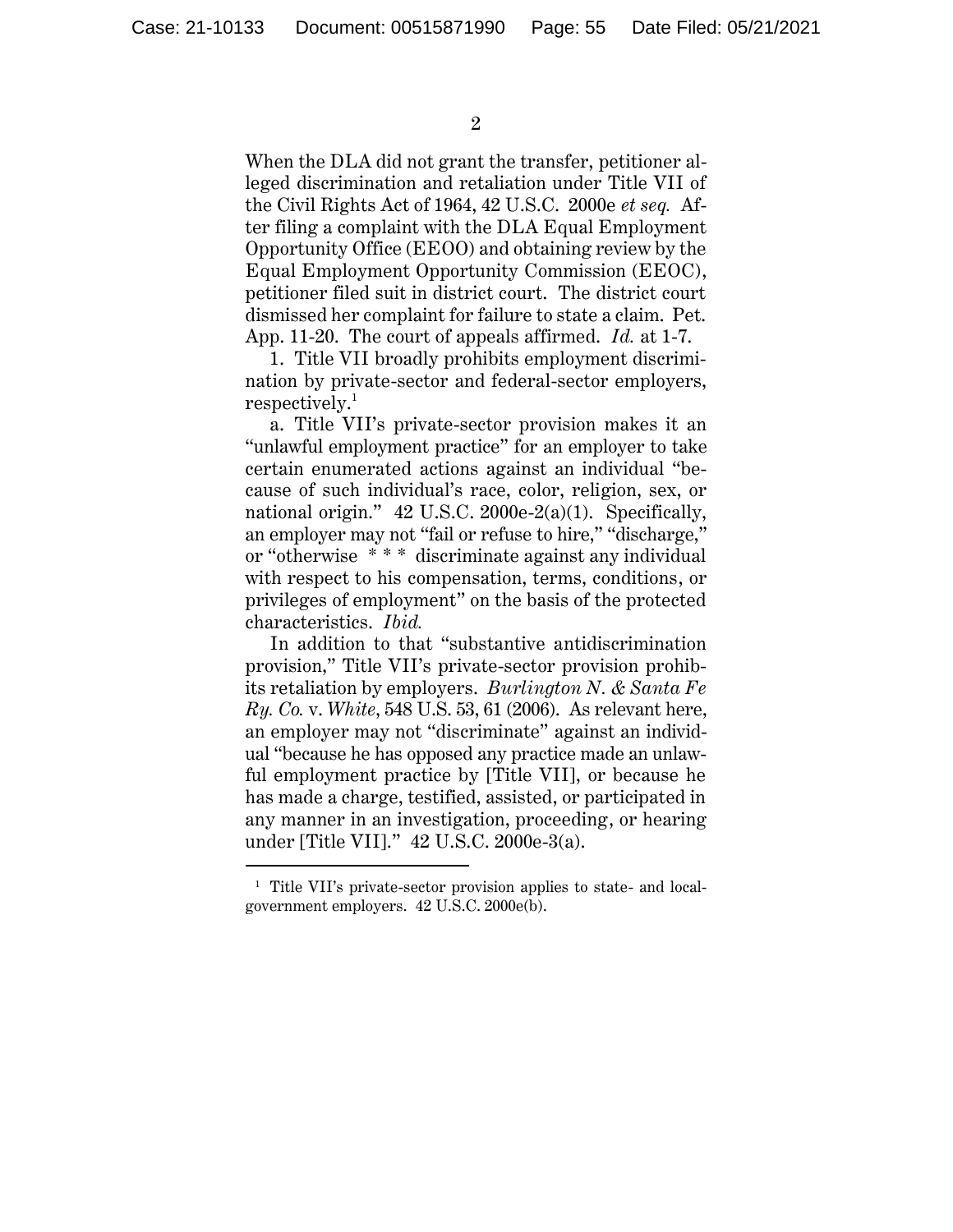b. Title VII's federal-sector provision also includes a substantive antidiscrimination provision. 42 U.S.C. 2000e-16(a). Unlike its private-sector counterpart, the federal-sector antidiscrimination provision "contains a broad prohibition of 'discrimination,' rather than a list of specific prohibited practices." *Gomez-Perez* v. *Potter*, 553 U.S. 474, 487 (2008). Specifically, the federal-sector antidiscrimination provision states that "[a]ll personnel actions" affecting employees or applicants "shall be made free from any discrimination based on" the same protected characteristics listed in the private-sector provision. 42 U.S.C. 2000e-16(a).

Unlike Title VII's private-sector provision, the federalsector provision does not expressly prohibit employer retaliation. See *Gomez-Perez*, 553 U.S. at 487-488. This Court, however, has determined that the federal-sector provision of the Age Discrimination in Employment Act of 1967, 29 U.S.C. 633a, which is "patterned 'directly after' Title VII's federal-sector discrimination ban," authorizes a retaliation claim, *Gomez-Perez*, 553 U.S. at 487 (citation omitted). The Court has subsequently "assume[d] without deciding" that a federal employee can bring a retaliation claim under Title VII. *Green* v. *Brennan*, 136 S. Ct. 1769, 1774 n.1 (2016).

2. Petitioner, an African-American woman, works at the DLA. Pet. App. 11-12. The DLA "consists of several directorates, including the Business Process Support Directorate, which includes the Order Fulfillment Division." *Id.* at 12. The Order Fulfillment Division "has two branches: Order Management and Inventory Management." *Ibid.* Petitioner "works as a Business Process Analyst, a position which exists in both \*\*\* branches." *Ibid.* Petitioner "works exclusively within the Order Management branch." *Ibid.*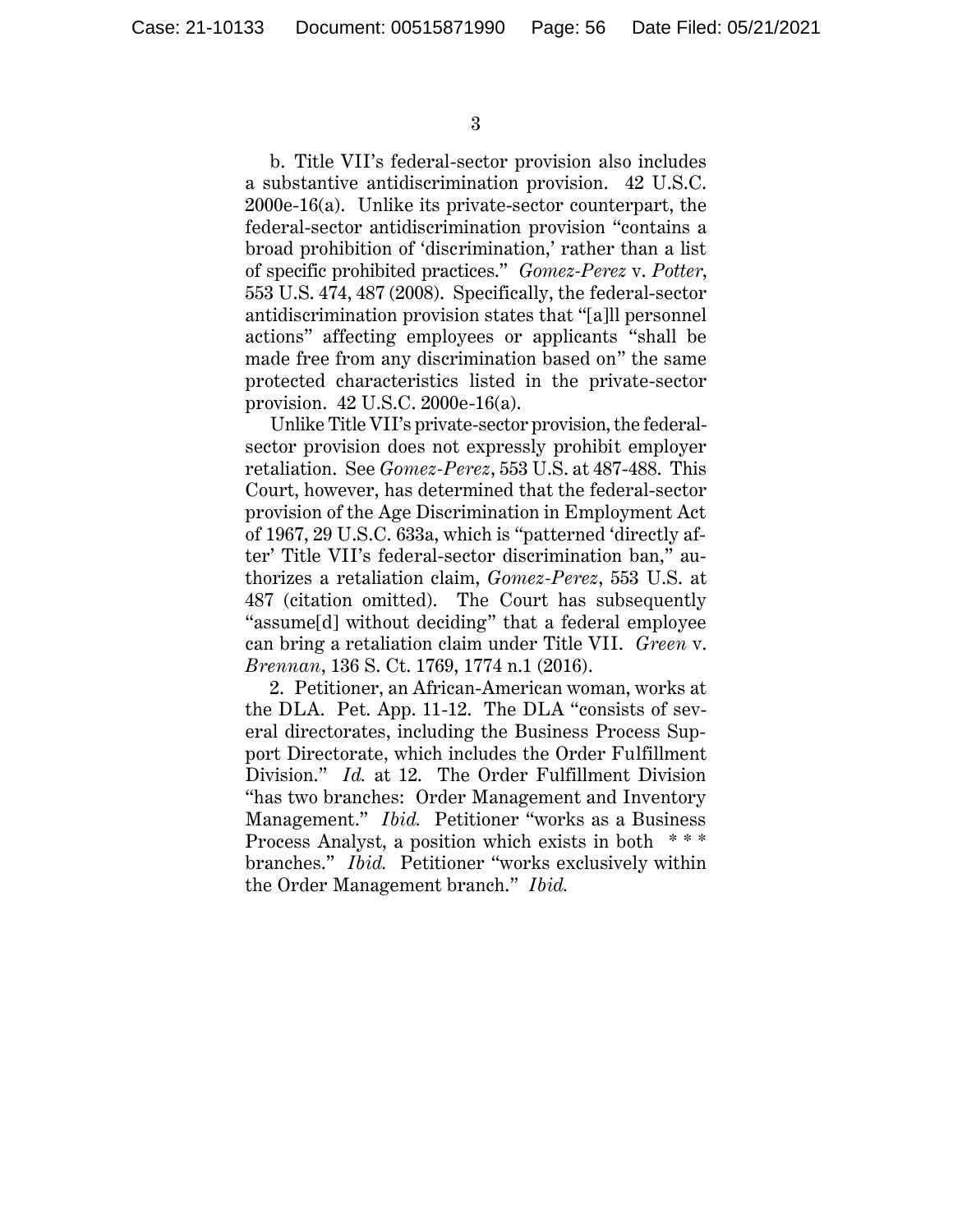After starting at her current position in 2009, petitioner "made complaints or requests" about several aspects of her employment, including seating arrangements, the absence of an assigned employee to serve as her backup, access to training opportunities, the conduct of informal office meetings, her workload, and particular assignments. Pet. App. 13; see C.A. App. 44, 53- 57. In some cases, the DLA "acquiesced," but petitioner "ma[d]e more complaints or requests." Pet. App. 13.

In January 2011, the DLA announced a "few vacancies" for business process analyst positions. C.A. App. 68; see Pet. App. 13. The announcement did not specify which branch (or branches) would ultimately employ the analysts. Petitioner submitted an application but was informed that the vacancy announcement described her current position and that she would have to submit a written transfer request if she wanted to transfer to a different branch. Pet. App. 13; see C.A. App. 116.

Petitioner never submitted a written request to transfer. Pet. App. 13-14. Instead, she wrote in an email to her supervisor that she had "an interest to work in both [the Order Management] and [Inventory Management] branches" and that she "would like to broaden [her] scope of experience in [Order Management] with other duties outside of those already assigned." C.A. App. 149. Petitioner also verbally informed her supervisors during in-person meetings that she wanted to transfer to Inventory Management. Pet. App. 13. After being informed again that a transfer required a written request, petitioner still did not submit a written request. See C.A. App. 76. Rather, she told her supervisor that the DLA should treat her application as a transfer request. Pet. App. 13-14; see C.A. App. 75.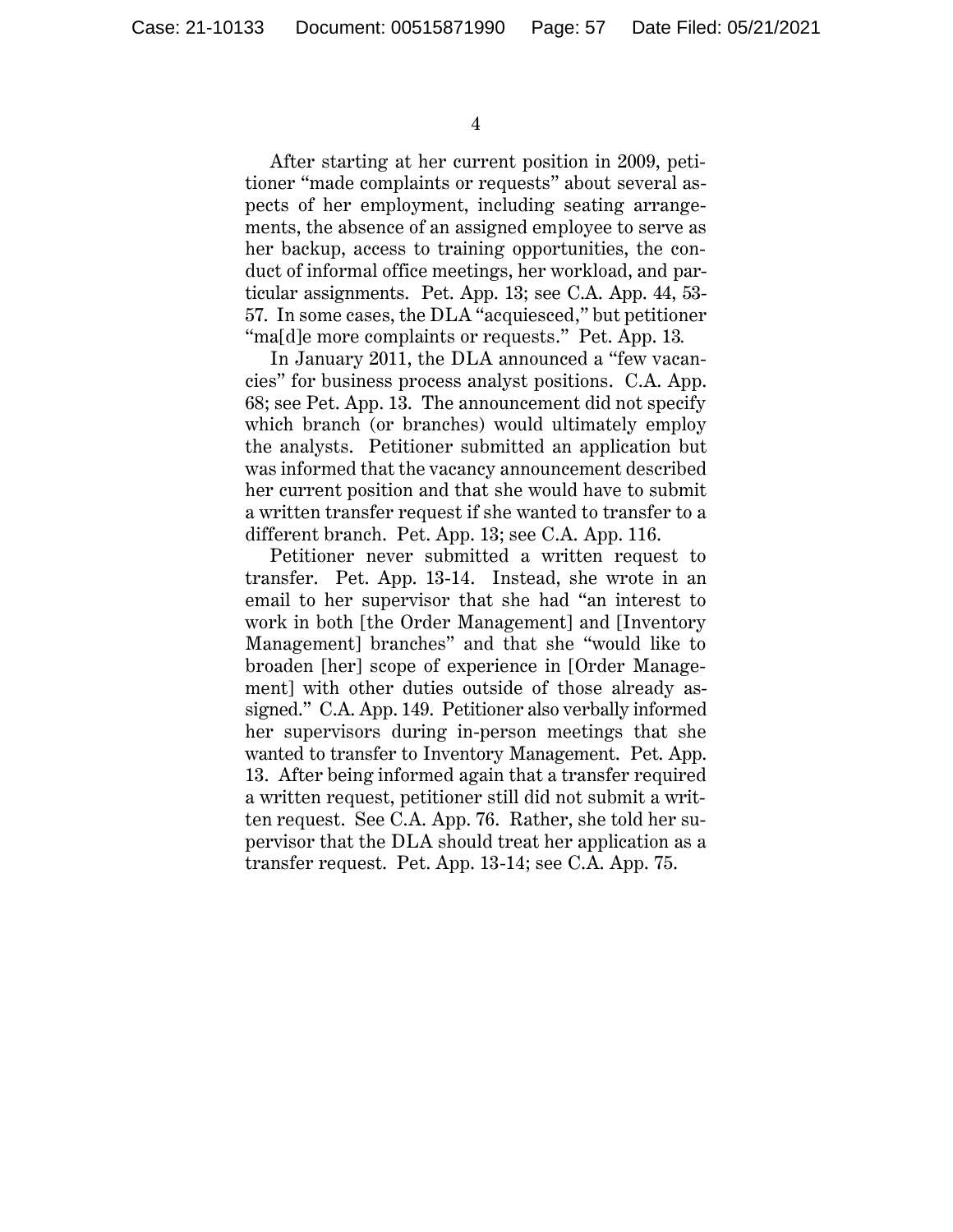The DLA did not transfer petitioner. Instead, petitioner's supervisor assigned her to projects in which she would receive experience "in Inventory Management, the department to which she desired a transfer." Pet. App. 17. The DLA ultimately hired two African-American men from outside petitioner's division for the business process analyst positions. *Id.* at 14, 16. One was assigned to Order Management; the other was assigned to Inventory Management. *Id.* at 14.

3. Petitioner filed a complaint with the DLA's EEOO. As relevant here, she alleged that the DLA's decision not to transfer her constituted racial or gender discrimination and retaliation for her earlier complaints about her working conditions. Pet. App. 14; see C.A. App. 60-61. An EEOC administrative judge determined that petitioner had not established that the DLA's "alleged conduct was related to her race or sex" but instead "concern[ed] management decisions about typical workrelated issues." C.A. App. 58. The judge likewise rejected petitioner's retaliation claim, concluding that the DLA's "legitimate nonretaliatory reasons" were not "pretext for retaliation." *Id.* at 61. The EEOC Office of Federal Operations affirmed. *Id.* at 47.

4. Petitioner brought this action in federal district court, asserting discrimination and retaliation claims under the federal-sector provision of Title VII. The court dismissed the complaint for failure to state a claim. Pet. App. 11-20.

In dismissing petitioner's discrimination claim, the district court explained that petitioner's "supervisor told her she needed to submit a written request to receive a transfer, but [petitioner] claims she orally requested a transfer in several meetings." Pet. App. 16. The court added that petitioner had requested "changes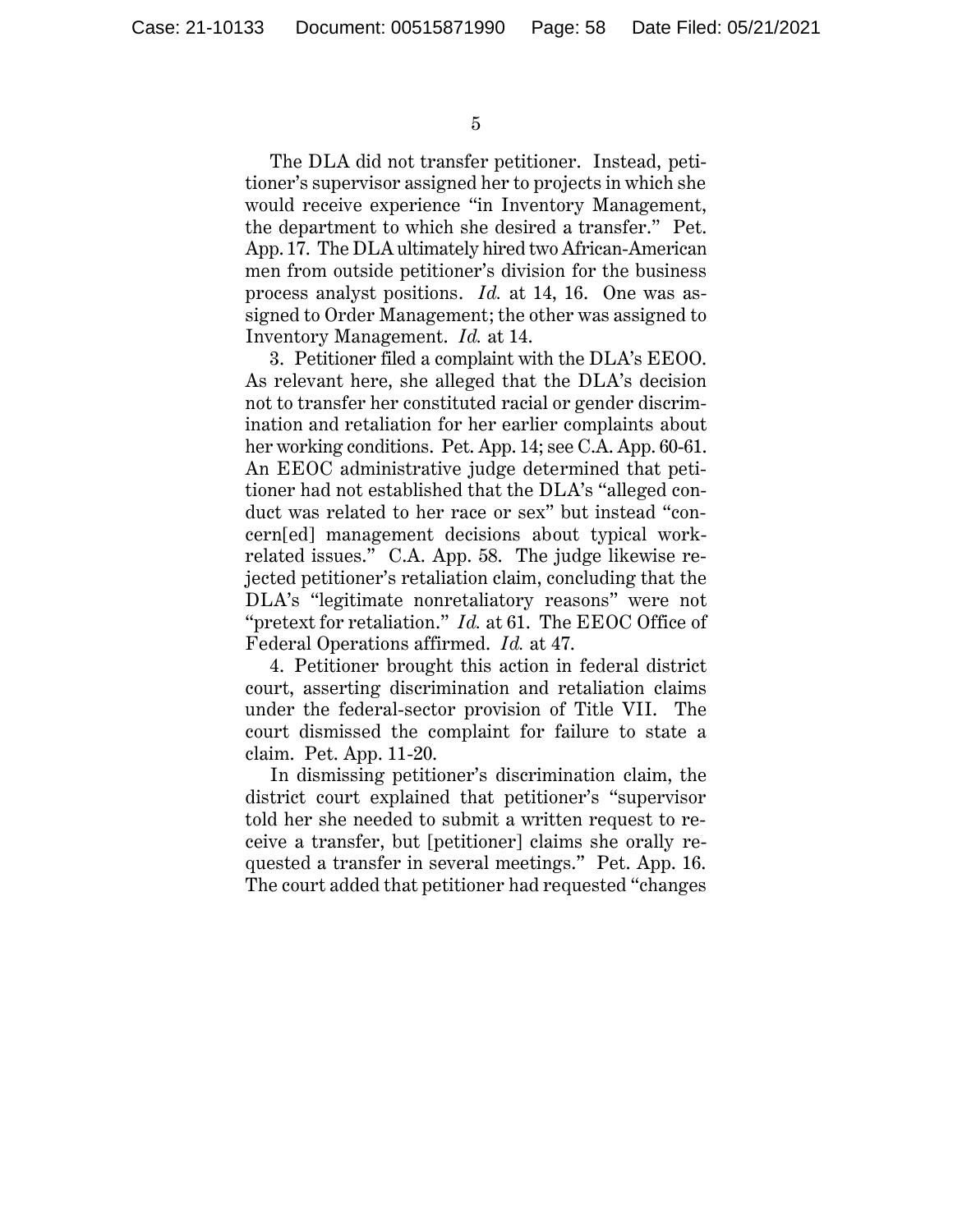6

in her workload," and that her supervisor "assigned her to a new project in which she received both an increased workload and experience in Inventory Management, the department to which she desired a transfer." *Id.* at 17. Based on those aspects of the record, the court concluded that petitioner had pleaded "insufficient facts to show an adverse action with regard to her transfer requests." *Ibid.* The court observed that "[a]n employee cannot expect to receive everything she requests from her employer," and petitioner had "not shown any 'significant detrimental effect' because she has not received a transfer," particularly given that "her supervisor made efforts to give [her] experience in the Inventory Management branch." *Ibid.* (quoting *Holland* v. *Washington Homes, Inc.*, 487 F.3d 208, 219 (4th Cir. 2007), cert. denied, 552 U.S. 1102 (2008)).

The district court also dismissed petitioner's retaliation claim. Pet. App. 17-18. The court explained that a plaintiff "bringing a retaliation claim must allege that (1) she engaged in protected activity, (2) the employer took adverse action against her, and (3) a causal relationship existed between the protected activity and the adverse employment action." *Id.* at 17. The court explained that petitioner had "failed to show that any" DLA conduct, including the alleged denial of her transfer request, amounted to an "adverse action" sufficient for a retaliation claim, because none of the cited conduct would have "dissuaded a reasonable worker from making or supporting a charge of discrimination." *Id.* at 18 (quoting *White*, 548 U.S. at 68).<sup>2</sup>

<sup>&</sup>lt;sup>2</sup> The parties and the court assumed, without directly addressing the issue, that petitioner could bring a retaliation claim under Title VII's federal-sector provision, even though the provision does not expressly authorize such a claim. See p. 3, *supra*.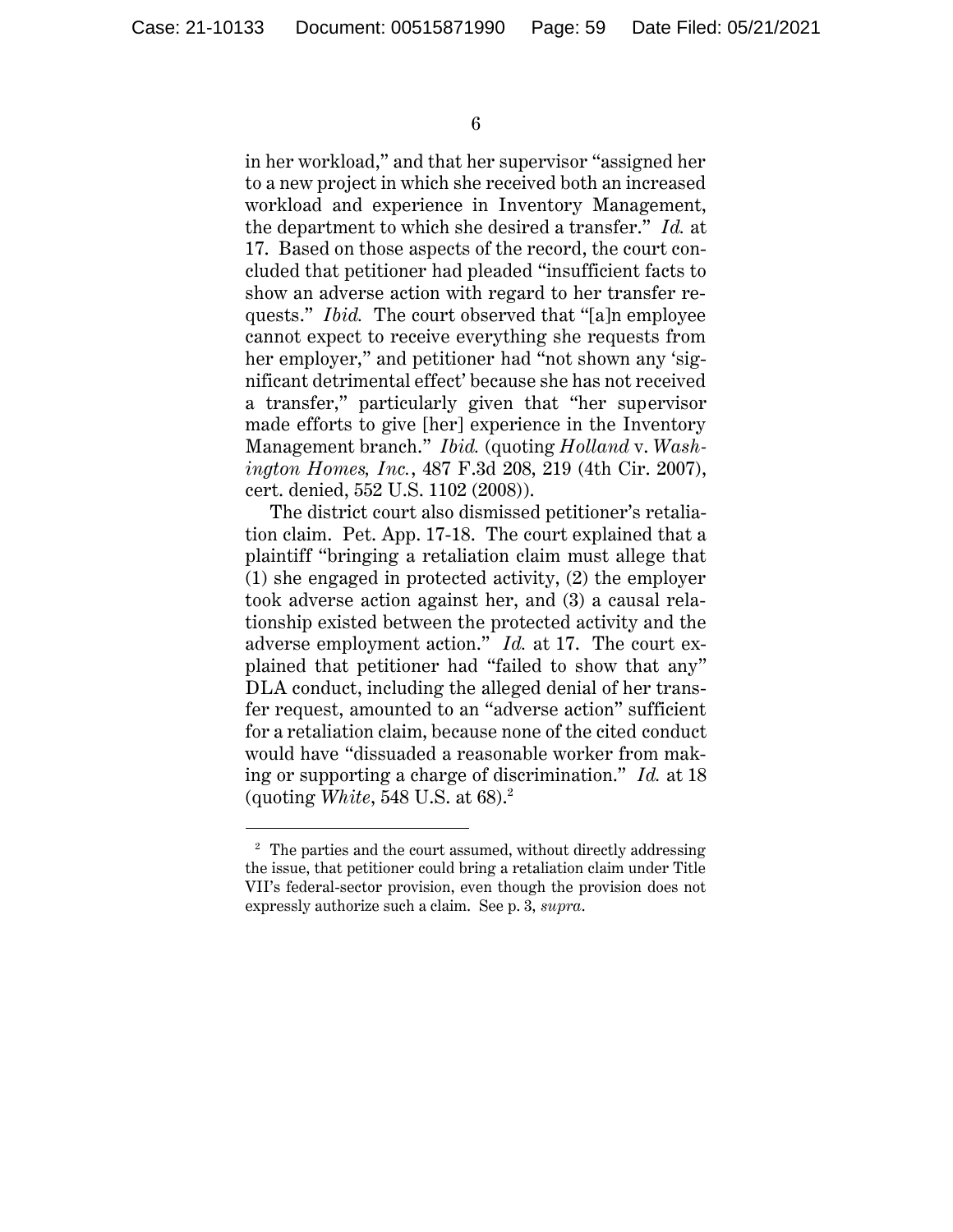5. The court of appeals affirmed in an unpublished decision. Pet. App. 1-7. After reciting the pleading standards articulated by this Court in *Ashcroft* v. *Iqbal*, 556 U.S. 662 (2009), and *Bell Atlantic Corp.* v. *Twombly*, 550 U.S. 544 (2007), the court of appeals concluded that the "allegations in [petitioner's] complaint consisted of 'labels and conclusions' that were insufficient to withstand a motion to dismiss, or complained of actions that were not 'adverse.'" Pet. App. 5. The court stated that a plaintiff alleging "an 'adverse employment action' for purposes of a Title VII disparate treatment claim," *ibid.*, "must show 'some significant detrimental effect," *ibid.* (quoting *Holland*, 487 F.3d at 219). The court also cited precedents from other circuits indicating that the "mere denial of a reassignment to a purely lateral position \* \* \* is typically not a materially adverse action." *Ibid.* (citation omitted); see *id.* at 5-6.

With respect to petitioner's retaliation claim, the court of appeals stated that petitioner had "failed to oppose" dismissal of her claim "in any meaningful way" in the district court, and that she had accordingly "waived appellate review over the district court's dismissal of" that claim. Pet. App. 6. The court added that such "unpreserved arguments may not be addressed on appeal unless plain error has occurred or exceptional circumstances exist," and petitioner did "not argue that" either of those criteria was satisfied. *Ibid.* In any event, the court of appeals "discern[ed] no error in the district court's rationale for dismissal," because "none of the actions about which [petitioner] complains on appeal constitute materially adverse employment actions sufficient to support her retaliation claim[]." *Id.* at 6-7.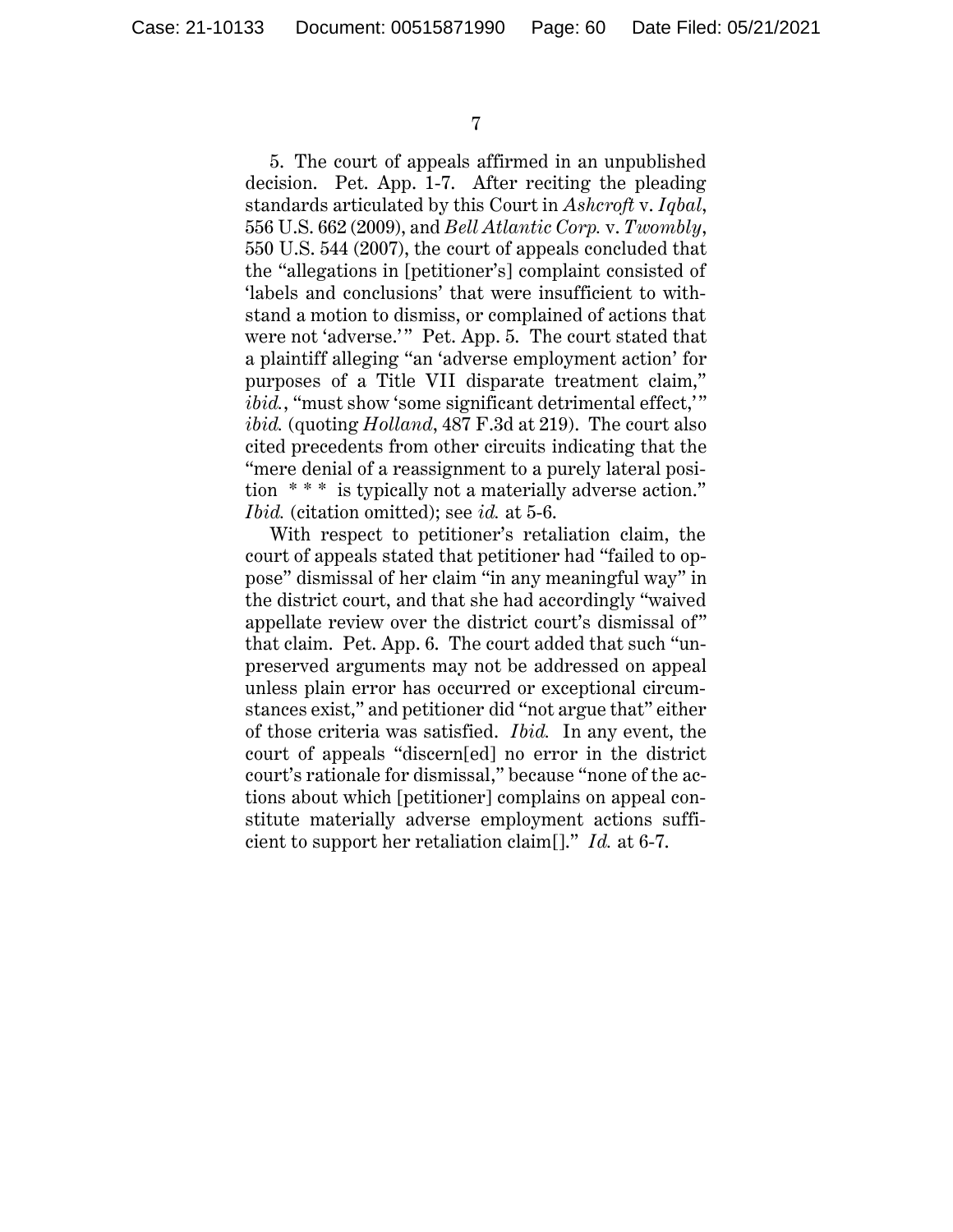#### **ARGUMENT**

Petitioner contends (Pet. 14-24) that she asserted actionable Title VII discrimination and retaliation claims based on the denial of her alleged transfer request. The court of appeals correctly rejected those claims on the threshold factual ground that petitioner failed to apply for a transfer through the procedures the DLA required procedures she does not challenge as unlawful. That factual obstacle, along with multiple argument-preservation issues, makes this case an inappropriate vehicle for considering broader questions about when the denial of a transfer may form the basis of a Title VII discrimination or retaliation claim.

In the government's view, the court of appeals' position —*i.e.*, that a discriminatory denial of a transfer is not actionable under Title VII where there is "no reduction in pay and no more than a minor change in working conditions," Pet. App. 5 (citation omitted)—is incorrect. Under the plain meaning of the statutory text, the discriminatory denial of a job transfer is a "personnel action[]" cognizable under Title VII's federal-sector provision, 42 U.S.C. 2000e-16(a), even if no change in pay or working conditions results. Likewise, a discriminatory denial of a transfer is "discriminat [ion]  $***$  with respect to  $***$  terms, conditions, or privileges of employment" under Title VII's private-sector provision, 42 U.S.C. 2000e-2(a)(1), even if the transfer is "purely lateral," Pet. App. 5 (citation omitted). This Court's review of those questions may be warranted in a future case.

1. Title VII requires a federal employer to make "personnel actions \* \* \* free from any discrimination based on race, color, religion, sex, or national origin." 42 U.S.C. 2000e-16(a). Petitioner contends (Pet. 2, 14- 15) that the DLA's decision not to grant her alleged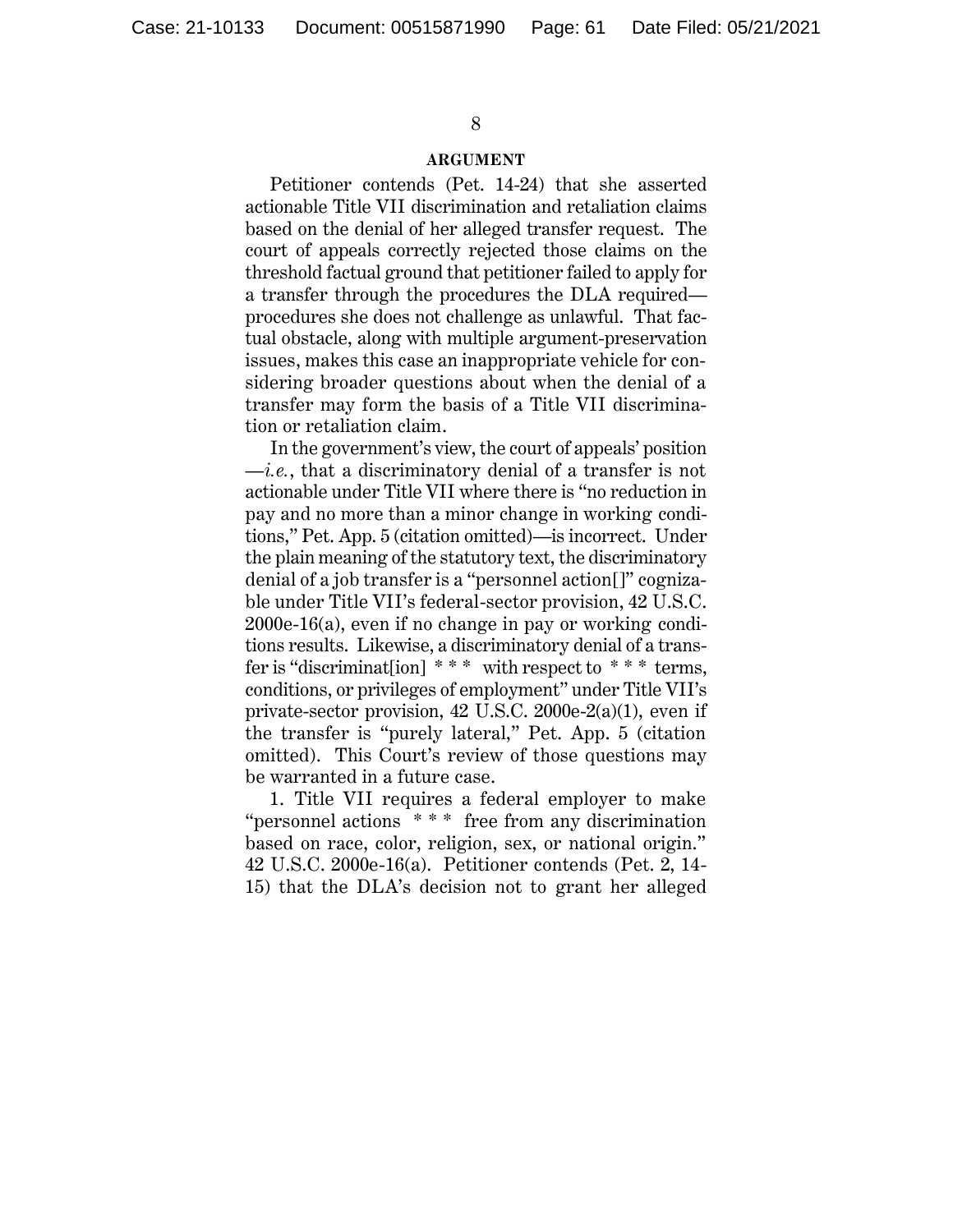transfer request constitutes a personnel action impermissibly based on race or sex. The court of appeals correctly determined that, based on the record presented here, petitioner failed to state a discrimination claim.

a. As a threshold matter, petitioner's claim required her to plausibly allege that she applied for the transfer that she contends was denied on the basis of race or sex. See, *e.g.*, *Bell Atl. Corp.* v. *Twombly*, 550 U.S. 544, 555 (2007). Petitioner failed to make that showing. The district court found, and petitioner does not dispute, that her "supervisor told her she needed to submit a *written* request to receive a transfer," but she only "*orally* requested a transfer in several meetings." Pet. App. 16 (emphases added); see C.A. App. 76 (petitioner recognizing that she was required to submit a written transfer request); *id.* at 85-86 (email documenting petitioner's in-person rather than written request); *id.* at 142-143 (supervisor explaining that petitioner had "to put into writing her request"). Petitioner's only written request —an email—expressed "an interest to work in *both* \* \* \* branches," not to transfer from one branch to the other. *Id.* at 149 (emphasis added). The DLA "made efforts" to satisfy that interest by assigning petitioner to projects in which she would receive "experience in Inventory Management, the department to which she desired a transfer." Pet. App. 18.

Petitioner does not contend that the DLA procedures requiring a written transfer request were themselves discriminatory. Nor does she suggest that she was treated differently than any other employee who failed to submit a written request for a transfer. The court of appeals therefore correctly determined that petitioner's "labels and conclusion" regarding the denial of her transfer request "were insufficient to withstand a motion to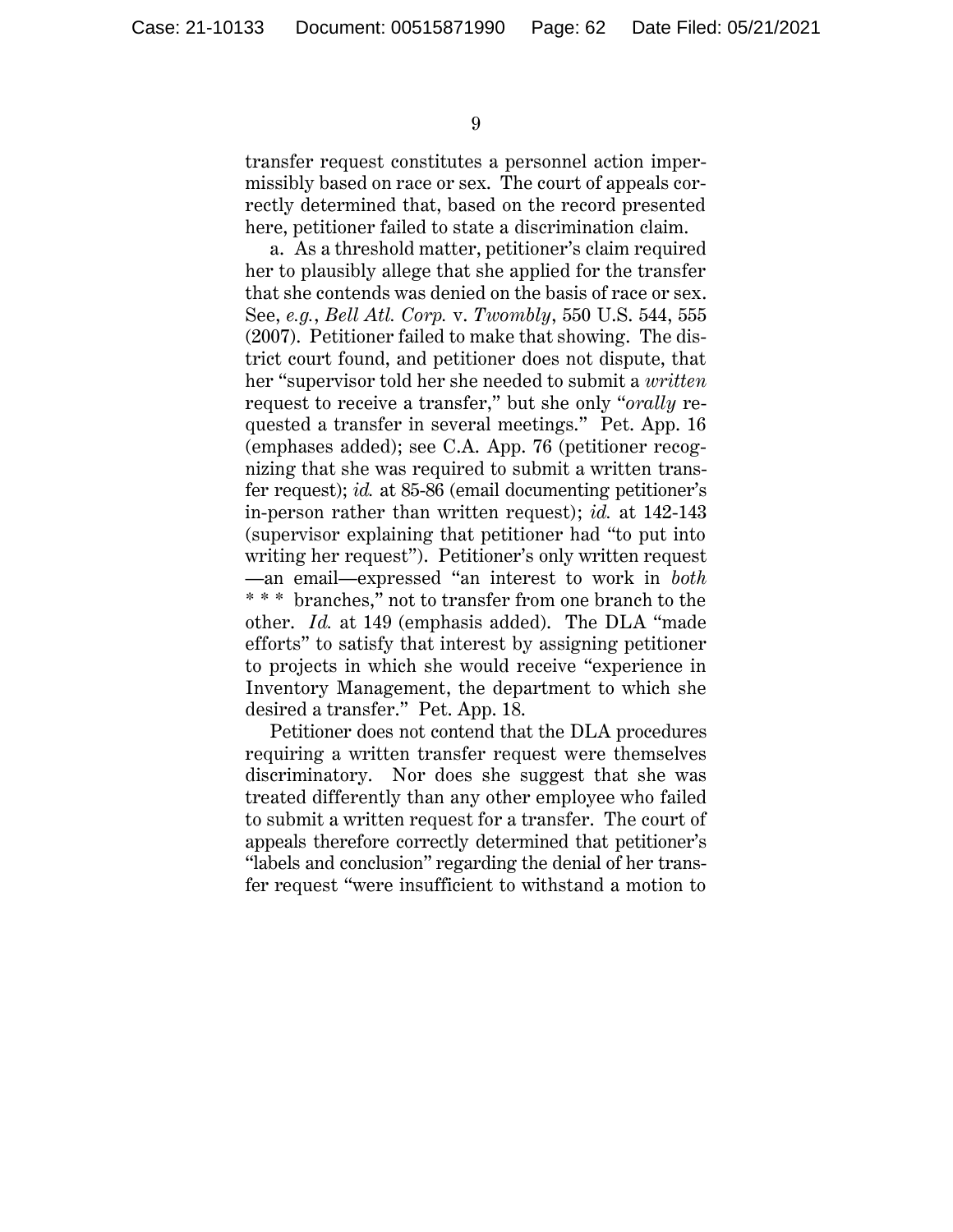dismiss." Pet. App. 5. That fact-bound assessment of the adequacy of the pleadings provides an independent basis to support the decision below and does not warrant this Court's review.

b. The court of appeals concluded in the alternative that petitioner's discrimination claim should be dismissed because the denial of a request for a transfer to a "purely lateral position" is not actionable. Pet. App. 5 (citation omitted). Although most courts of appeals have adopted a similar understanding, and although the government has defended such an understanding in the past, that reading of the statute is incorrect.

i. Title VII's federal-sector provision requires that all "personnel actions" be "free from any discrimination based on race, color, religion, sex, or national origin." 42 U.S.C. 2000e-16(a). Although Title VII does not define "personnel action[]," *ibid.*, a formal decision to transfer an employee from one job to another—or to deny a request for such a transfer—falls squarely within the ordinary meaning of the term. The Civil Service Reform Act of 1978, Pub. L. No. 95-454, 92 Stat. 1111, for example, defines "personnel action" to include "a detail, transfer, or reassignment."  $5 \text{ U.S.C. } 2302(a)(2)(A)(iv)$ . This Court has described a "personnel action" as encompassing "promotion, salary, or work assignments." *Engquist* v. *Oregon Dep't of Agric.*, 553 U.S. 591, 608 (2008). And federal employees receive an official notice of personnel action when, among other things, they undertake a "[p]osition [c]hange" or "[r]eassignment" that does not involve a change in pay grade. U.S. Office of Personnel Management, *The Guide to Processing Personnel Actions*, 14-3 to 14-4 (Mar. 2017).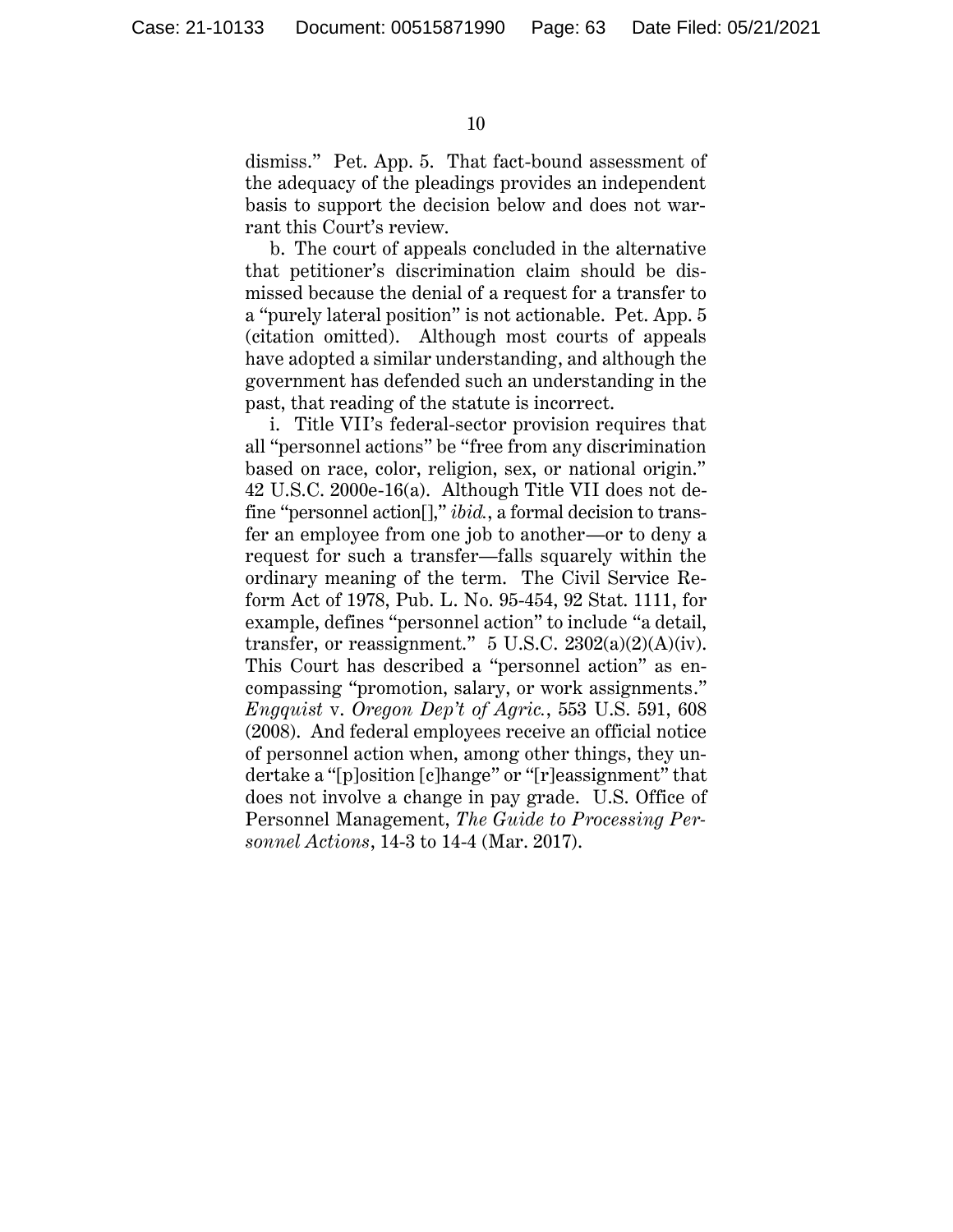Contrary to the position adopted by the decision below and other courts of appeals, none of those definitions of "personnel action" requires a "reduction in pay" or "more than a minor change in working conditions." Pet. App. 5 (citation omitted). To be sure, an employee might seek a transfer to obtain greater pay or better working conditions, and an employee might oppose a transfer that reduces pay or worsens working conditions. But the formal order or denial of a lateral transfer that does not involve changes in pay or working conditions is no less a "personnel action[]," 42 U.S.C. 2000e-16(a), under the ordinary meaning of the term. See *Taniguchi* v. *Kan Pac. Saipan, Ltd.*, 566 U.S. 560, 566 (2012) ("When a term goes undefined in a statute, we give the term its ordinary meaning."). And nothing about the context of Title VII's federal-sector provision suggests a departure from that ordinary meaning. To the contrary, transferring employees between jobs (or rejecting requested transfers) because of race, sex, or other protected characteristics directly undermines "the important purpose of Title VII—that the workplace be an environment free of discrimination." *Ricci* v. *DeStefano*, 557 U.S. 557, 580 (2009).

ii. Petitioner did not argue the case under the federalsector provision, 42 U.S.C. 2000e-16(a), and neither the government nor the court of appeals analyzed petitioner's discrimination claim under the text of that provision. The parties and the court instead relied on cases decided under Title VII's private-sector antidiscrimination provision,  $42 \text{ U.S.C. } 2000 \text{e-}2(a)(1)$ , which prohibits discrimination against an employee "with respect to his compensation, terms, conditions, or privileges of employment." Despite the difference in language, the court below and other courts of appeals have routinely reviewed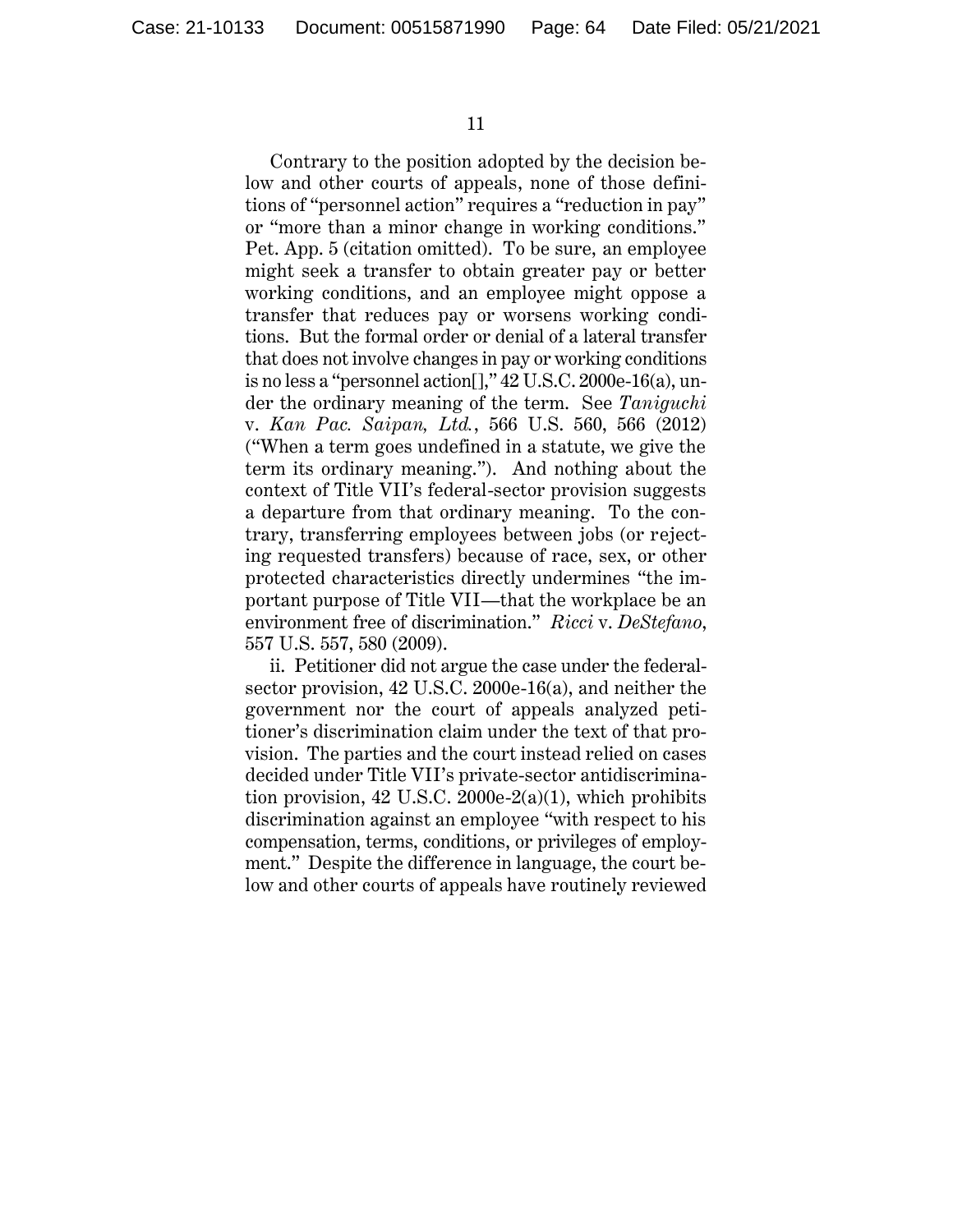"claims brought by federal employees" under the "comparable" private-sector provision. *Baqir* v. *Principi*, 434 F.3d 733, 742 (4th Cir.), cert. denied, 549 U.S. 1051 (2006); see, *e.g.*, *Ponce* v. *Billington*, 679 F.3d 840, 844 (D.C. Cir. 2012) (stating that the provisions provide "essentially the same guarantees against" discrimination) (citation omitted); see also *Morton* v. *Mancari*, 417 U.S. 535, 547 (1974) ("In general, it may be said that the substantive anti-discrimination law embraced in Title VII was carried over and applied to the Federal Government."); Gov't C.A. Br. 18-27 (relying primarily on private-sector cases).

Although the government did not contest this issue below, the text of the private-sector antidiscrimination provision does not support the court of appeals' conclusion. The court stated that Section  $2000e-2(a)(1)$  requires an "adverse employment action," which the court defined as an action that "'adversely affect[s] the terms, conditions, or benefits of the plaintiff's employment.'" Pet. App. 5 (citation omitted). The court further stated that an adverse employment action must involve "some significant detrimental effect." *Ibid.* (quoting *Holland*  v. *Washington Homes, Inc.*, 487 F.3d 208, 219 (4th Cir. 2007), cert. denied, 552 U.S. 1102 (2008)). The court cited precedents from other circuits concluding that the "mere denial of a reassignment to a purely lateral position"—*i.e.*, a position involving "no reduction in pay and no more than a minor change in working conditions"— "is typically not a materially adverse action." *Ibid.* (quoting *Wheat* v. *Florida Parish Juvenile Justice Comm'n*, 811 F.3d 702, 709 (5th Cir. 2016)); see *id.* at 6 (citing *Brown* v. *Advocate S. Suburban Hosp.*, 700 F.3d 1101, 1108 (7th Cir. 2012)); see also *Brown* v. *Brody*,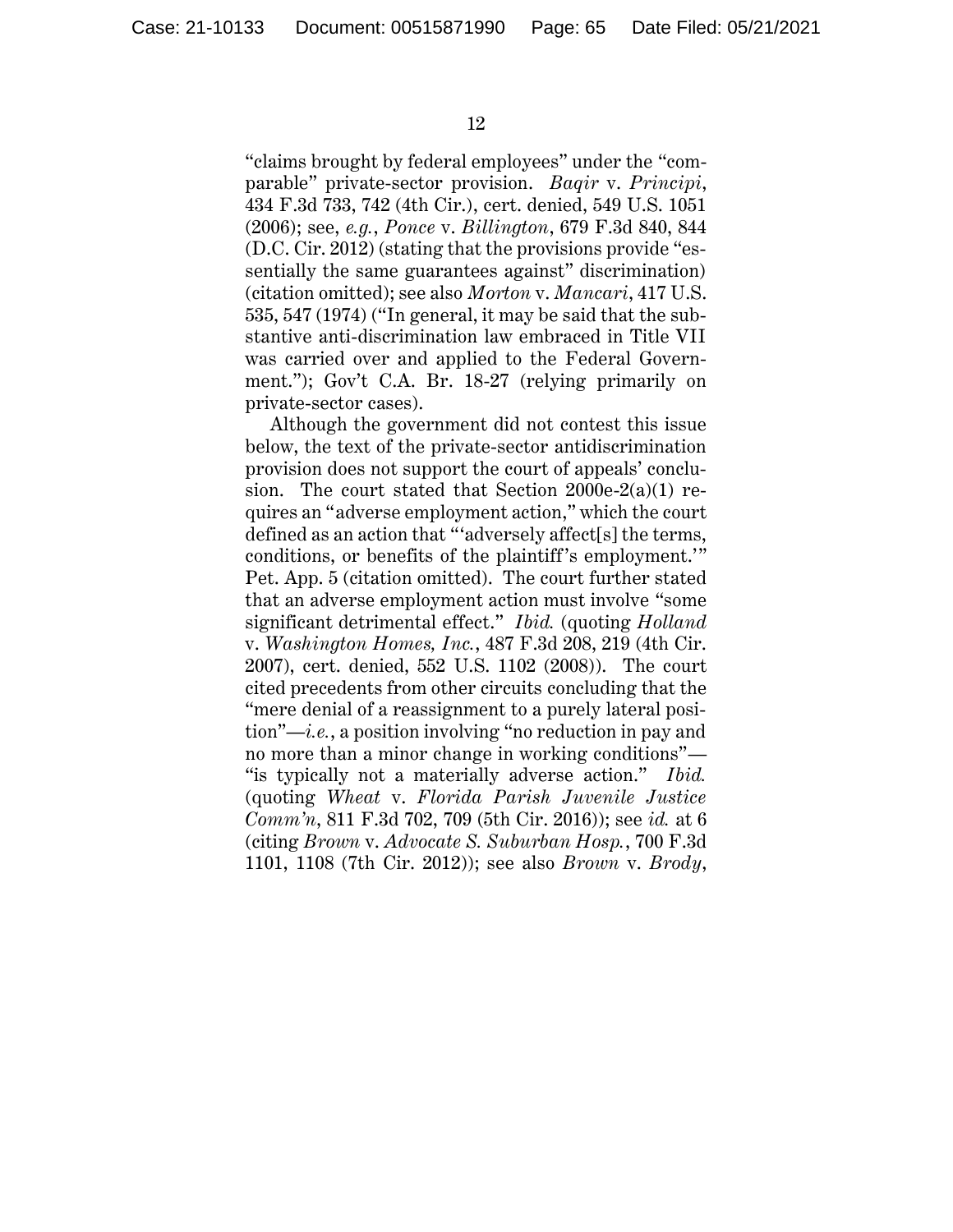199 F.3d 446, 455-456 (D.C. Cir. 1999) (similar); *Williams* v. *Bristol-Myers Squibb Co.*, 85 F.3d 270, 274 (7th Cir. 1996) (similar).

Despite its widespread acceptance by courts of appeals and its endorsement by the federal government in some cases, the view that a "purely lateral" transfer is not actionable under Section 2000e-2(a)(1), Pet. App. 5 (citation omitted), is incorrect. Under the ordinary meaning of the statutory language, formally transferring an employee from one job to another involves the "terms" or "conditions" of employment. 42 U.S.C.  $2000e-2(a)(1)$ . Indeed, it is difficult to imagine a more fundamental "term[]" or "condition[]" of employment than the position itself. *Ibid.* Thus, "transferring an employee because of the employee's race (or denying an employee's requested transfer because of the employee's race) plainly constitutes discrimination with respect to 'compensation, terms, conditions, or privileges of employment' in violation of Title VII." *Ortiz-Diaz* v. *United States Dep't of Hous. & Urban Dev.*, 867 F.3d 70, 81 (D.C. Cir. 2017) (Kavanaugh, J., concurring) (quoting 42 U.S.C. 2000e-2(a)). Under that straightforward reading of the statutory text, "[a]ll discriminatory transfers (and discriminatory denials of requested transfers) are actionable under Title VII." *Ibid.*; accord *id.* at 80-81 (Rogers, J., concurring).

The government also did not contest below the court of appeals' closely related view that Section 2000e-2(a)(1) requires a showing of "some *significant* detrimental effect," Pet. App. 5 (quoting *Holland*, 487 F.3d at 219) (emphasis added). But that position is similarly misguided. Neither Section 2000e-2(a)(1) nor the federalsector provision includes any such requirement in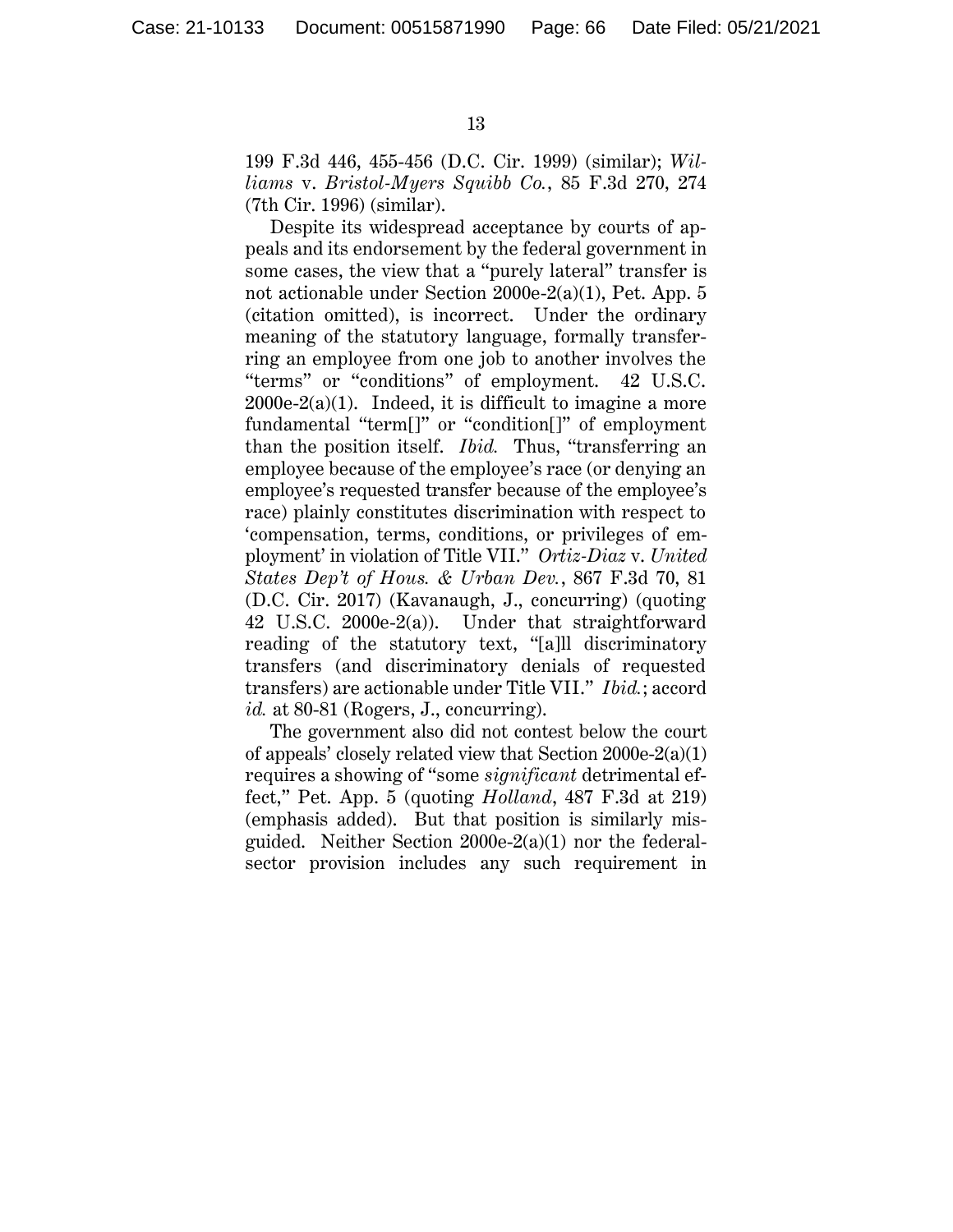14

its text.<sup>3</sup> And categorically applying a significantdetrimental-effect requirement would produce untenable results. For example, paying an employee one dollar less in annual salary based solely on that employee's race or sex likely would not be actionable under a significant-detrimental-effect standard, because a onedollar difference in annual pay is not likely "significant." *Ibid.* (citation omitted). But such transparently disparate treatment with respect to a formal aspect of employment would be irreconcilable with the statutory text that covers the "compensation, terms, conditions or privileges of employment," 42 U.S.C. 2000e-2(a)(1), and its objective to make "the workplace be an environment free of discrimination," *Ricci*, 557 U.S. at 580.

The court of appeals appears to have derived its significant-detrimental-effect standard—and its related position that purely lateral transfers are not actionable—in part from this Court's decision in *Burlington Industries, Inc.* v. *Ellerth*, 524 U.S. 742 (1998). See *Boone* v. *Goldin*, 178 F.3d 253, 256 (4th Cir. 1999) (citing *Ellerth*, 524 U.S. at 761). *Ellerth*, however, involved a claim against an employer for creating a hostile work environment through "severe or pervasive" sexual harassment—a theory of discrimination this Court has found actionable under Title VII. 524 U.S. at 754; see, *e.g.*, *Oncale* v. *Sundowner Offshore Servs., Inc.*, 523 U.S.

<sup>3</sup> Title VII's following provision does make it unlawful for an employer "to limit, segregate, or classify his employees or applicants for employment in any way which would deprive or tend to deprive any individual of employment opportunities or *otherwise adversely affect* his status as an employee, because of such individual's race, color, religion, sex, or national origin." 42 U.S.C. 2000e-2(a)(2) (emphasis added).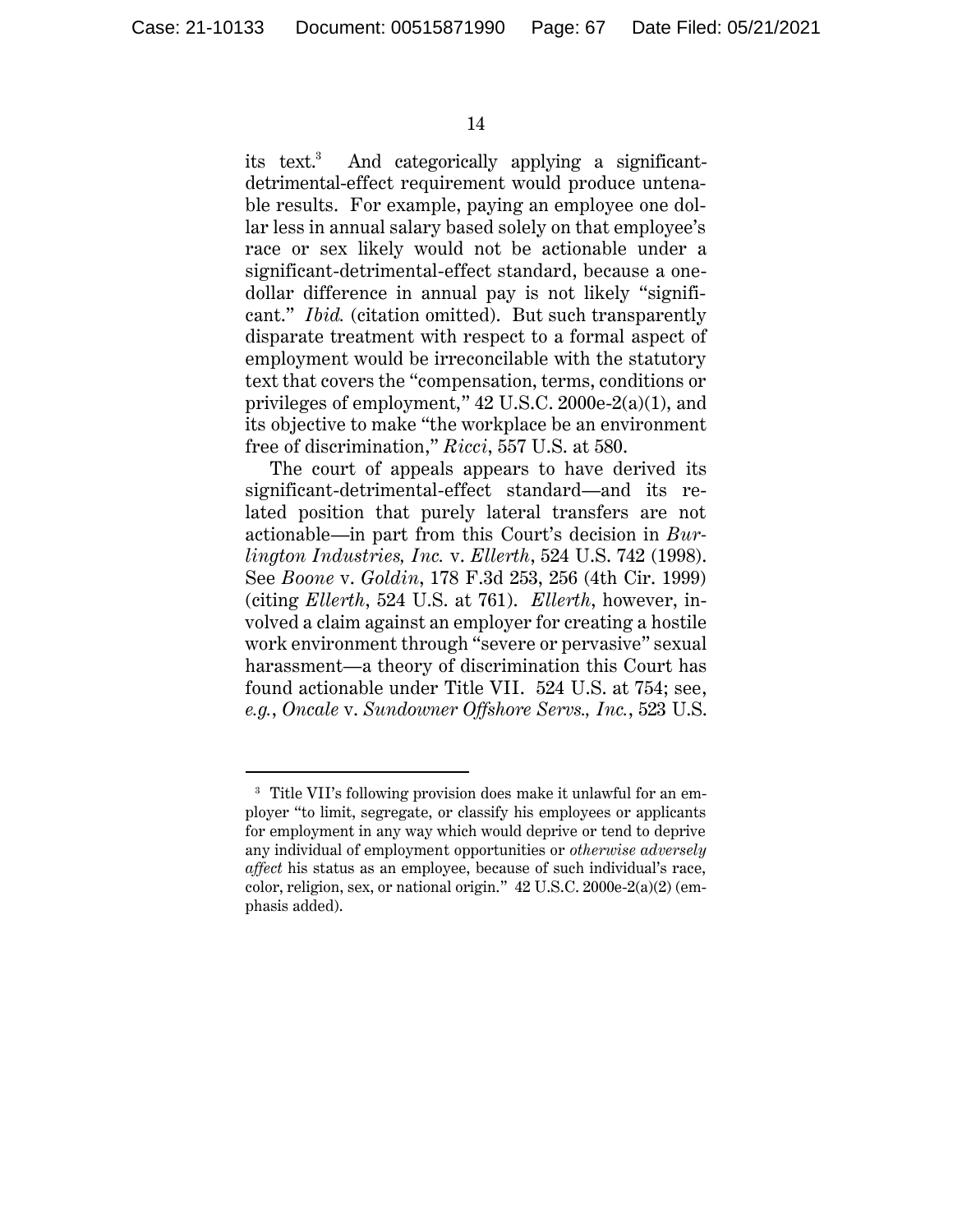75, 81 (1998). The question in *Ellerth* was not the substantive standard that applies to such a claim, but rather under what circumstances "an employer has vicarious liability" based on sexual harassment by one of its agents ("a supervisor") against an employee. 524 U.S. at 754. After reviewing agency-law principles, the Court determined that vicarious liability exists "when the supervisor's harassment culminates in a *tangible employment action*, such as discharge, demotion, or undesirable reassignment." *Id.* at 765 (emphasis added); see *id.* at 761 (similarly defining "tangible employment action" as "a significant change in employment status, such as hiring, firing, failing to promote, reassignment with significantly different responsibilities, or a decision causing a significant change in benefits"). The Court reasoned that a "tangible employment action" necessarily "requires an official act of the enterprise," and therefore supports vicarious liability against the employer for the acts of the supervisor under traditional agency principles. *Id.* at 761-762. By contrast, when there is no "tangible employment action," an employer can avoid vicarious liability by raising an "affirmative defense"—that the supervisor was not actually acting with the aid of the company. *Id.* at 764-765.

*Ellerth*'s discussion of "tangible employment actions" in determining when to impute vicarious liability to an employer does not resolve whether a discriminatory transfer (or discriminatory denial of a requested transfer) constitutes "discriminat[ion] \* \* \* with respect to \* \* \* compensation, terms, conditions, or privileges of employment." 42 U.S.C. 2000e-2(a)(1). Indeed, this Court has expressly explained that *Ellerth* "did *not* discuss the scope of" Title VII's "general antidiscrimination provision," and invoked the concept of a "'tangible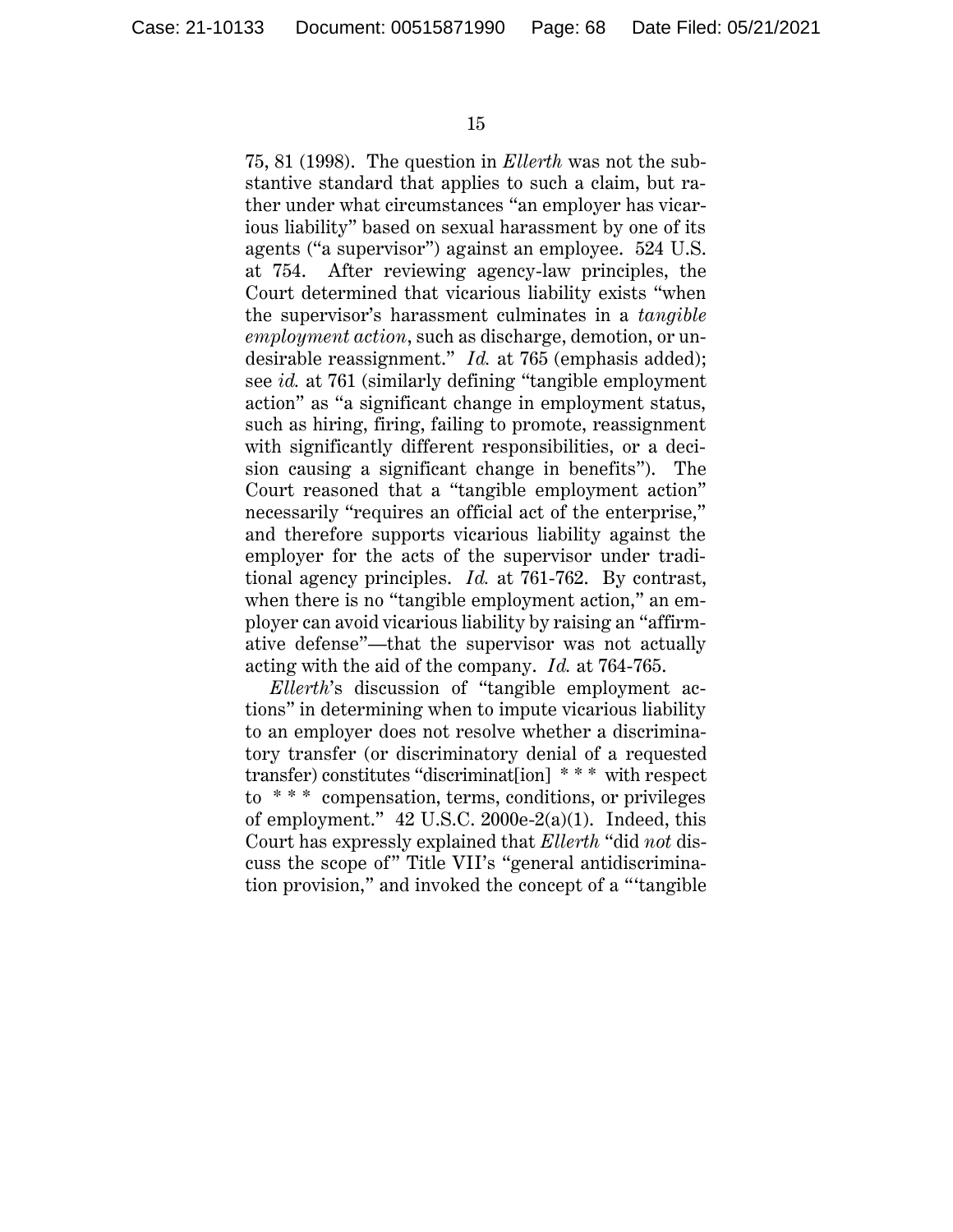employment action' \*\*\* *only* to 'identify a class of [hostile work environment] cases' in which an employer should be held vicariously liable (without an affirmative defense) for the acts of supervisors." *Burlington N. & Santa Fe Ry. Co.* v. *White*, 548 U.S. 53, 64-65 (2006) (quoting *Ellerth*, 524 U.S. at 760-761) (emphases added). *Ellerth* thus provides no support for the position that an employer's discriminatory act is cognizable under Title VII's antidiscrimination provision only if it amounts to a "tangible employment action." 524 U.S. at  $761,\,765.^4$ 

c. Given the significant and widespread misreading of Title VII embodied in the decision below, this Court's review would likely be appropriate in a properly presented case. But as discussed above, this case would be a poor vehicle for review, because the courts below dismissed petitioner's claim on the independent and casespecific ground that she did not apply for a transfer through the procedures that her employer required procedures that she does not allege to be discriminatory or otherwise inappropriate. See pp. 9-10, *supra*. The Court may also wish to allow further percolation on the question presented in light of the recent calls for lower courts to reconsider their precedents, see *Ortiz-Diaz*,

<sup>4</sup> *Ellerth* did state that it "import[ed] the concept of a tangible employment action" from circuit cases discussing the substantive scope of Title VII's antidiscrimination provisions. 524 U.S. at 761. But *Ellerth* made clear that it was "import[ing]" that concept only "for resolution of the vicarious liability issue" and "[w]ithout endorsing the specific results" of the decisions it cited. *Ibid.* To the extent that passage could have suggested that *Ellerth* tacitly considered a "tangible employment action" to be an element of a substantive discrimination claim, see U.S. Amicus Br. at 21-23, *White*, *supra* (No. 05-259), this Court's decision in *White* forecloses that understanding, see *White*, 548 U.S. at 64-65.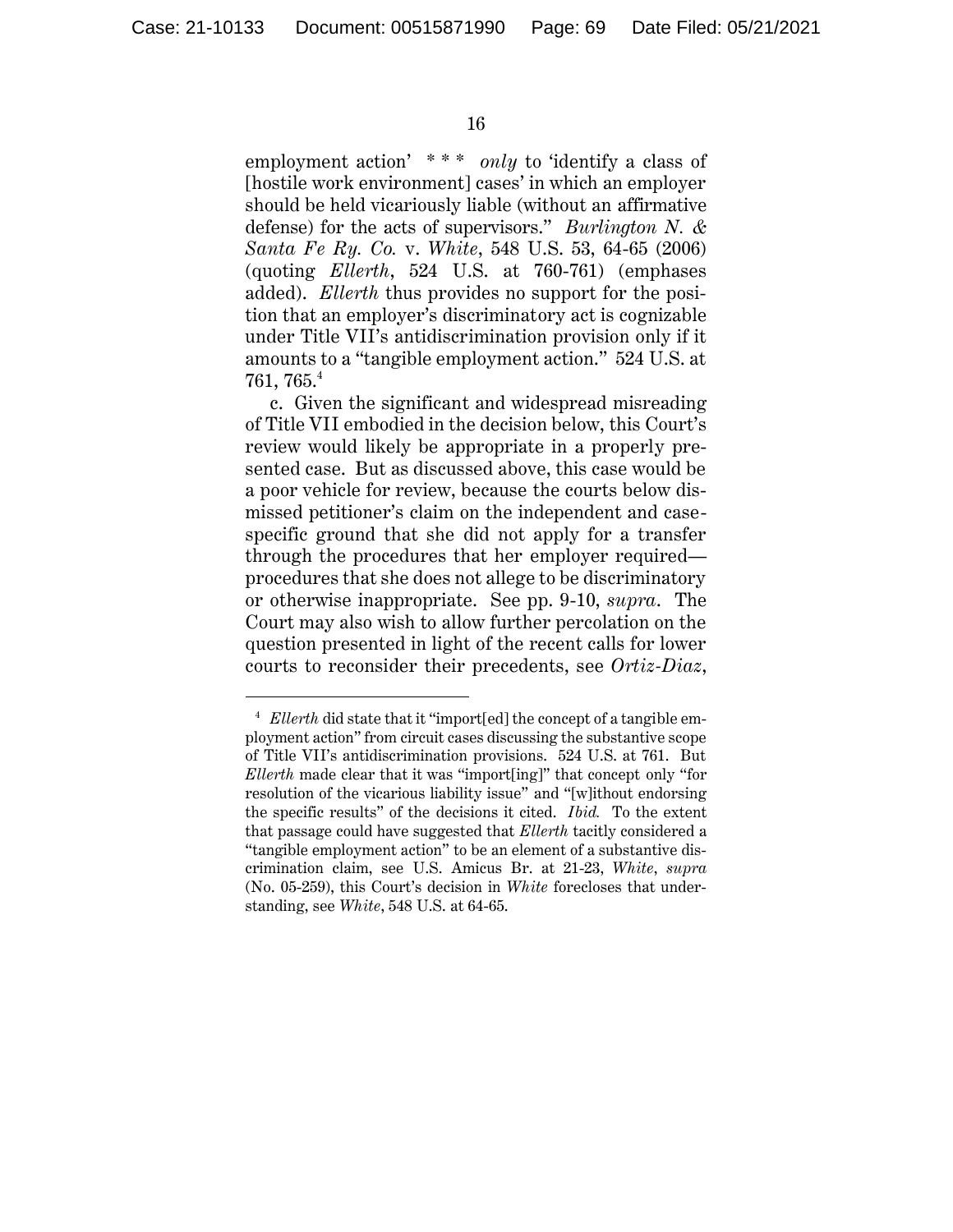867 F.3d at 81 (Kavanaugh, J., concurring); *id.* at 80-81 (Rogers, J., concurring), and the position articulated by the government in this brief. And even assuming that the denial of petitioner's requested transfer was a sufficient basis for a Title VII claim, petitioner is unlikely to obtain any relief on the merits because she has not "establish[ed] that the alleged conduct was related to her race or sex." C.A. App. 58 (EEOC conclusion).

2. The court of appeals correctly affirmed the dismissal of petitioner's Title VII retaliation claim, Pet. App. 6-7, and no basis exists for this Court's review.

The parties and the courts below assumed that the retaliation standard specified in Title VII's private-sector provision, 42 U.S.C. 2000e-3(a), applies to a claim against a federal employer. Although the Court has "assume[d] without deciding" that a federal employee can bring a retaliation claim under Title VII, *Green* v. *Brennan*, 136 S. Ct. 1769, 1774 n.1 (2016), the Court has not definitively resolved the issue. Moreover, even if the federal-sector provision did support a retaliation claim, the text of the provision would limit such claims to acts of retaliation that are "personnel actions," 42 U.S.C. 2000e-16(a), unlike the private-sector provision, which does not include such a limitation and covers retaliation that "extends beyond workplace-related or employment-related retaliatory acts and harm," *White*, 548 U.S. at 67. 5 Although those unresolved issues may warrant review by this Court in an appropriate case, they are not properly presented here. Indeed, the court of appeals concluded that petitioner "failed to oppose"

<sup>5</sup> As discussed above (see pp. 10-16, *supra*), the formal denial of a lateral transfer constitutes a "personnel action" for purposes of 42 U.S.C. 2000e-16(a), so petitioner's retaliation claim would satisfy that element of the standard.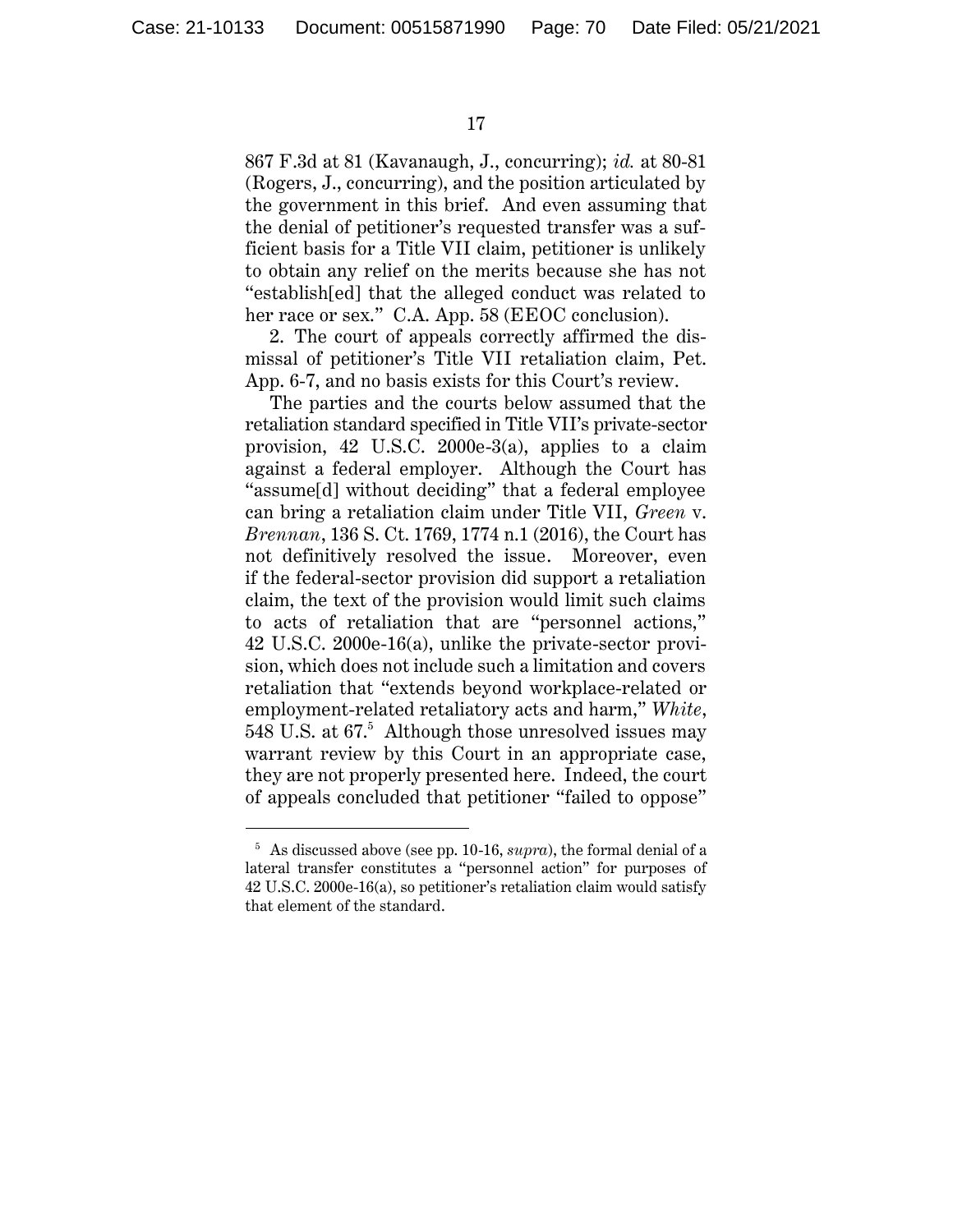dismissal of her retaliation claim "in any meaningful way" in the district court, and accordingly "waived appellate review over the district court's dismissal of" that claim. Pet. App. 6.

Even if petitioner had preserved her retaliation claim, and even if it were governed by the broader standard derived from the private-sector retaliation provision, 42 U.S.C. 2000e-3(a), her claim would still fail. As the court below concluded, the DLA did not take any action against petitioner "that a reasonable employee would have found \* \* \* materially adverse" that is, that "might have dissuaded a reasonable worker from making or supporting a charge of discrimination." Pet. App. 7 (quoting *White*, 548 U.S. at 68).<sup>6</sup> The only allegedly adverse action petitioner cites in this Court is the denial of her transfer request. But as explained above, petitioner failed to submit her transfer request through the procedures that the DLA required (and that she does not contest as discriminatory). Petitioner

 $6$  A material-adversity requirement is appropriate under 42 U.S.C. 2000e-3(a) because the text of that provision—unlike the privatesector antidiscrimination provision, 42 U.S.C. 2000e-2(a)(1)broadly prohibits "discrimination" without specifying any particular forms of discrimination (*i.e.*, discrimination "with respect to \* \* \* compensation, terms, conditions, or privileges of employment," 42 U.S.C. 2000e-2(a)(1)). As this Court explained in *White*, the "antiretaliation provision protects an individual not from all retaliation, but from retaliation that produces an injury or harm," and a requirement of "*material* adversity" is necessary "to separate significant [harms] from trivial harms" that Congress did not make actionable. 548 U.S. at 68; see *ibid.* ("An employee's decision to report discriminatory behavior cannot immunize that employee from those petty slights or minor annoyances that often take place at work and that all employees experience."). Any retaliation claim that exists under Title VII's federal-sector provision should have the same material-adversity requirement.